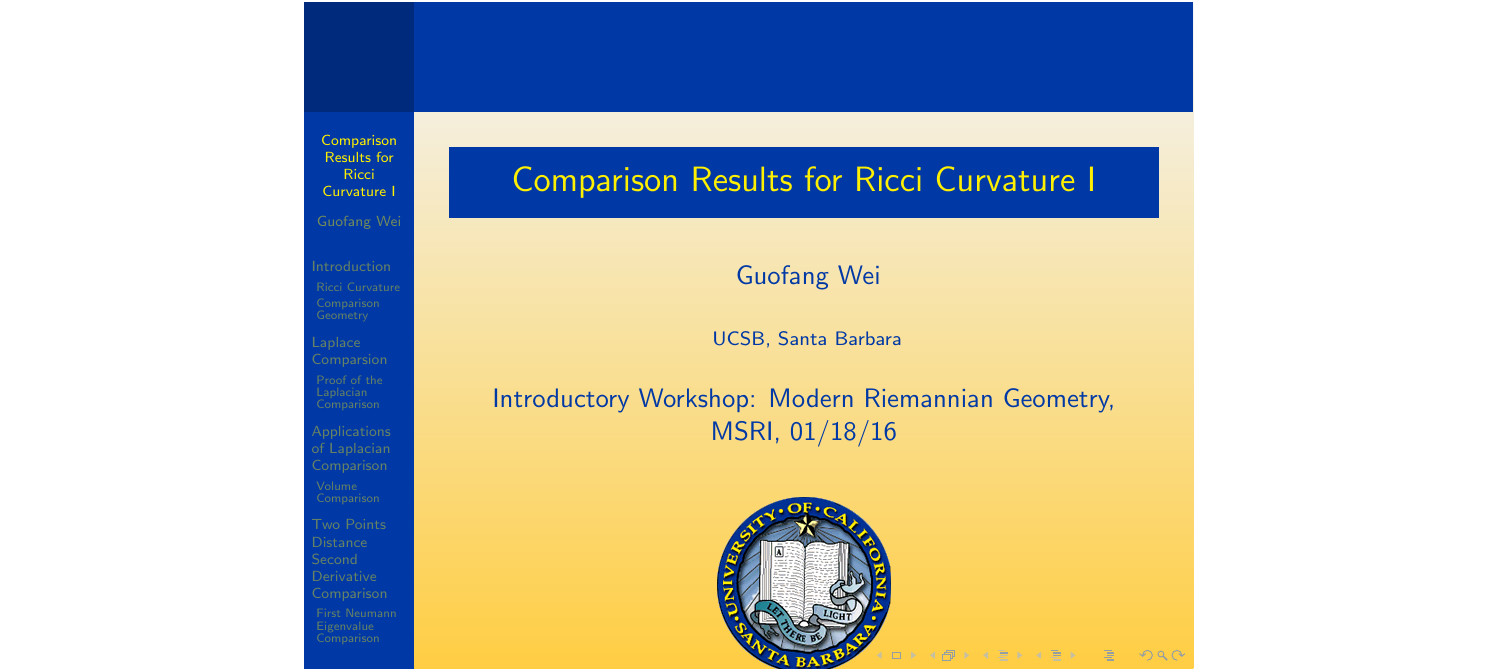#### Ricci Tensor

Comparison Results for **Ricci** Curvature I

Ricci Curvature

Comparsion

of Laplacian Comparison

**Distance** Derivative Comparison

Given a Riemannian manifold (*Mn, g*), the Ricci tensor  $Ric(X, Y) = \sum_{n=0}^{n}$  $\langle R(X, e_i)e_i, Y \rangle$ 

*i*=1

— the trace of curvature tensor. Symmetric 2-tensor.

 $A \cup B \cup A \cup B \cup A \cup B \cup A \cup B \cup B \cup B \cup A \cup B$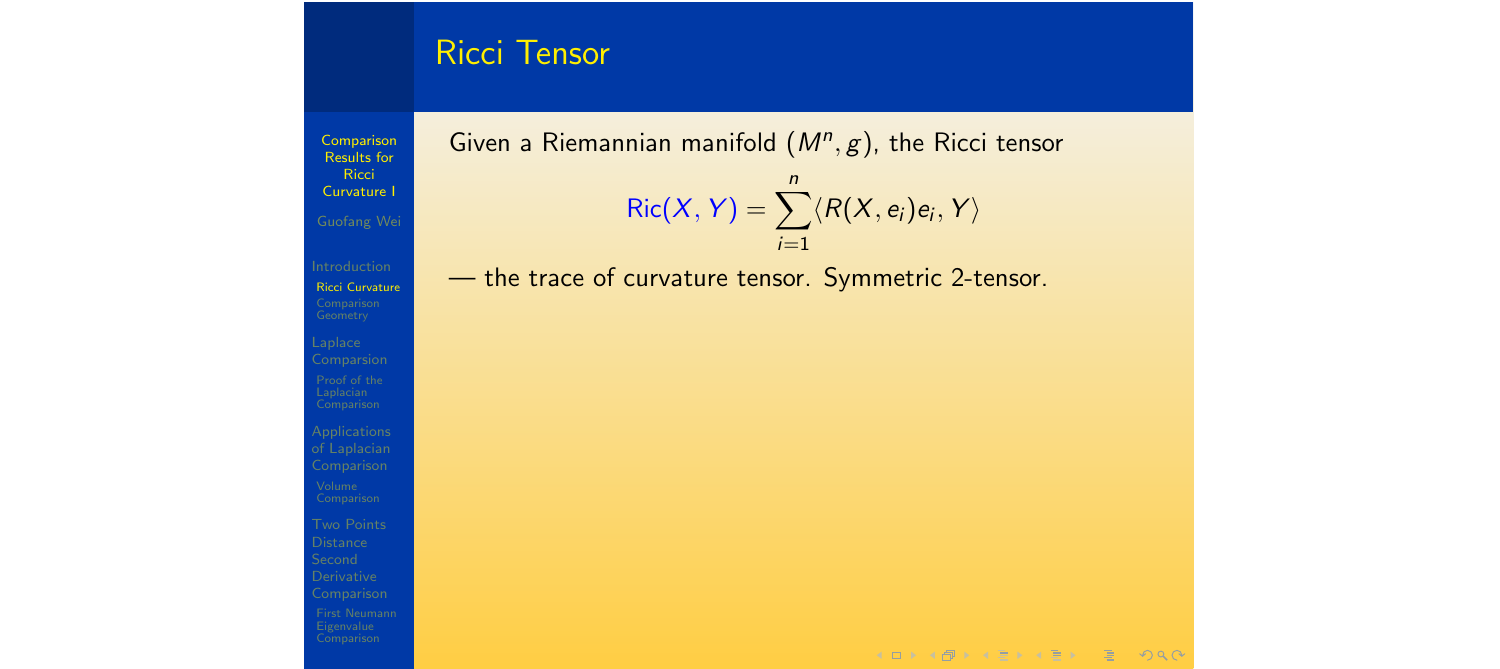#### Ricci Tensor

**Comparison** Results for **Ricci** Curvature I

Ricci Curvature

Laplace

of Laplacian Comparison **Distance** Derivative Comparison Given a Riemannian manifold (*Mn, g*), the Ricci tensor  $Ric(X, Y) = \sum_{n=0}^{n}$ *i*=1  $\langle R(X, e_i)e_i, Y \rangle$ 

— the trace of curvature tensor. Symmetric 2-tensor.

Italian mathematician: Gregorio Ricci-Curbastro (1853-1925)



 $AP + 12 + 12 + 22$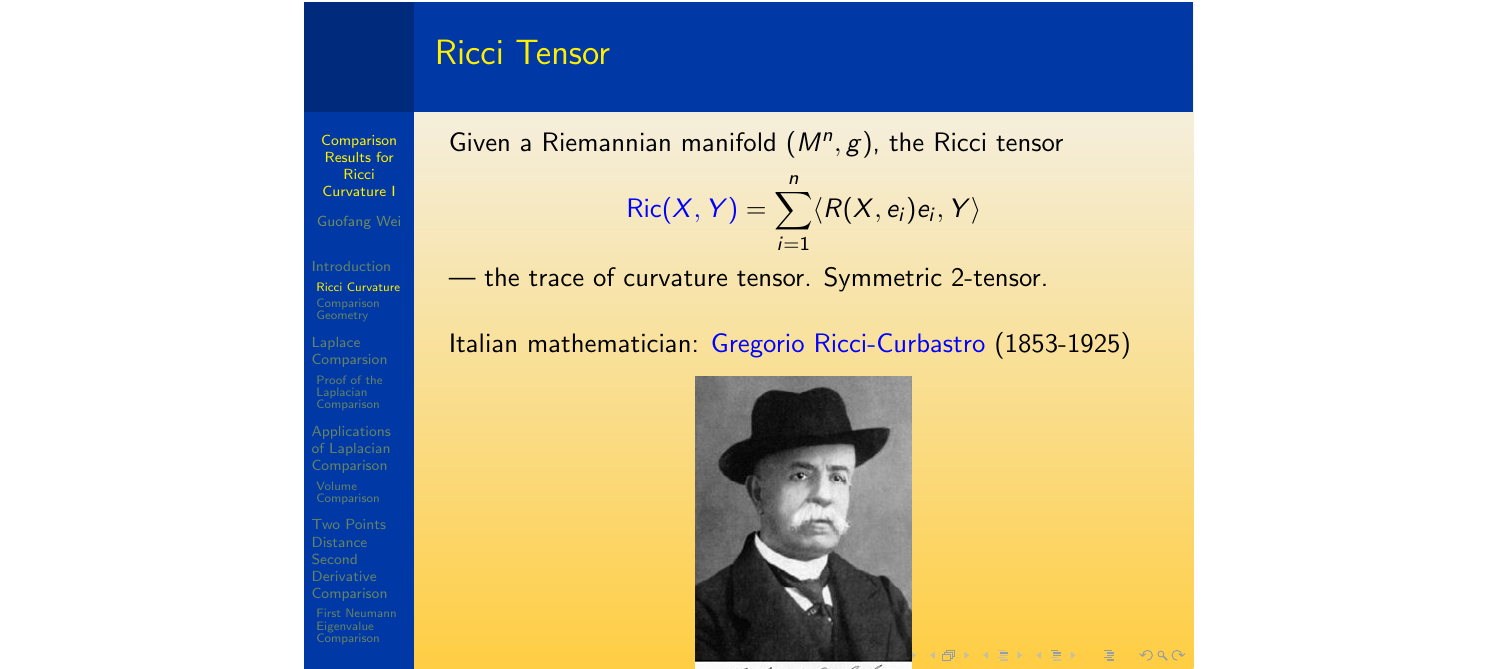### Ricci Curvature

**Comparison** Results for Ricci Curvature I

Ricci Curvature

Laplace Comparsion

of Laplacian Comparison Comparison

Ricci curvature for  $|X| = 1$  is

$$
Ric(X,X)=\sum_{i=1}^n K(X,e_i)
$$

— the "average" of sectional curvature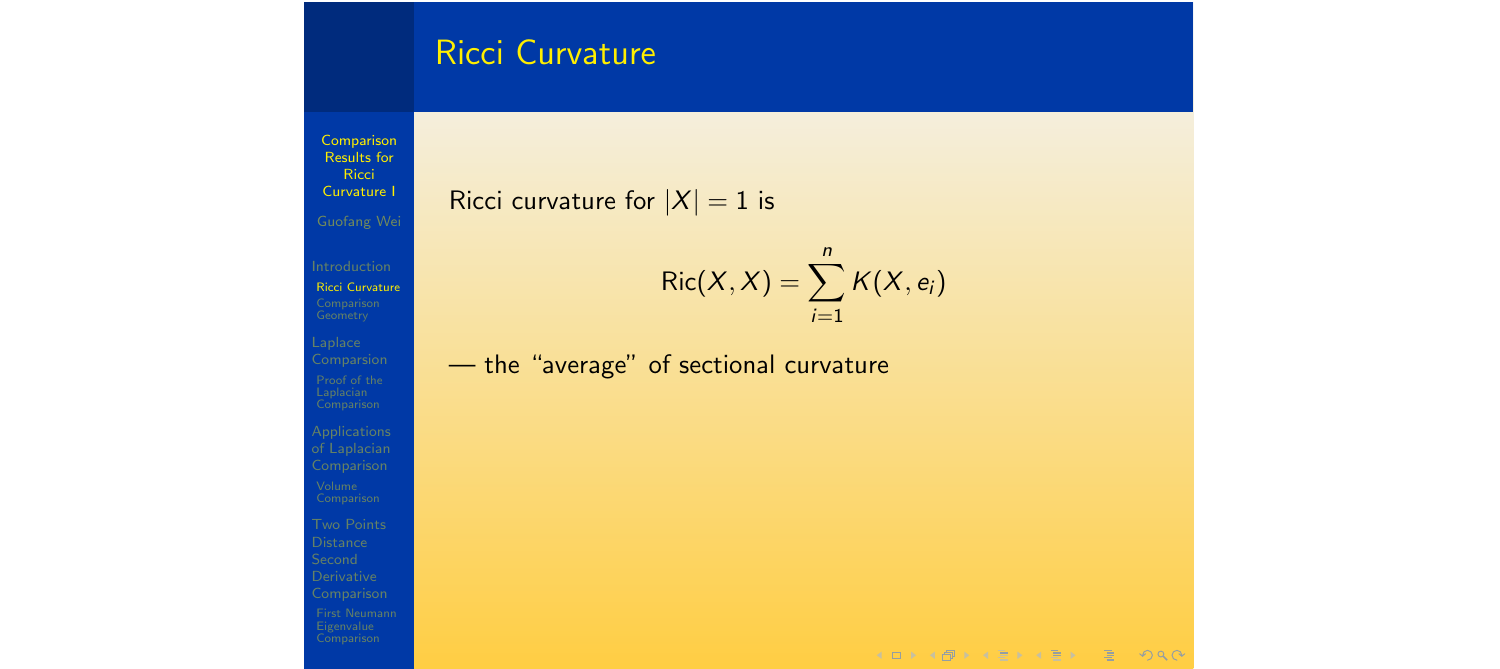### Ricci Curvature

Comparison Results for Ricci Curvature I

#### Ricci curvature for  $|X| = 1$  is

Ricci Curvature

Laplace Comparsion of Laplacian Comparison Comparison

$$
\text{Ric}(X,X)=\sum_{i=1}^n K(X,e_i)
$$

— the "average" of sectional curvature

For  $\mathbb{S}^n$ ,  $K \equiv 1$ , Ric  $\equiv n-1$ .

 $A \cap B \rightarrow A \cap B \rightarrow A \cap B \rightarrow A \cap B \rightarrow A \cap B$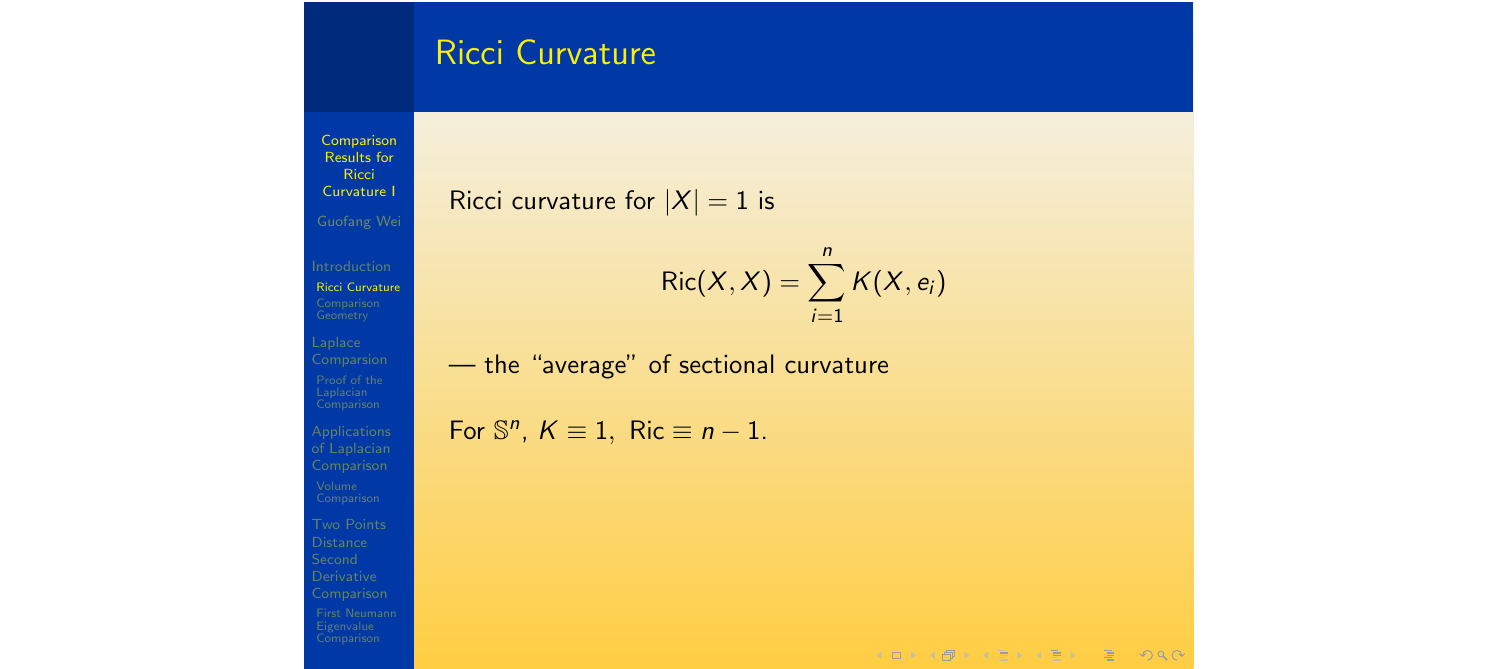#### Ricci Curvature

Results for **Ricci** Curvature I Guofang Wei Ricci Curvature Laplace Comparison **Distance** Derivative

Comparison

Ricci curvature for  $|X| = 1$  is

$$
Ric(X,X)=\sum_{i=1}^n K(X,e_i)
$$

— the "average" of sectional curvature

For  $\mathbb{S}^n$ ,  $K \equiv 1$ , Ric  $\equiv n-1$ .

Ricci curvature is in between sectional curvature and scalar curvature, measures the deviation of the volume element from the Euclidean one.

 $A \Box B + A \Box B + A \Box B + A \Box B + A \Box B + A \Box B$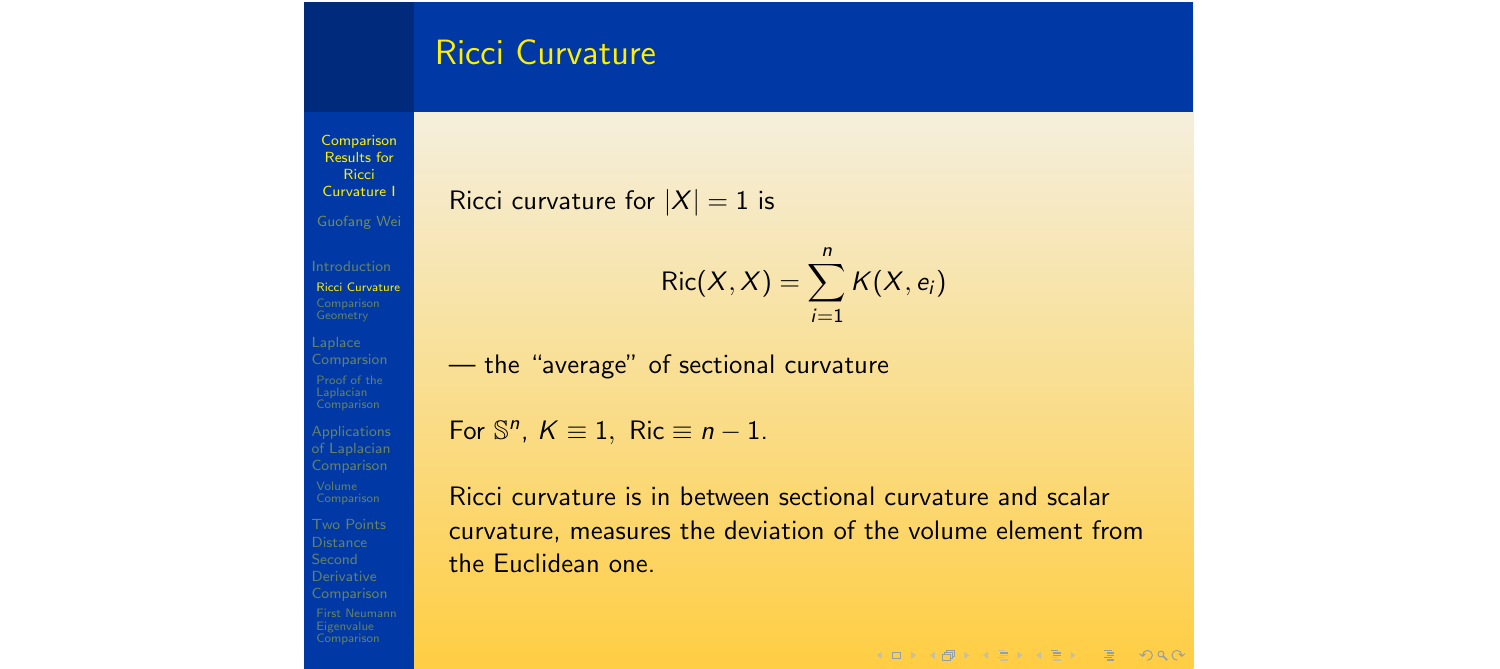#### **Nacuum Einstein equation**

Ricci Curvature

of Laplacian

 $Ric = \lambda g$ ,  $\lambda$  constant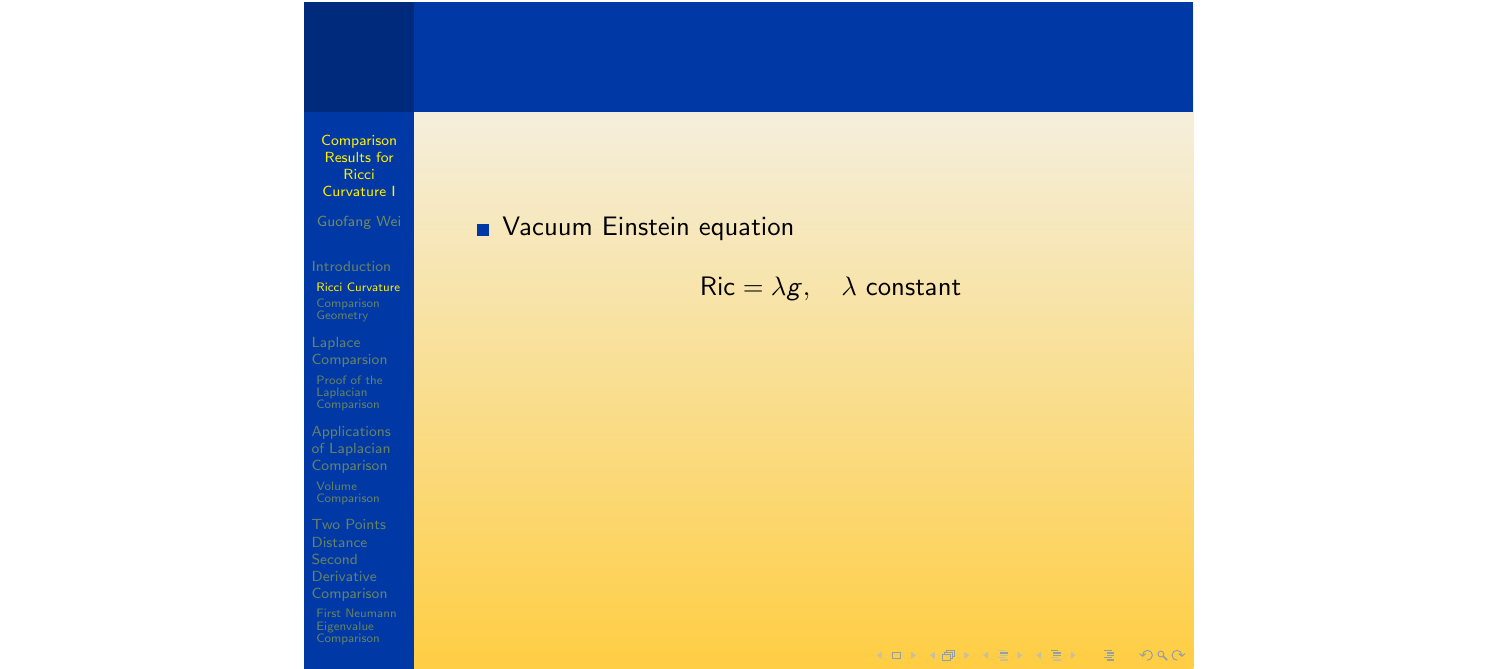#### **Nacuum Einstein equation**

Ricci Curvature

Laplace Comparsion

of Laplacian

#### $Ric = \lambda g$ ,  $\lambda$  constant

Ricci flow

$$
\frac{\partial g}{\partial t} = -2Ric.
$$

KOKK@KKEKKEK E DAQ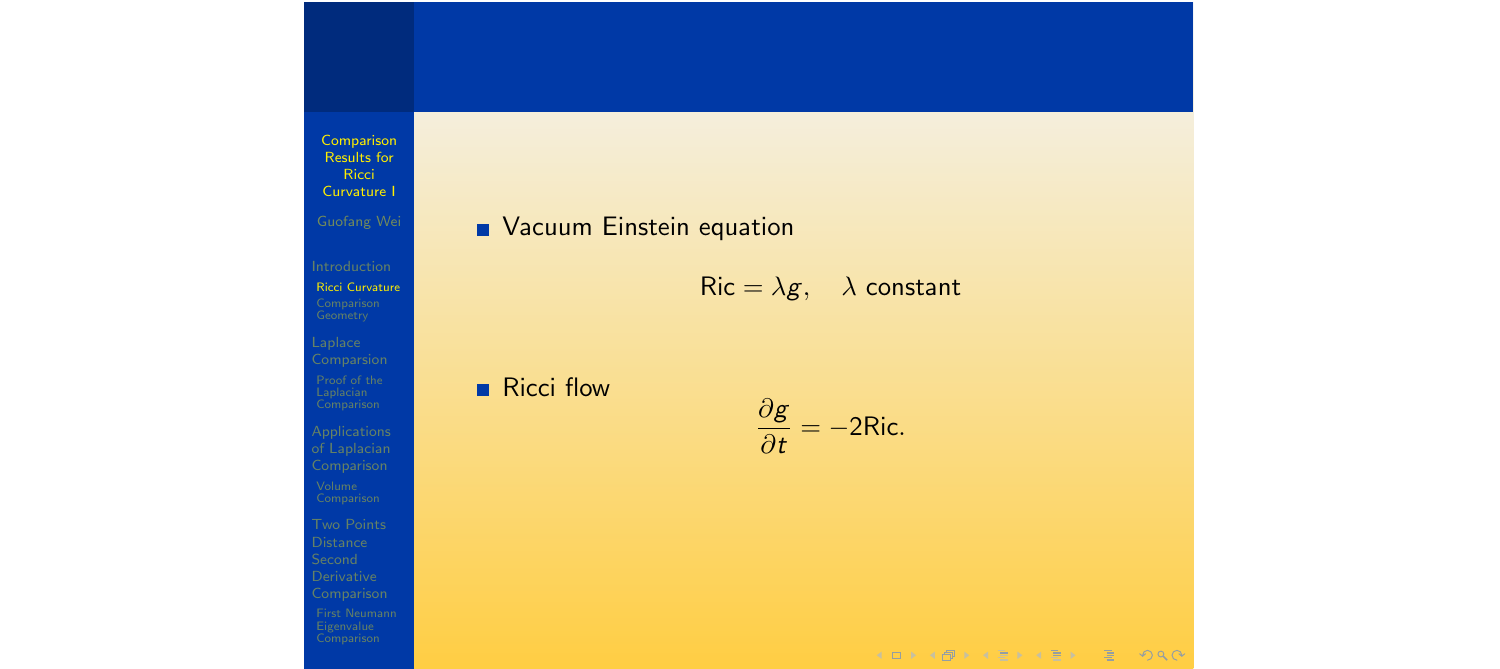# Ricci Curvature

Laplace Comparsion

of Laplacian Comparison Comparison

Comparison

#### **NACULA PROPERTIES IN EXECUTER**

 $Ric = \lambda g$ ,  $\lambda$  constant

#### Ricci flow

$$
\frac{\partial g}{\partial t} = -2Ric.
$$

#### Related to Optimal Transportation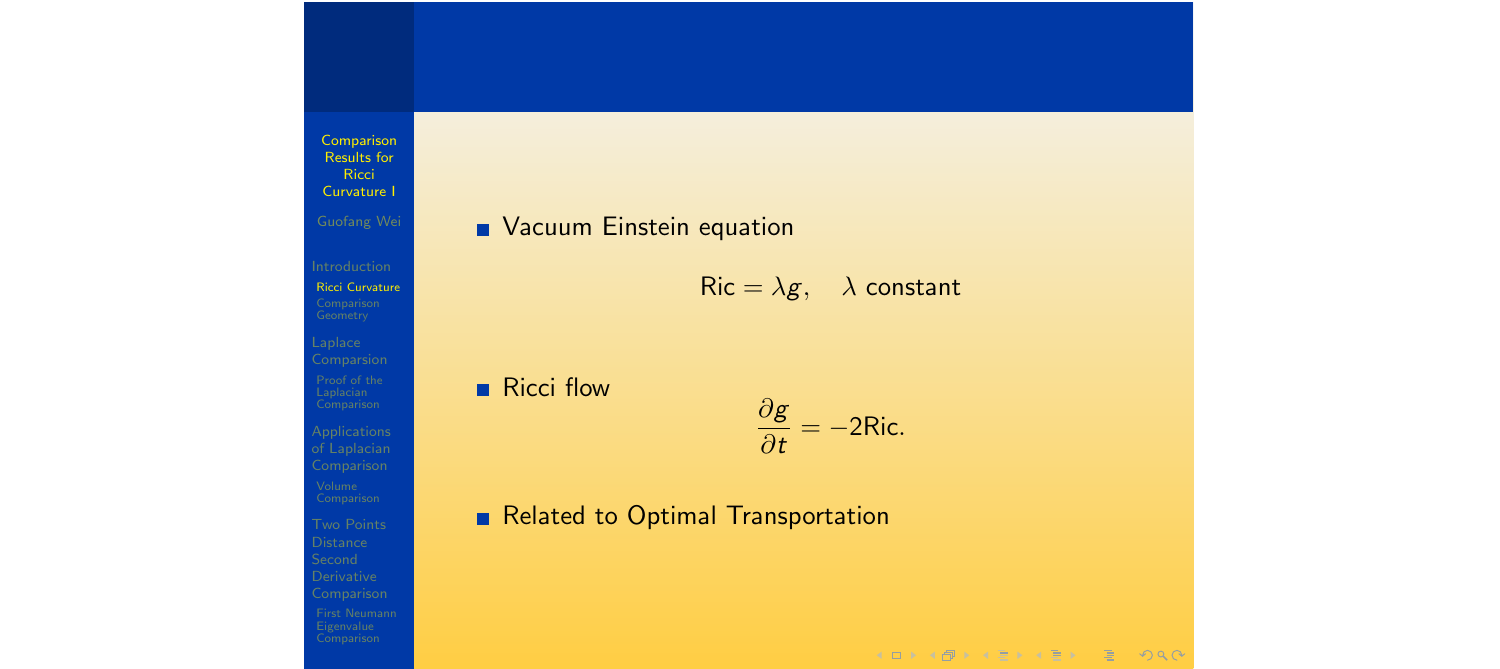# Model Spaces

Comparison Results for **Ricci** Curvature I

Comparison Geometry

Laplace Comparsion

of Laplacian Comparison Comparison

 $M_H^n$  — the *n*-dim simply connected Riemannian manifolds with sectional curvature  $\equiv H$ .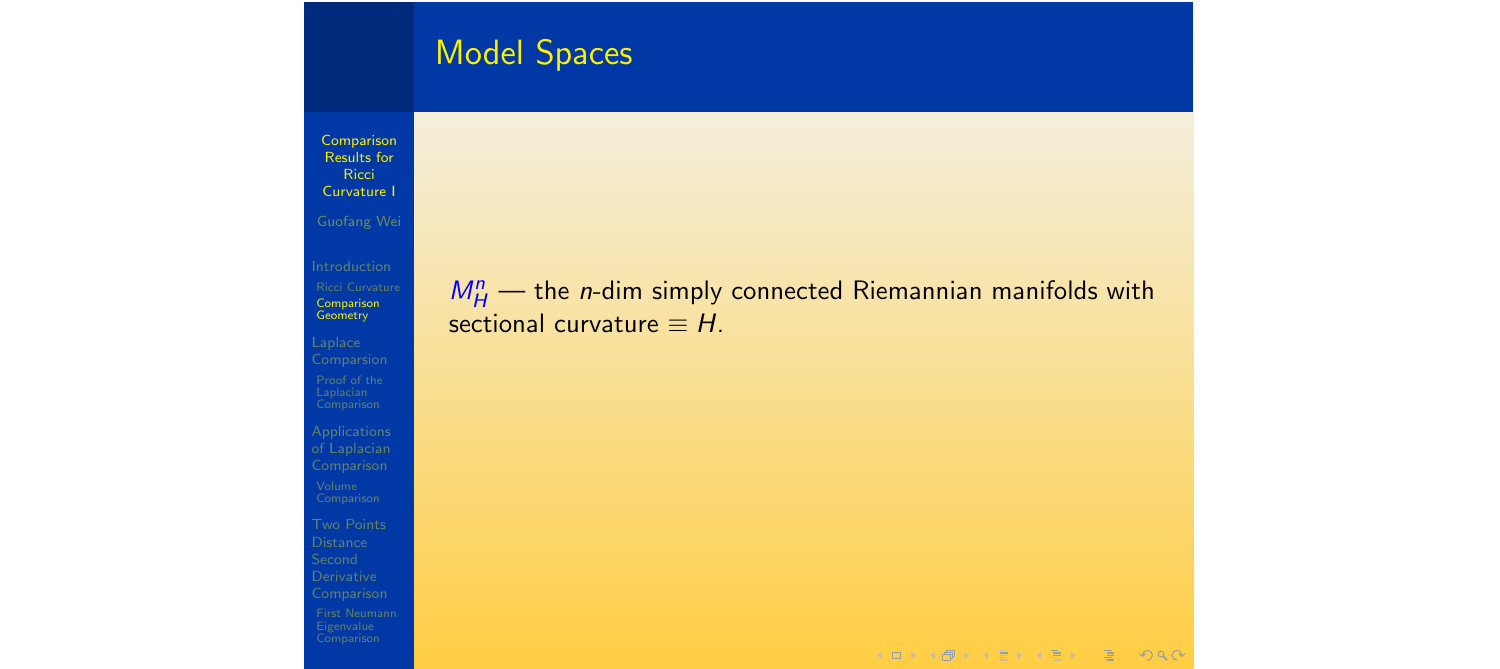# Model Spaces

Comparison Results for **Ricci** Curvature I

Comparison Geometry

Laplace Comparsion of Laplacian Comparison Comparison

 $M_H^n$  — the *n*-dim simply connected Riemannian manifolds with sectional curvature  $\equiv H$ .

After scaling, take  $H = -1, 0, 1$ . Model spaces are  $\mathbb{H}^n$ ,  $\mathbb{R}^n$ ,  $\mathbb{S}^n$ .

 $A \Box B + A \Box B + A \Box B + A \Box B + A \Box B + A \Box B$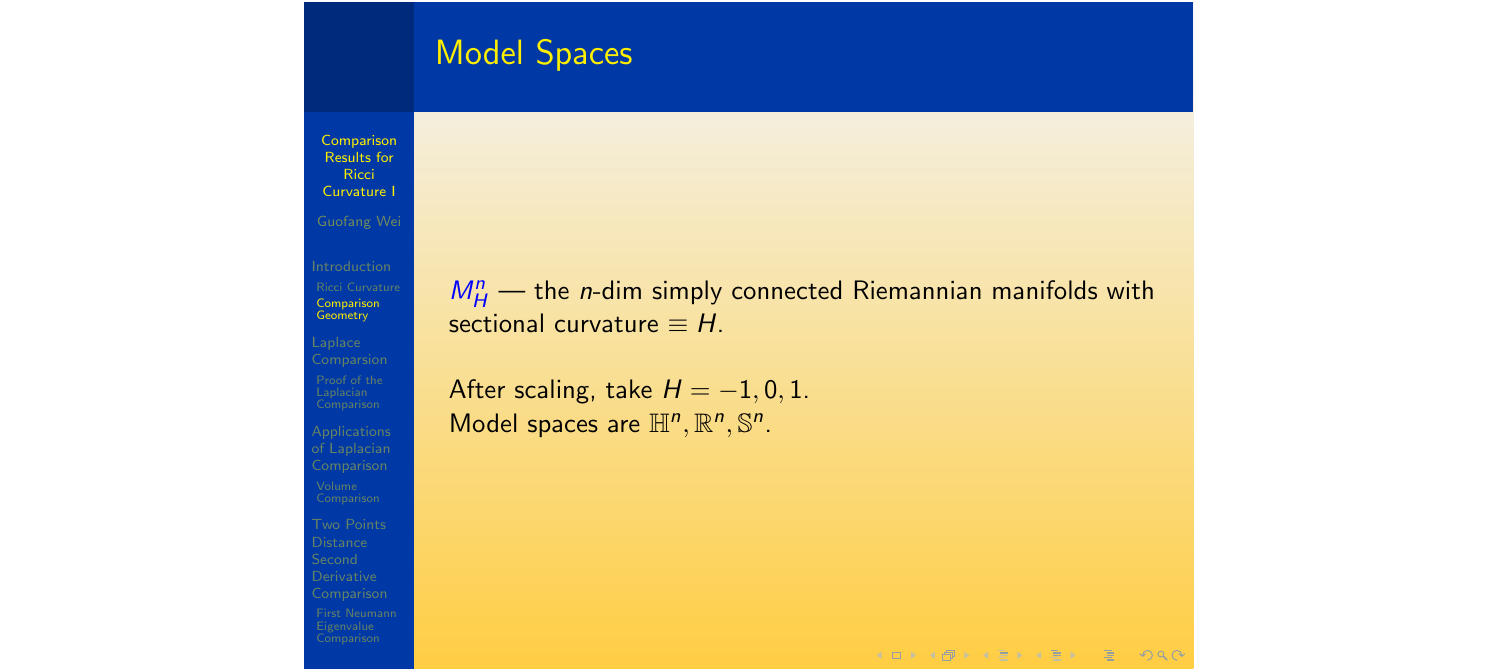### Comparison Geometry

Comparison Results for **Ricci** Curvature I

Comparison Geometry

Laplace Comparsion

of Laplacian Comparison

Comparison

# For  $M^n$  with curvature  $\geq H$ , compare  $M^n$  with  $M^n_H$ .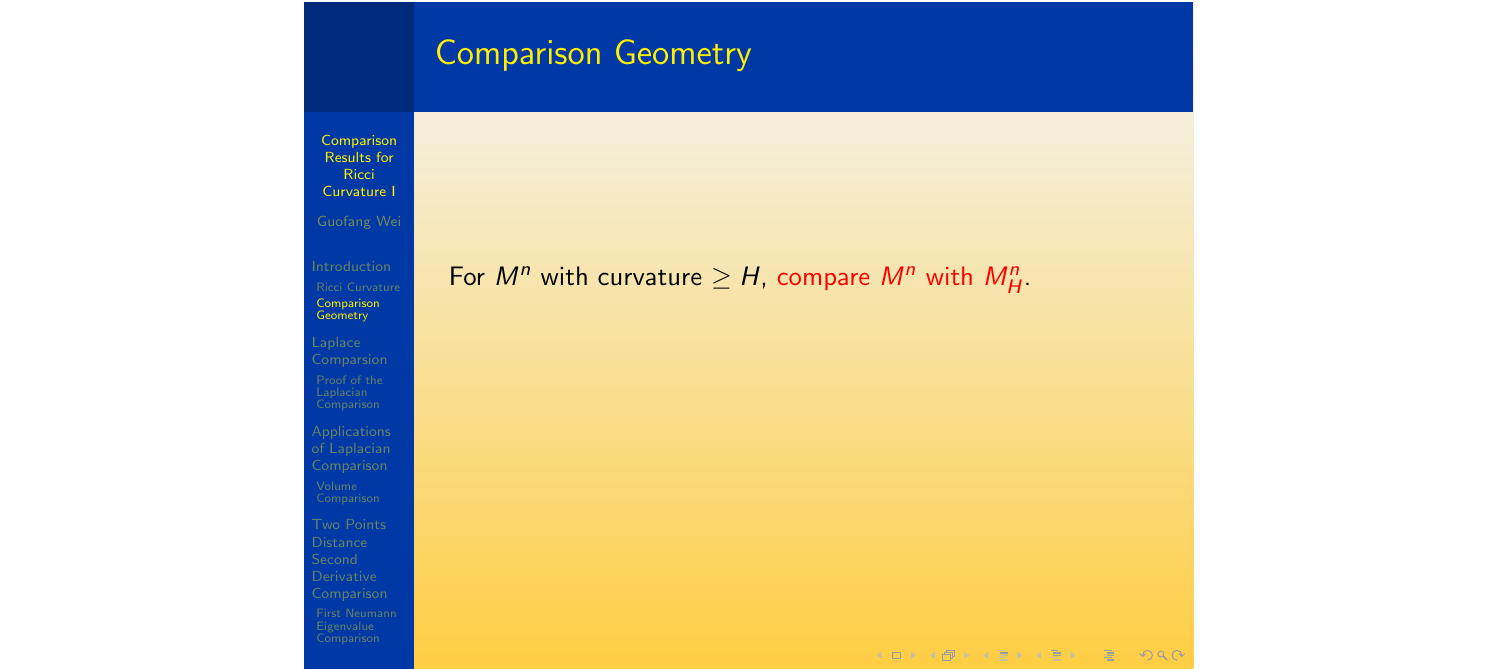#### Comparison Geometry

Comparison Results for **Ricci** Curvature I

Comparison Geometry

Laplace Comparsion

of Laplacian Comparison Comparison

For  $M^n$  with curvature  $\geq H$ , compare  $M^n$  with  $M^n_H$ .

General principle: Bigger curvature  $\rightsquigarrow$  Smaller size

 $A \Box B = 4 \Box B + 4 \Box B + 4 \Box B + 4 \Box B + 4 \Box C$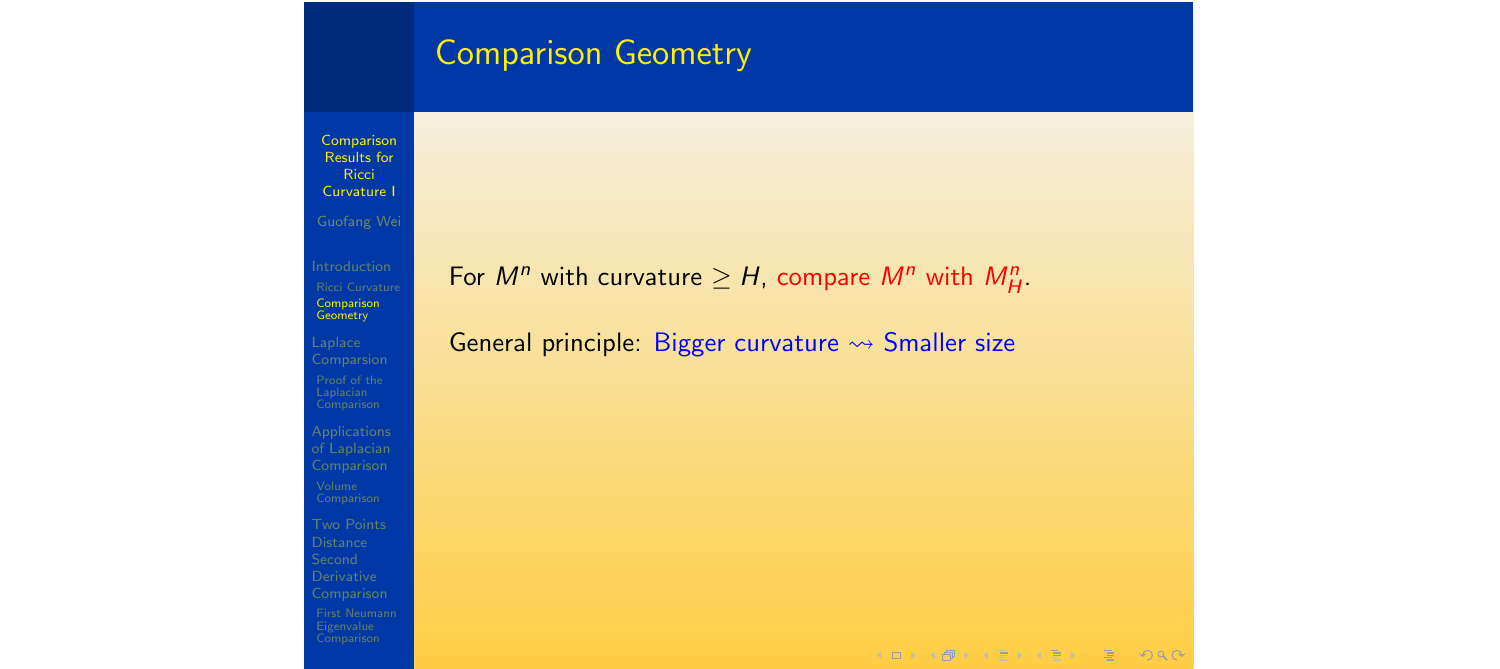#### **Comparison Geometry**

**Comparison** Results for **Ricci** Curvature I Guofang Wei

Comparison **Geometry** 

Laplace Comparsion of Laplacian Comparison **Distance** Derivative Comparison For  $M^n$  with curvature  $\geq H$ , compare  $M^n$  with  $M^n_H$ .

General principle: Bigger curvature  $\rightsquigarrow$  Smaller size

Very successful with sectional curvature: Rauch (1951) and Toponogov (1959) comparison theorem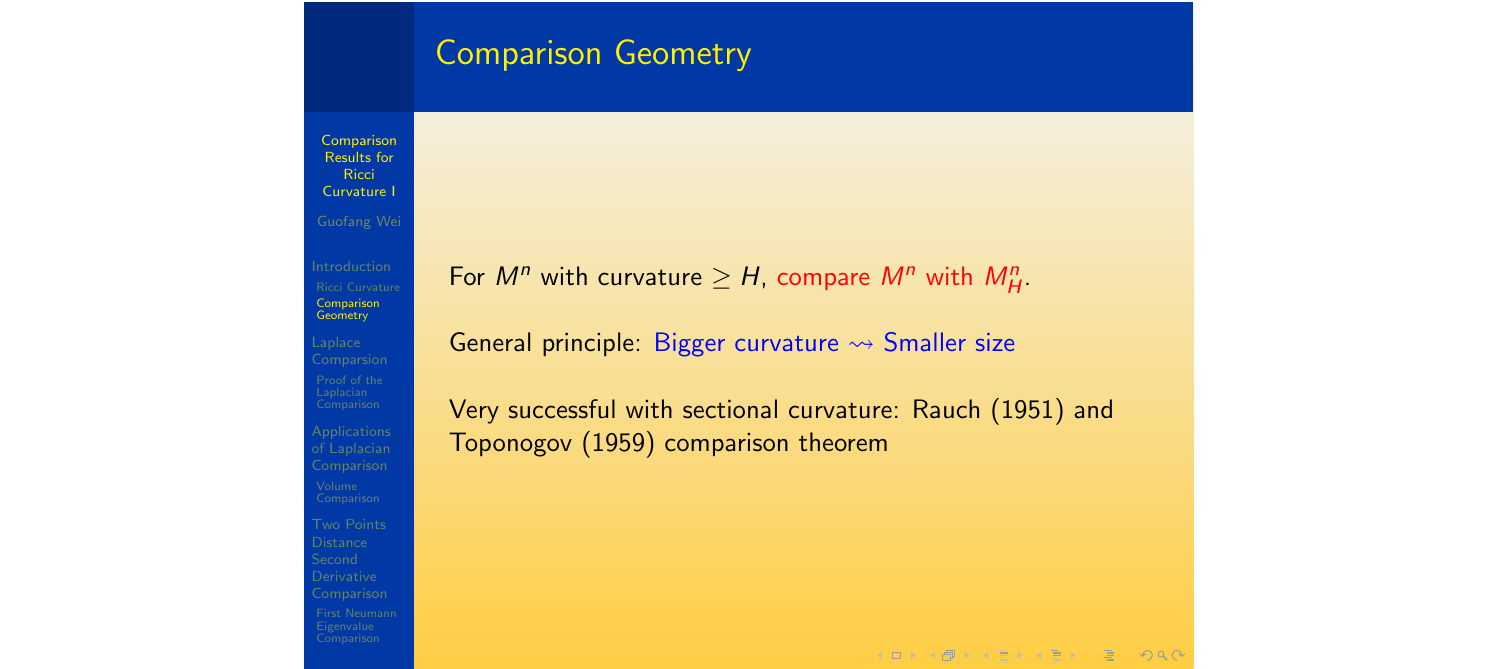# Hessian Comparison for Sectional Curvature

Comparison Results for **Ricci** Curvature I Comparison **Geometry** Laplace of Laplacian Comparison **Distance** Derivative Comparison

Given  $u \in C^{\infty}(M)$ , the Hessian of *u* is a symmetric 2-tensor:

Hess  $u(X, Y) = \langle \nabla_X \nabla u, Y \rangle$ .

KOKK@KKEKKEK E DAG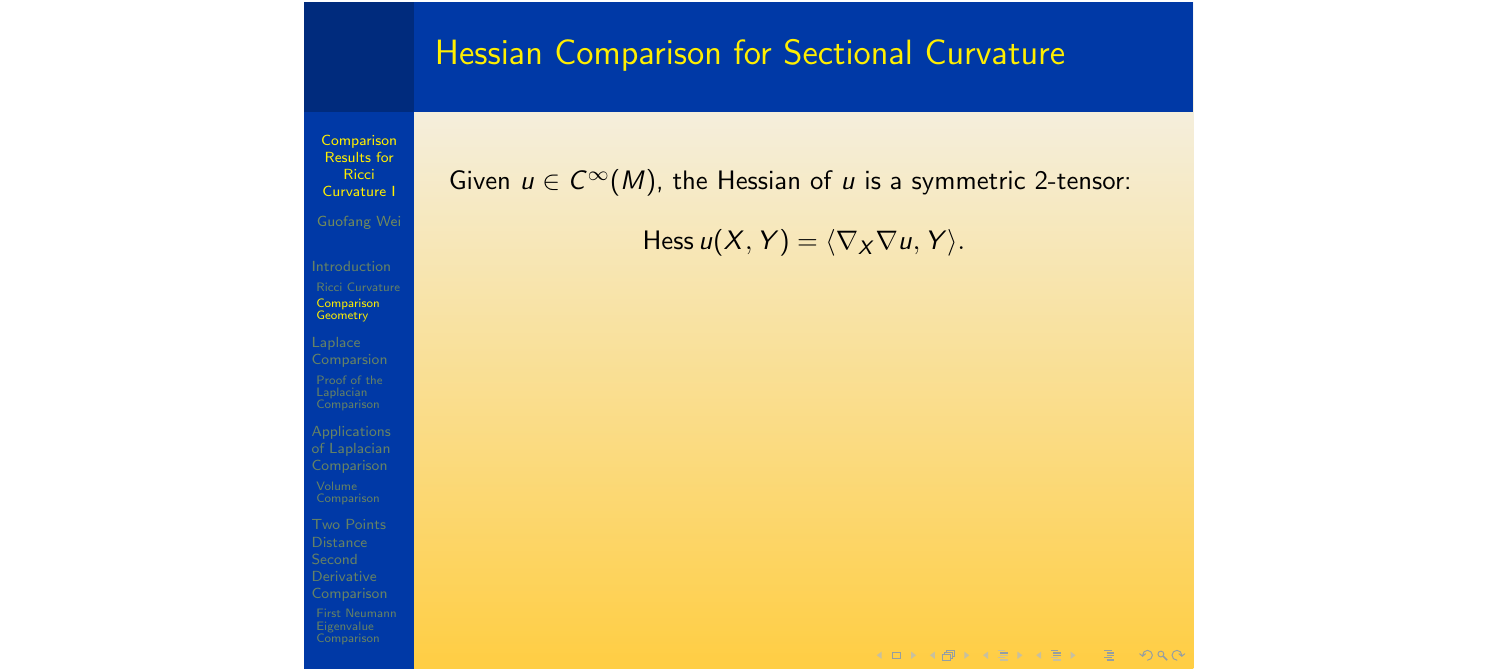#### Hessian Comparison for Sectional Curvature

Results for **Ricci** Curvature I Guofang Wei

Comparison

Comparison Geometry

Applications **Distance** 

Given  $u \in C^{\infty}(M)$ , the Hessian of *u* is a symmetric 2-tensor:

Hess  $u(X, Y) = \langle \nabla_X \nabla u, Y \rangle$ .

If  $K_M \geq H$ ,  $x \in M$ ,  $r(y) = d(x, y)$ , the distance function from *x*, then the second variation formula and index lemma gives

 $Hess r(e, e) \leq Hess_{H} \bar{r}(\bar{e}, \bar{e})$ 

for  $e \in T_v M$  with  $|e| = 1$  and  $e \perp \nabla r(v)$ . (same for model)

 $A \Box B + A \Box B + A \Box B + A \Box B + A \Box B + A \Box B$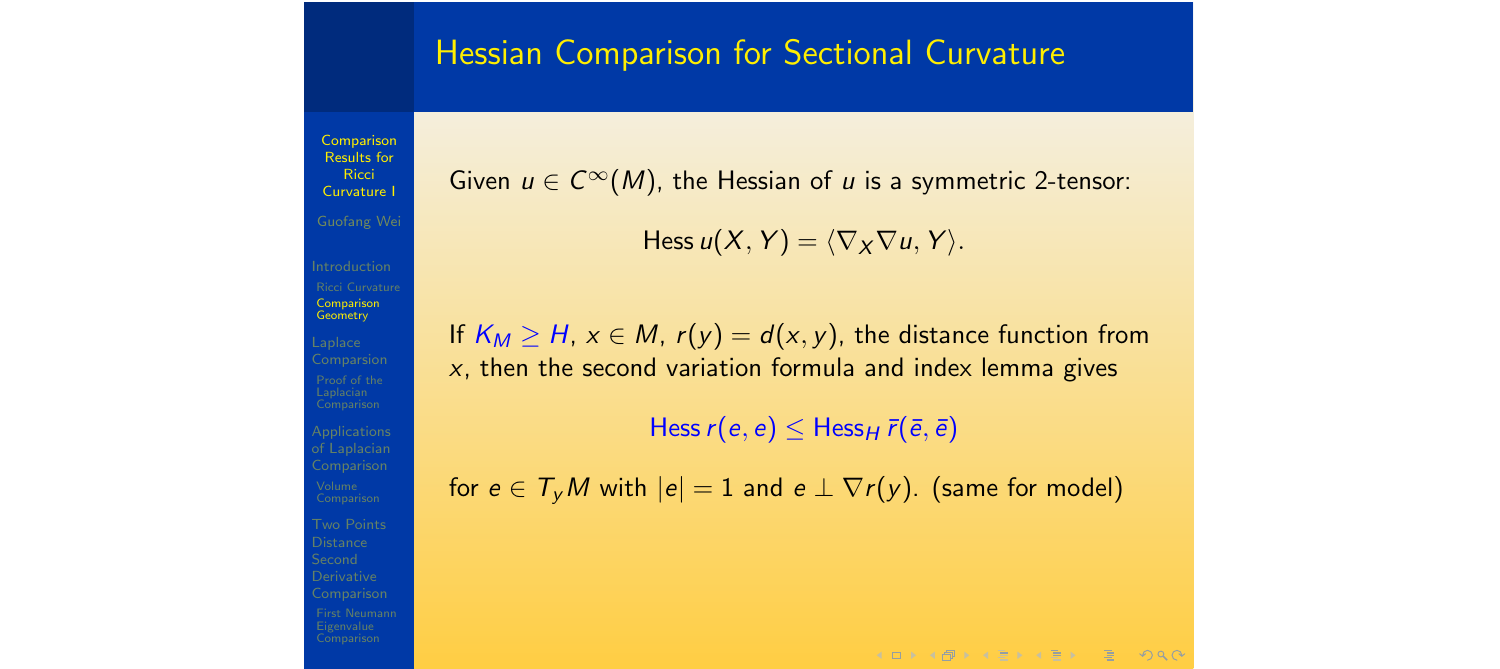### Hessian Comparison for Sectional Curvature

Results for **Ricci** Curvature I Guofang Wei Comparison Geometry

Comparison

Given  $u \in C^{\infty}(M)$ , the Hessian of *u* is a symmetric 2-tensor:

Hess  $u(X, Y) = \langle \nabla_X \nabla u, Y \rangle$ .

If  $K_M \geq H$ ,  $x \in M$ ,  $r(y) = d(x, y)$ , the distance function from *x*, then the second variation formula and index lemma gives

 $Hess r(e, e) \leq Hess_H \overline{r}(\overline{e}, \overline{e})$ 

for  $e \in T_v M$  with  $|e| = 1$  and  $e \perp \nabla r(v)$ . (same for model)

Hessian Comparison is an infinitesinal version of Rauch Comparion.

**KORKAPRA ERA ER SO AO**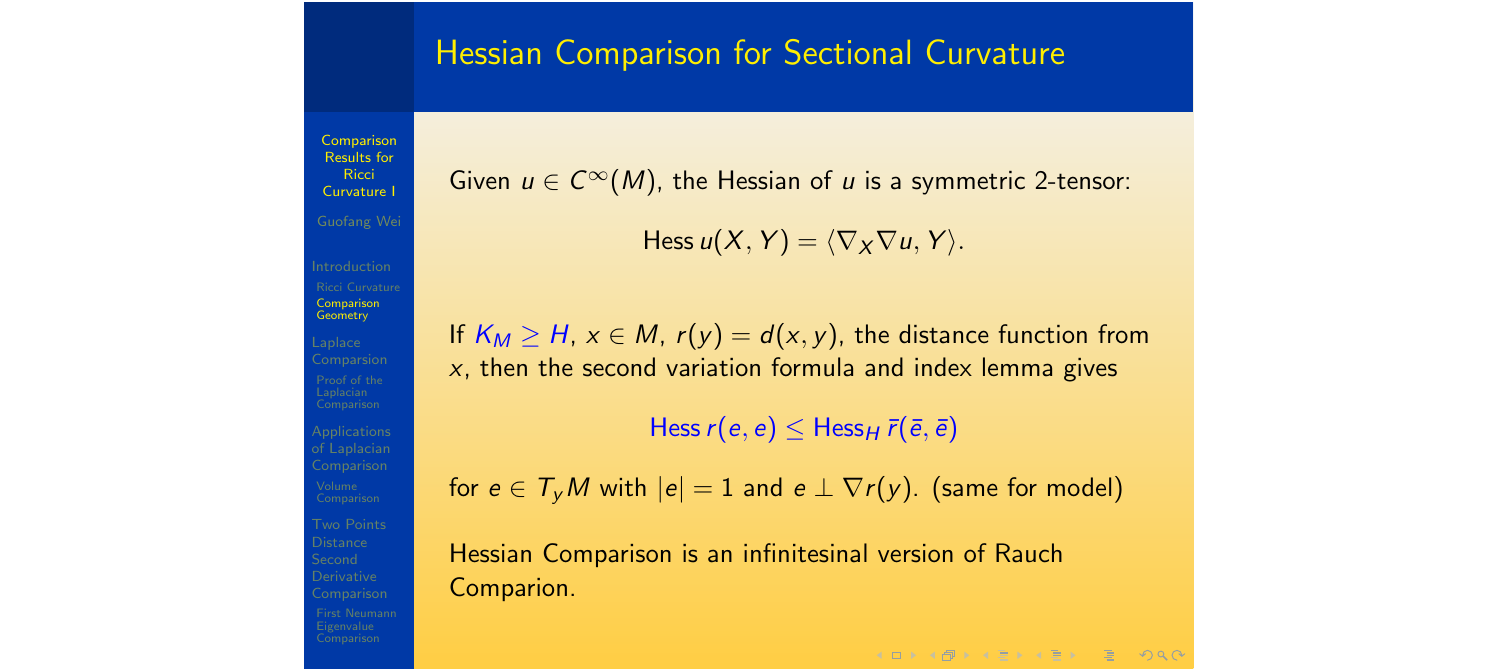Results for Ricci Curvature I Laplace **Comparsion** of Laplacian Comparison Comparison Comparison

Comparison

#### Given  $M^n$  with  $Ric \ge (n-1)H$ ,  $x \in M$ ,  $r(\cdot) = d(x, \cdot)$ , then

 $\Delta r \leq \Delta_H r$ .

 $A \Box B = 4 \Box B + 4 \Box B + 4 \Box B + 4 \Box B + 4 \Box C$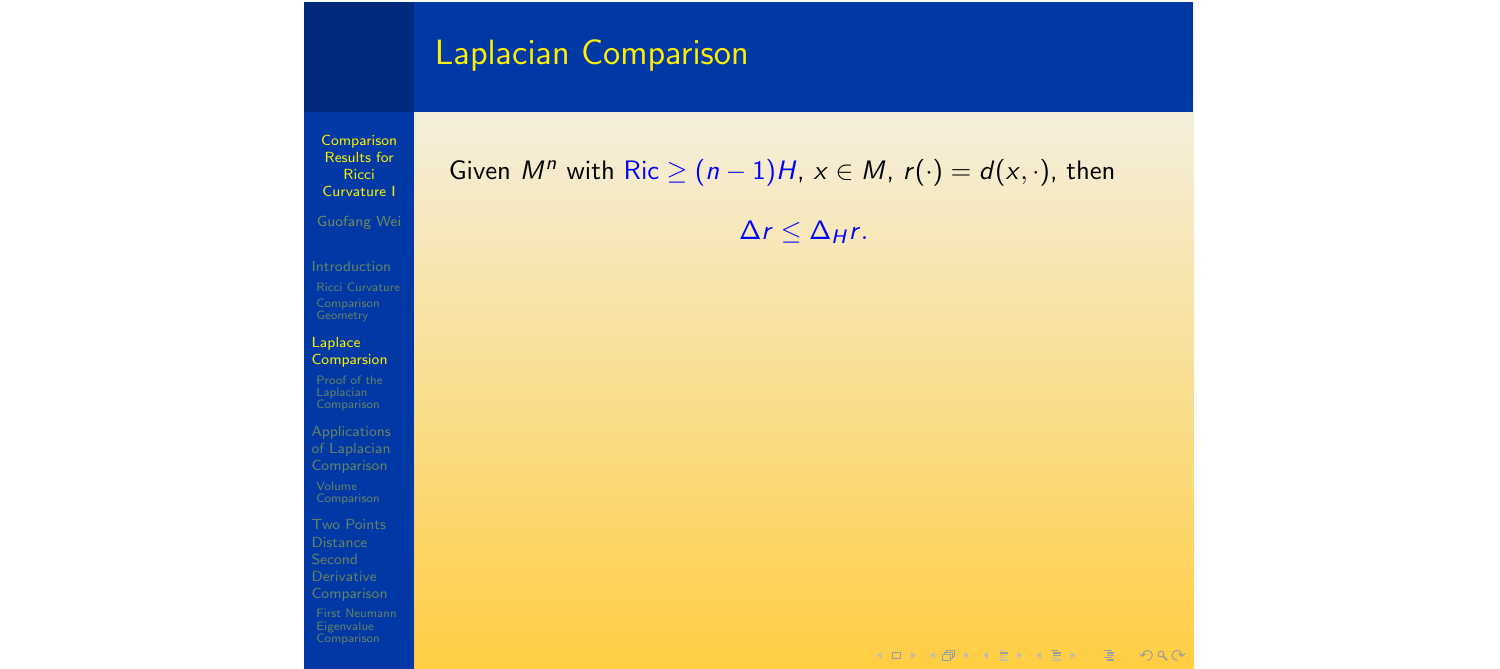Results for **Ricci** Curvature I Laplace Comparsion of Laplacian Comparison Comparison

Comparison

Given  $M^n$  with Ric  $\geq (n-1)H$ ,  $x \in M$ ,  $r(\cdot) = d(x, \cdot)$ , then

 $\Delta r \leq \Delta_H r$ .

This is a very fundamental comparison result!

 $A \Box B + A \Box B + A \Box B + A \Box B + A \Box B + A \Box B$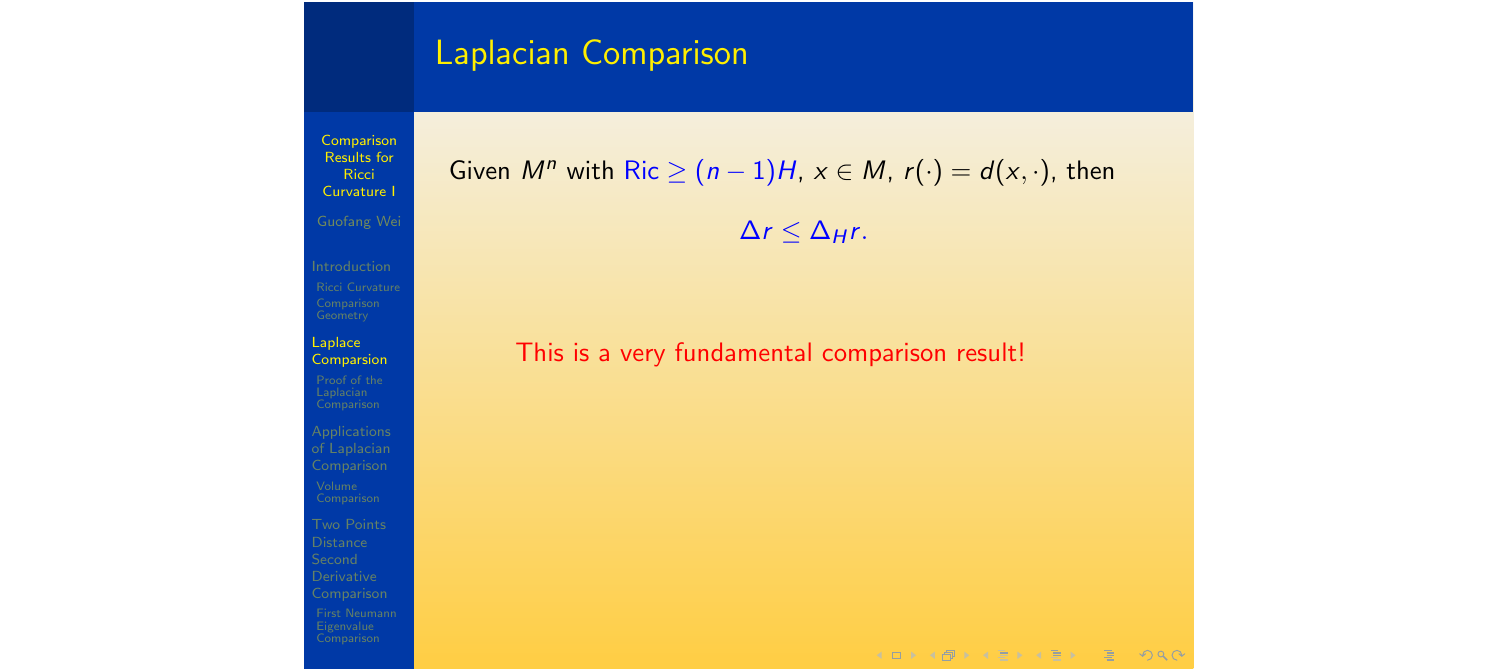Comparison Results for **Ricci** Curvature I Laplace Comparsion of Laplacian Comparison Derivative Comparison

Given 
$$
M^n
$$
 with Ric  $\geq (n-1)H$ ,  $x \in M$ ,  $r(\cdot) = d(x, \cdot)$ , then

 $\Delta r \leq \Delta_H r$ .

This is a very fundamental comparison result!

It characterizes Ricci curvature lower bound:

 $Ric \ge (n-1)H \iff \Delta r \le \Delta_H r$ 

 $A \Box B + A \Box B + A \Box B + A \Box B + A \Box B + A \Box B$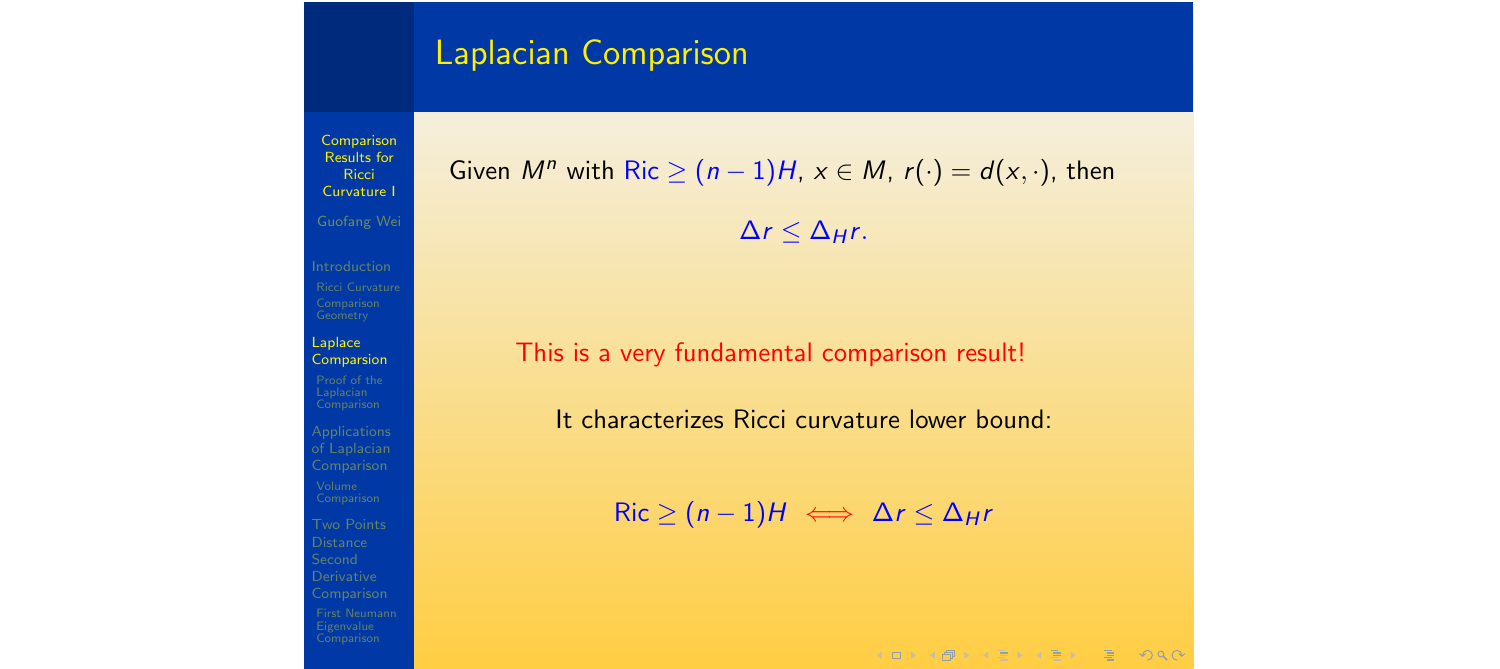Comparison Results for **Ricci** Curvature I Laplace Comparsion Comparison **Distance** Derivative

Given  $M^n$  with Ric  $\geq (n-1)H$ ,  $x \in M$ ,  $r(\cdot) = d(x, \cdot)$ , then

 $\Delta r \leq \Delta_H r$ .

This is a very fundamental comparison result!

It characterizes Ricci curvature lower bound:

 $Ric > (n-1)H \iff \Delta r < \Delta_H r$ 

Used in Cheeger-Gromoll's splitting theorem (1971).

**KORKAPRA ERA ER SO AO**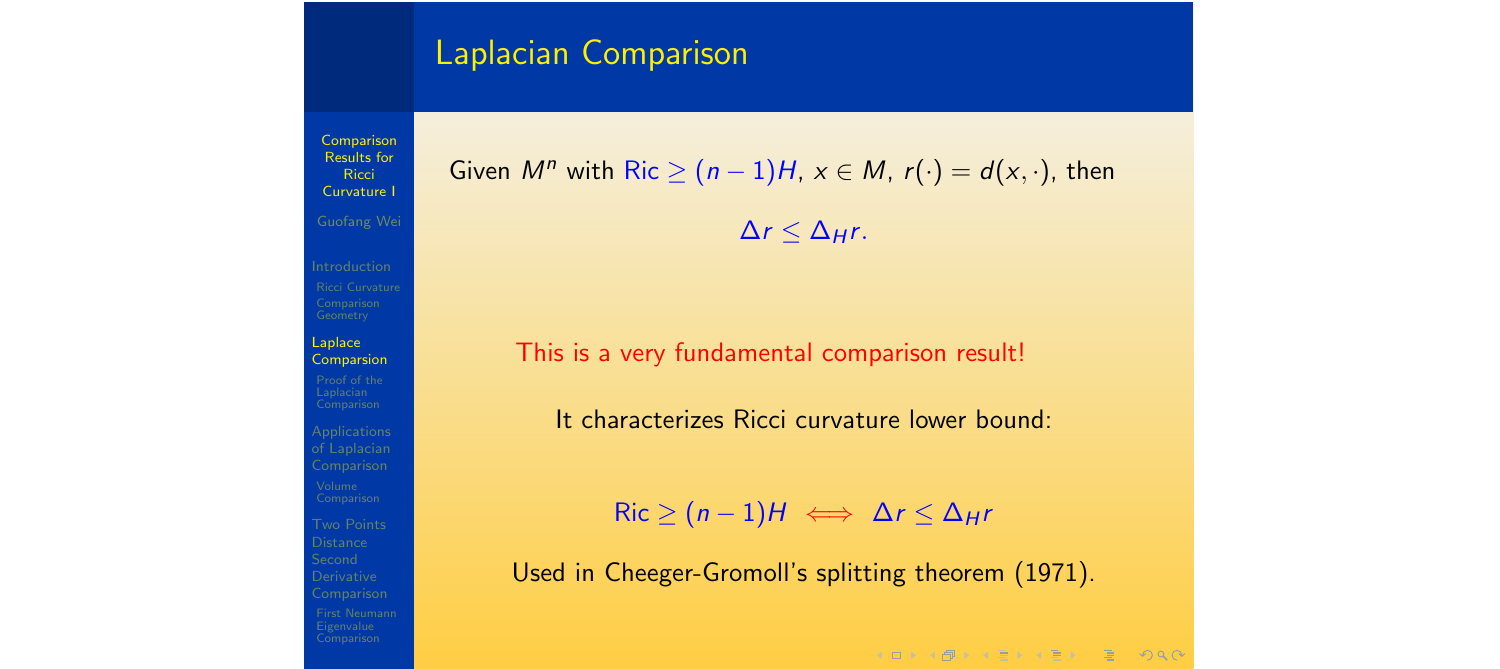# A main tool for Ricci curvature — Bochner formula

Comparison Results for **Ricci** Curvature I

#### For smooth function *u* on  $(M^n, g)$ ,

1  $\frac{1}{2}\Delta |\nabla u|^2 = |$ Hess  $u|^2 + \langle \nabla u, \nabla(\Delta u) \rangle +$  Ric $(\nabla u, \nabla u)$ .

of Laplacian Comparison **Distance** Derivative Comparison

Applications

Laplace Comparsion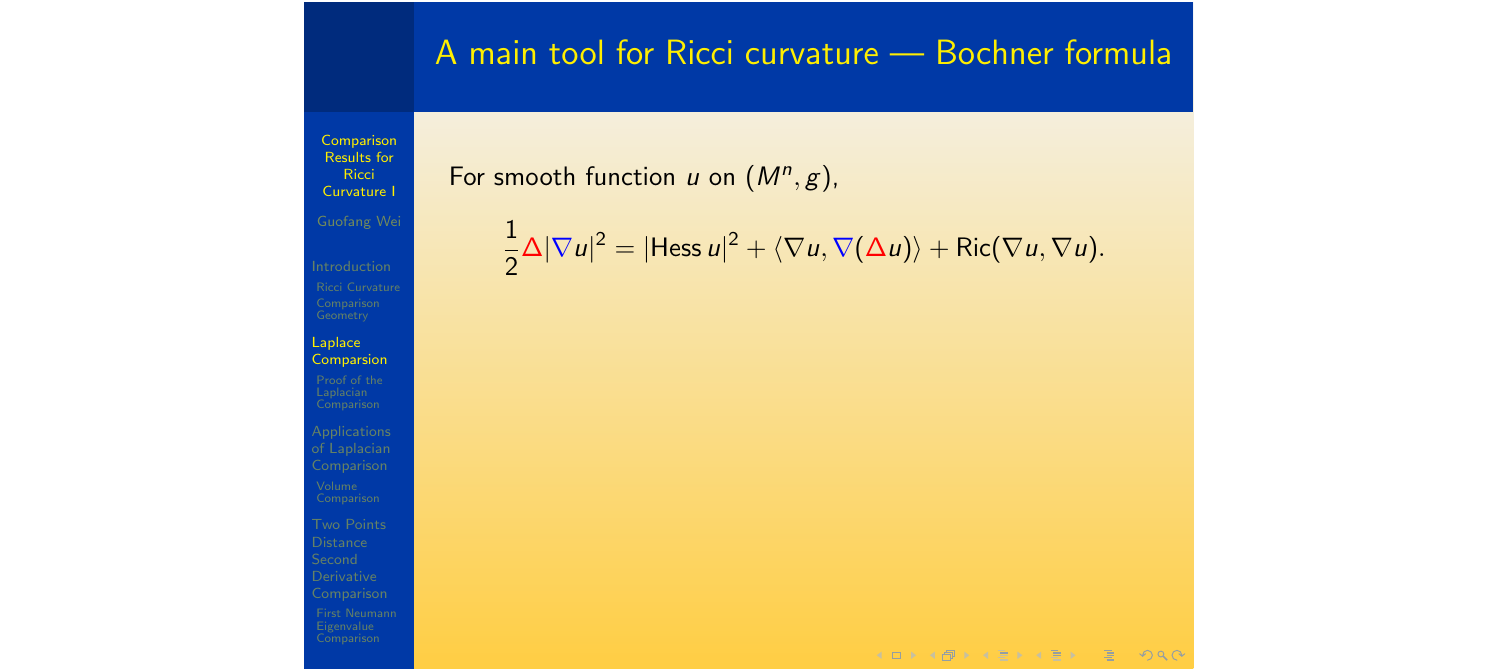# A main tool for Ricci curvature — Bochner formula

Comparison Results for **Ricci** Curvature I

#### For smooth function *u* on  $(M^n, g)$ ,

$$
\frac{1}{2}\Delta|\nabla u|^2=|\mathsf{Hess}\,u|^2+\langle\nabla u,\nabla(\Delta u)\rangle+\mathsf{Ric}(\nabla u,\nabla u).
$$

One can apply it to harmonic function:  $\Delta u = 0$ ,

of Laplacian Comparison **Distance** Derivative Comparison

Laplace Comparsion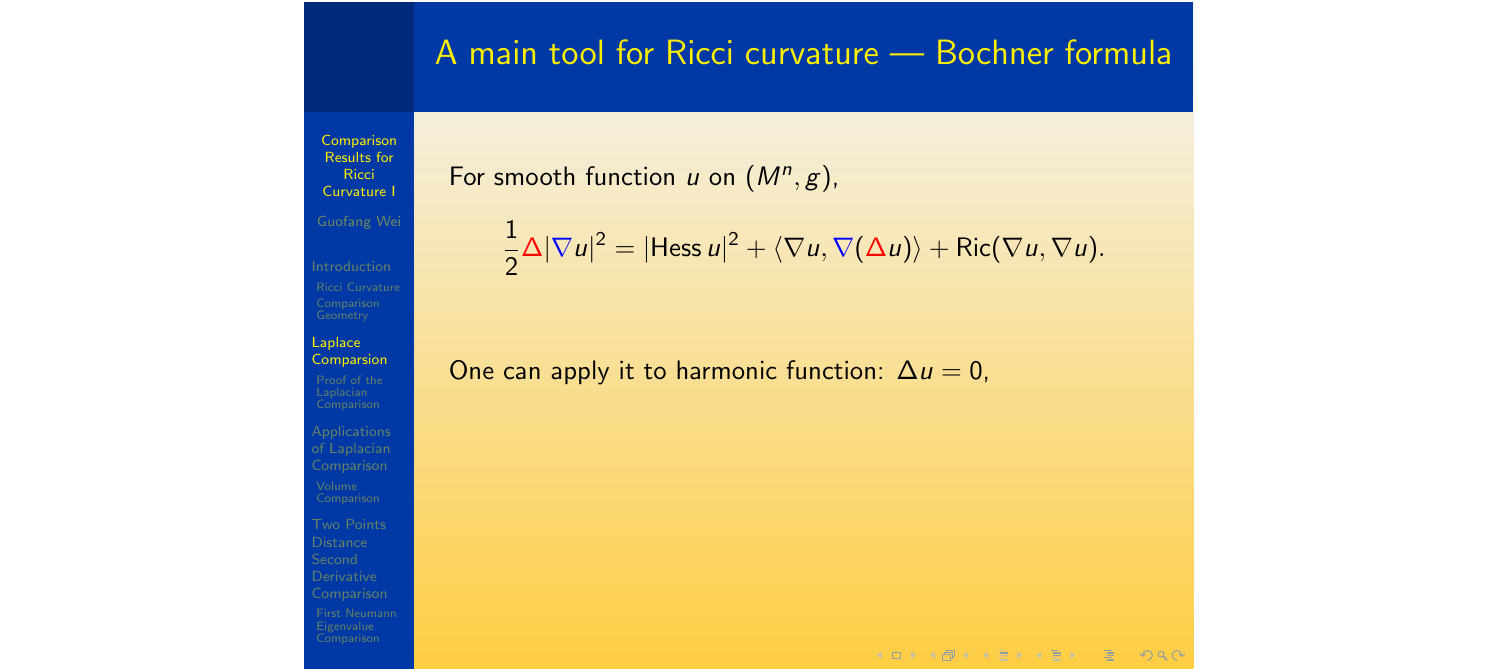#### A main tool for Ricci curvature — Bochner formula

**Comparison** Results for **Ricci** Curvature I

Laplace Comparsion

of Laplacian Comparison **Distance** Derivative

#### For smooth function *u* on  $(M^n, g)$ ,

$$
\frac{1}{2}\Delta|\nabla u|^2=|\text{Hess }u|^2+\langle\nabla u,\nabla(\Delta u)\rangle+\text{Ric}(\nabla u,\nabla u).
$$

One can apply it to harmonic function:  $\Delta u = 0$ , distance function:  $|\nabla r| = 1$ ,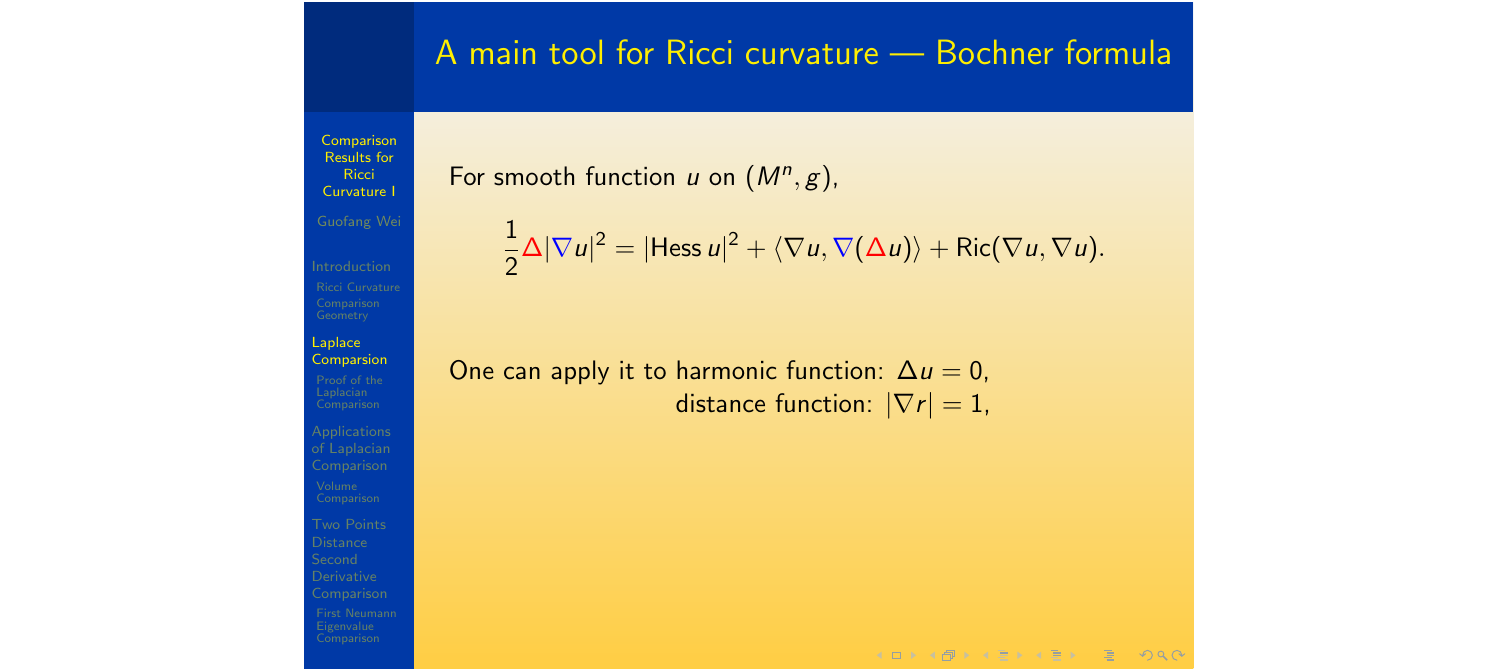Laplace Comparsion

of Laplacian **Distance** Derivative

#### For smooth function *u* on  $(M^n, g)$ ,

$$
\frac{1}{2}\Delta|\nabla u|^2=|\mathsf{Hess}\,u|^2+\langle\nabla u,\nabla(\Delta u)\rangle+\mathsf{Ric}(\nabla u,\nabla u).
$$

A main tool for Ricci curvature — Bochner formula

One can apply it to harmonic function:  $\Delta u = 0$ , distance function:  $|\nabla r| = 1$ , eigenfunction:  $\Delta u = \lambda u$ 

 $A \Box B + A \Box B + A \Box B + A \Box B + A \Box B + A \Box B$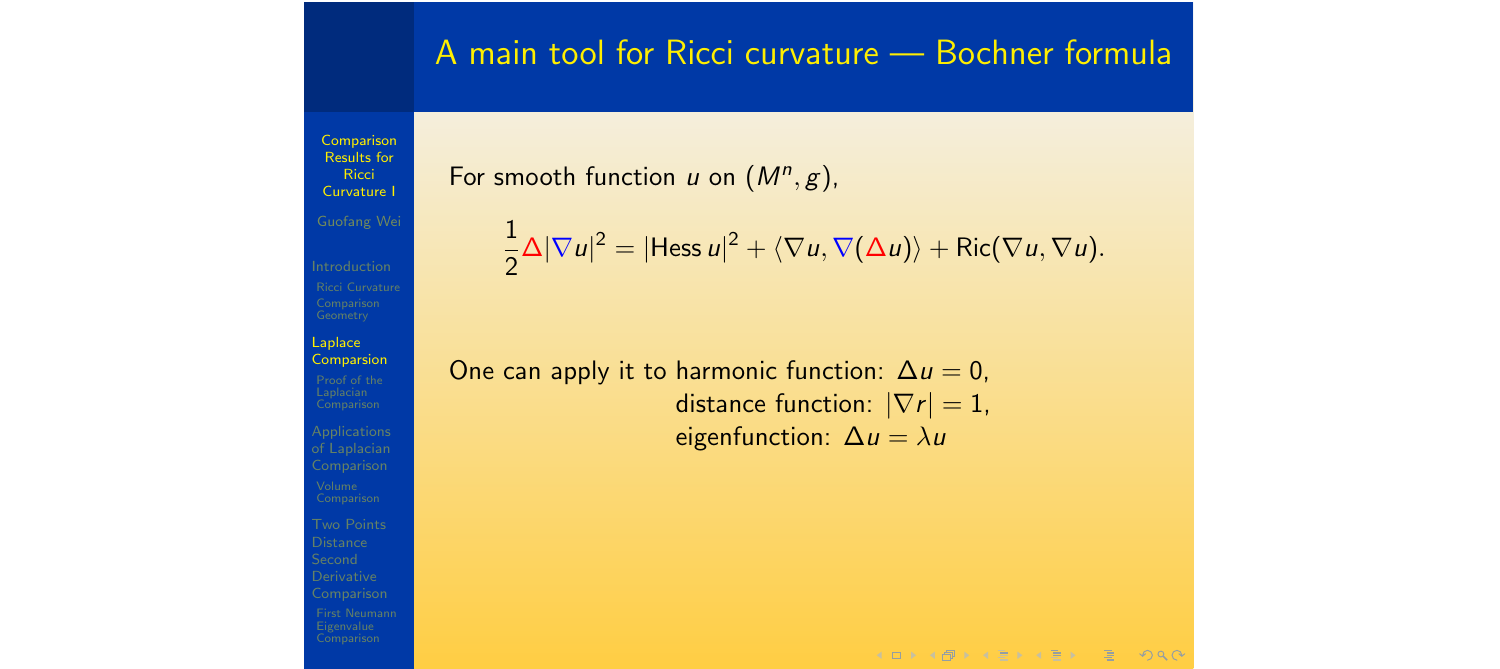Comparison Results for **Ricci** Curvature I Guofang Wei Laplace Comparsion Applications Comparison **Distance** Derivative Comparison

# A main tool for Ricci curvature — Bochner formula

For smooth function *u* on  $(M^n, g)$ ,

$$
\frac{1}{2}\Delta|\nabla u|^2=|\mathsf{Hess}\,u|^2+\langle\nabla u,\nabla(\Delta u)\rangle+\mathsf{Ric}(\nabla u,\nabla u).
$$

One can apply it to harmonic function:  $\Delta u = 0$ , distance function:  $|\nabla r| = 1$ , eigenfunction:  $\Delta u = \lambda u$ 

If *u* is harmonic and  $|\nabla u| = 1$ , and Ric  $\geq 0$ , then Hess  $u = 0$ . i.e.  $\nabla u$  is parallel.

 $A \Box B + A \Box B + A \Box B + A \Box B + A \Box B + A \Box B$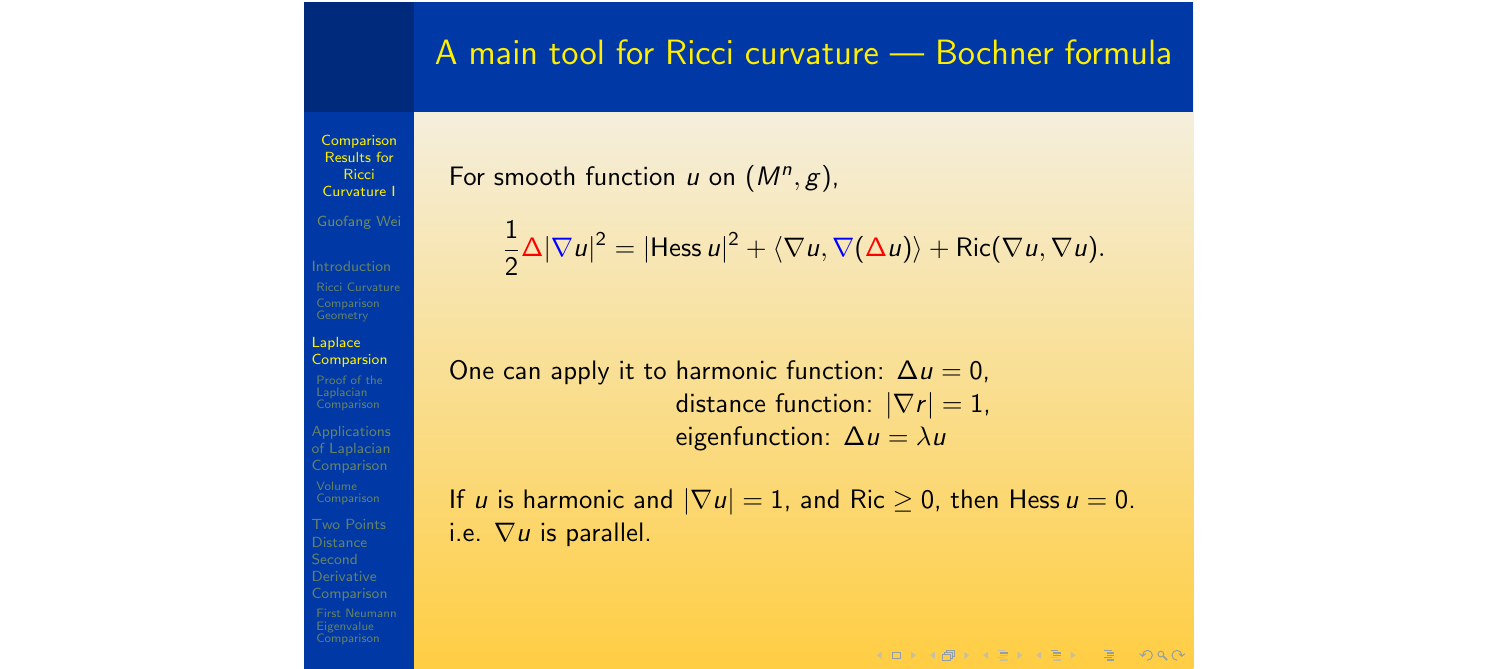Comparison Results for **Ricci** Curvature I Guofang Wei Laplace Comparsion Applications Derivative

#### For smooth function *u* on  $(M^n, g)$ ,

$$
\frac{1}{2}\Delta|\nabla u|^2=|\mathsf{Hess}\,u|^2+\langle\nabla u,\nabla(\Delta u)\rangle+\mathsf{Ric}(\nabla u,\nabla u).
$$

A main tool for Ricci curvature — Bochner formula

One can apply it to harmonic function:  $\Delta u = 0$ , distance function:  $|\nabla r| = 1$ , eigenfunction:  $\Delta u = \lambda u$ 

If *u* is harmonic and  $|\nabla u| = 1$ , and Ric  $\geq 0$ , then Hess  $u = 0$ . i.e.  $\nabla u$  is parallel. This is the starting point of Cheeger-Gromoll's splitting theorem.

**KOD KAD KED KED E VAR**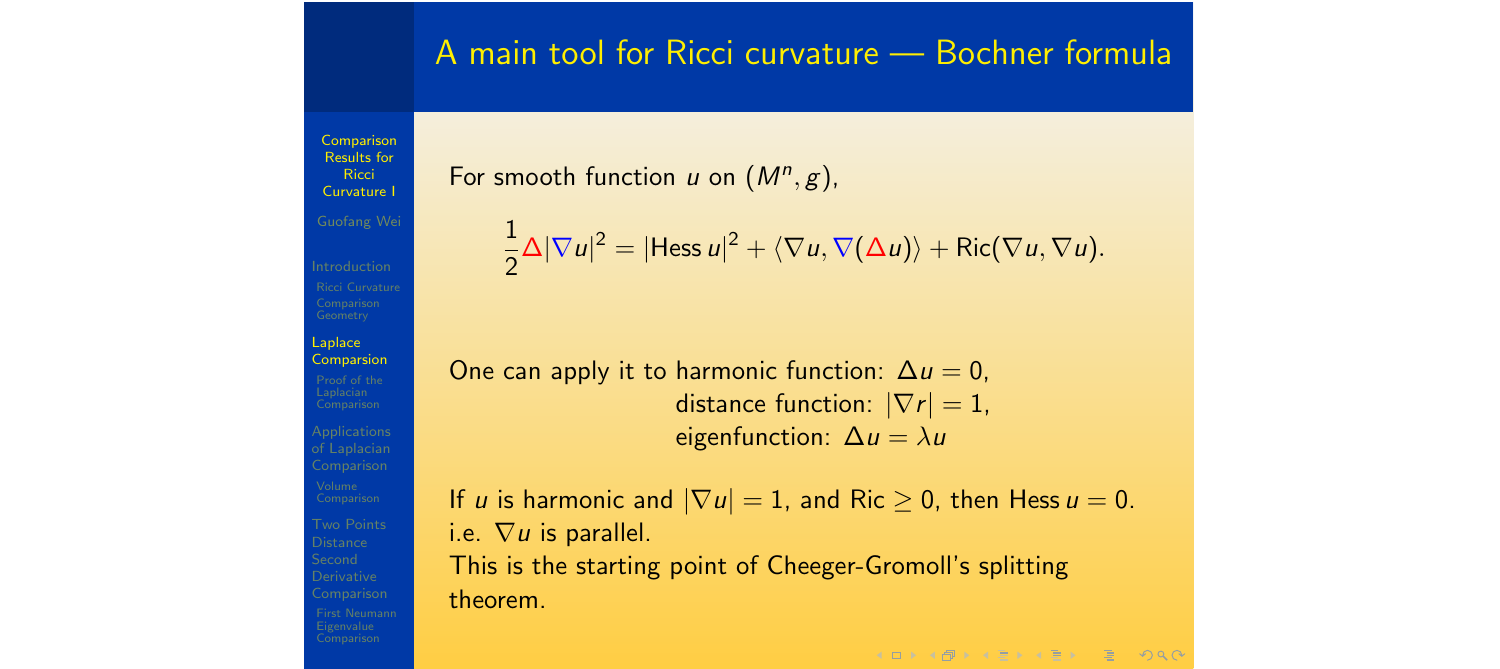## Bochner Inequality

Comparison Results for **Ricci** Curvature I

Laplace Comparsion

of Laplacian Comparison

Comparison

Using the Cauchy-Schwarz inequality  $|H$ ess  $u|^2 \geq \frac{(\Delta u)^2}{n}$ , if Ric  $\geq (n - 1)H$ ,

$$
\frac{1}{2}\Delta|\nabla u|^2\geq \frac{(\Delta u)^2}{n}+\langle \nabla u,\nabla(\Delta u)\rangle+(n-1)H|\nabla u|^2.
$$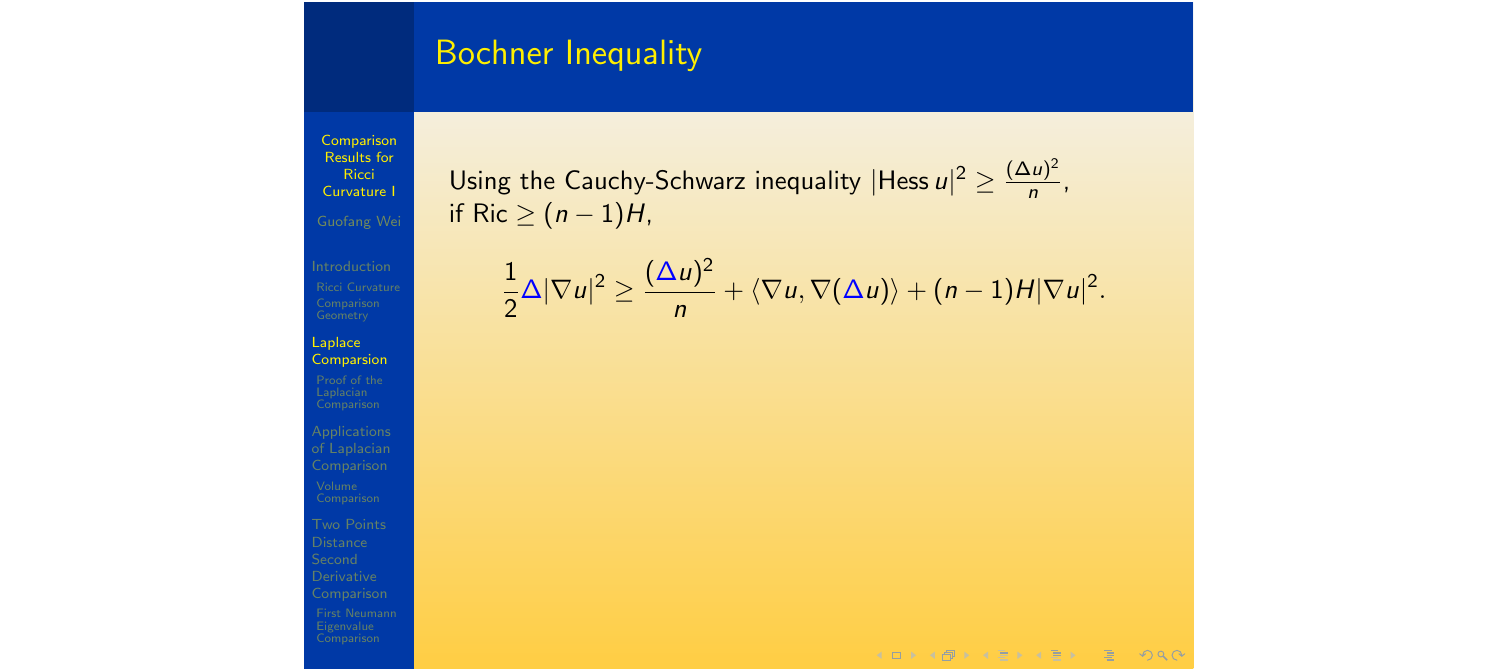#### Bochner Inequality

Comparison Results for **Ricci** Curvature I

Laplace Comparsion

of Laplacian Comparison Derivative Comparison

Using the Cauchy-Schwarz inequality  $|H$ ess  $u|^2 \geq \frac{(\Delta u)^2}{n}$ , if Ric  $\geq (n - 1)H$ ,

$$
\frac{1}{2}\Delta|\nabla u|^2\geq \frac{(\Delta u)^2}{n}+\langle \nabla u,\nabla(\Delta u)\rangle+(n-1)H|\nabla u|^2.
$$

This characterizes Ricci curvature lower bound.

 $A \Box B + A \Box B + A \Box B + A \Box B + A \Box B + A \Box B$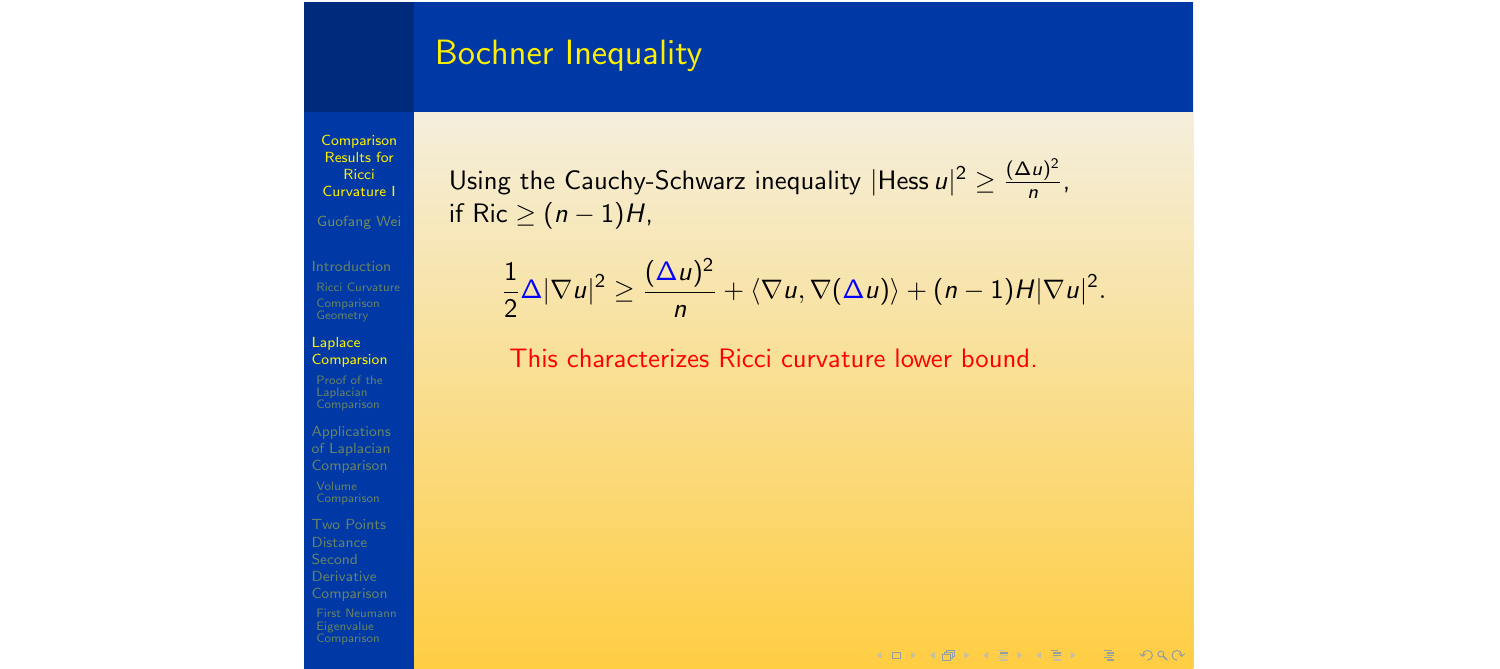#### Bochner Inequality

Comparison Results for **Ricci** Curvature I Guofang Wei

Laplace Comparsion

of Laplacian Comparison **Distance** Derivative Comparison

Using the Cauchy-Schwarz inequality  $|H$ ess  $u|^2 \geq \frac{(\Delta u)^2}{n}$ , if Ric  $\geq (n - 1)H$ ,

$$
\frac{1}{2}\Delta|\nabla u|^2\geq \frac{(\Delta u)^2}{n}+\langle \nabla u,\nabla(\Delta u)\rangle+(n-1)H|\nabla u|^2.
$$

This characterizes Ricci curvature lower bound.

 $Ric_M \geq (n-1)H$ 

 $\hat{\mathbb{I}}$ 

The Bochner inequality holds for all  $u \in C^3(M)$ 

 $A \Box B = 4 \Box B + 4 \Box B + 4 \Box B + 4 \Box B + 4 \Box C$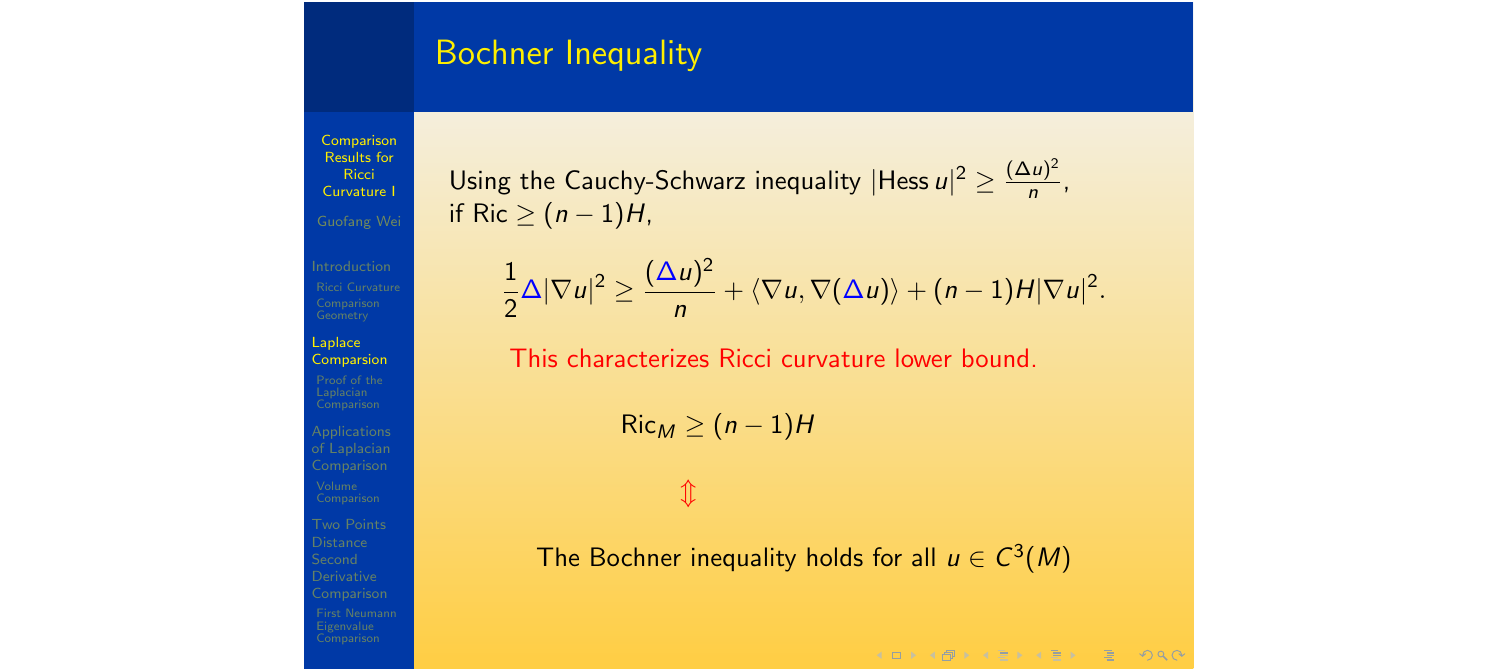# Proof of the Laplacian Comparison

Comparison Results for **Ricci** Curvature I

Laplace Comparsion Proof of the Laplacian Comparison

of Laplacian Comparison

Comparison

#### Recall the Bochner formula

$$
\frac{1}{2}\Delta|\nabla u|^2=|\mathsf{Hess}\,u|^2+\langle\nabla u,\nabla(\Delta u)\rangle+\mathsf{Ric}(\nabla u,\nabla u).
$$

 $A \cup B \cup A \cup B \cup A \cup B \cup A \cup B \cup B \cup B \cup A \cup C$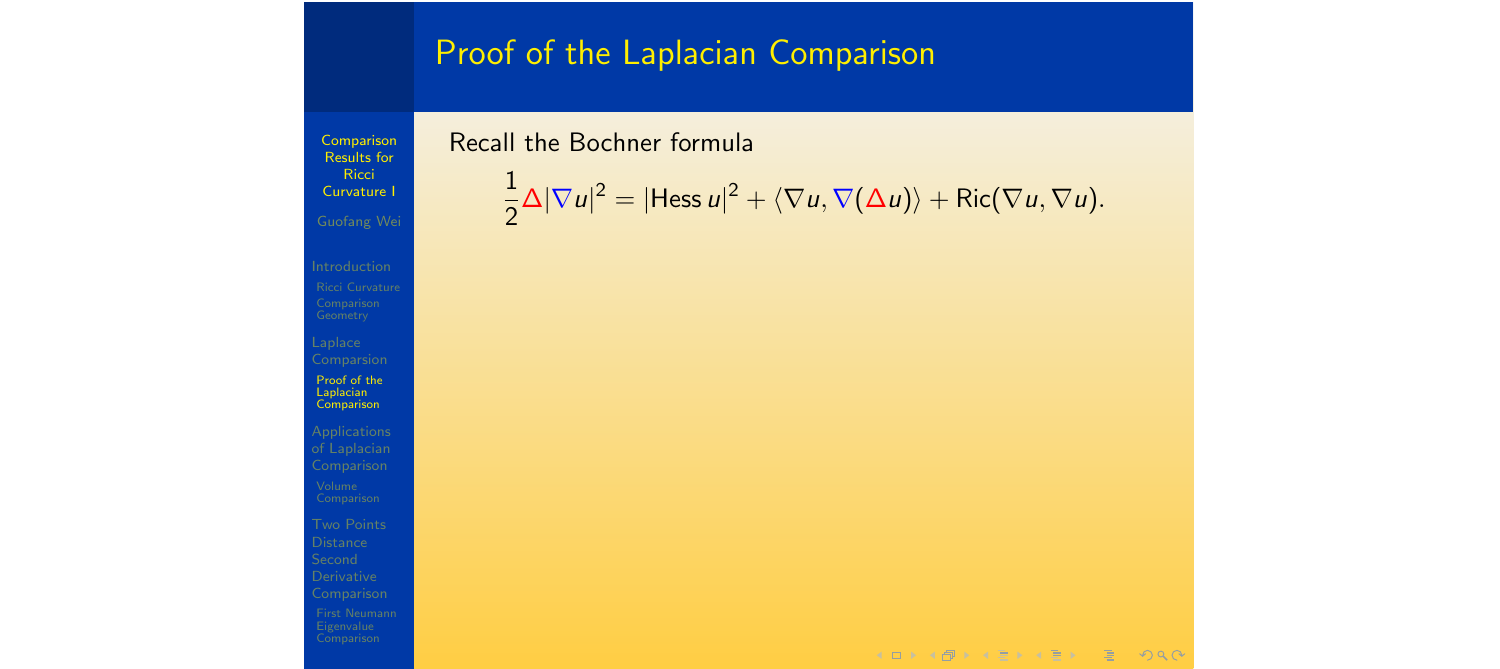#### Proof of the Laplacian Comparison

Comparison Results for **Ricci** Curvature I Geometry

Laplace **Comparsion** Proof of the Laplacian **Comparison** 

of Laplacian Comparison

Derivative Comparison

#### Recall the Bochner formula

$$
\frac{1}{2}\Delta|\nabla u|^2=|\text{Hess }u|^2+\langle\nabla u,\nabla(\Delta u)\rangle+\text{Ric}(\nabla u,\nabla u).
$$

Let  $u = r$ , the distance function, we have

$$
0 = |\text{Hess } r|^2 + (\Delta r)' + \text{Ric}(\partial r, \partial r).
$$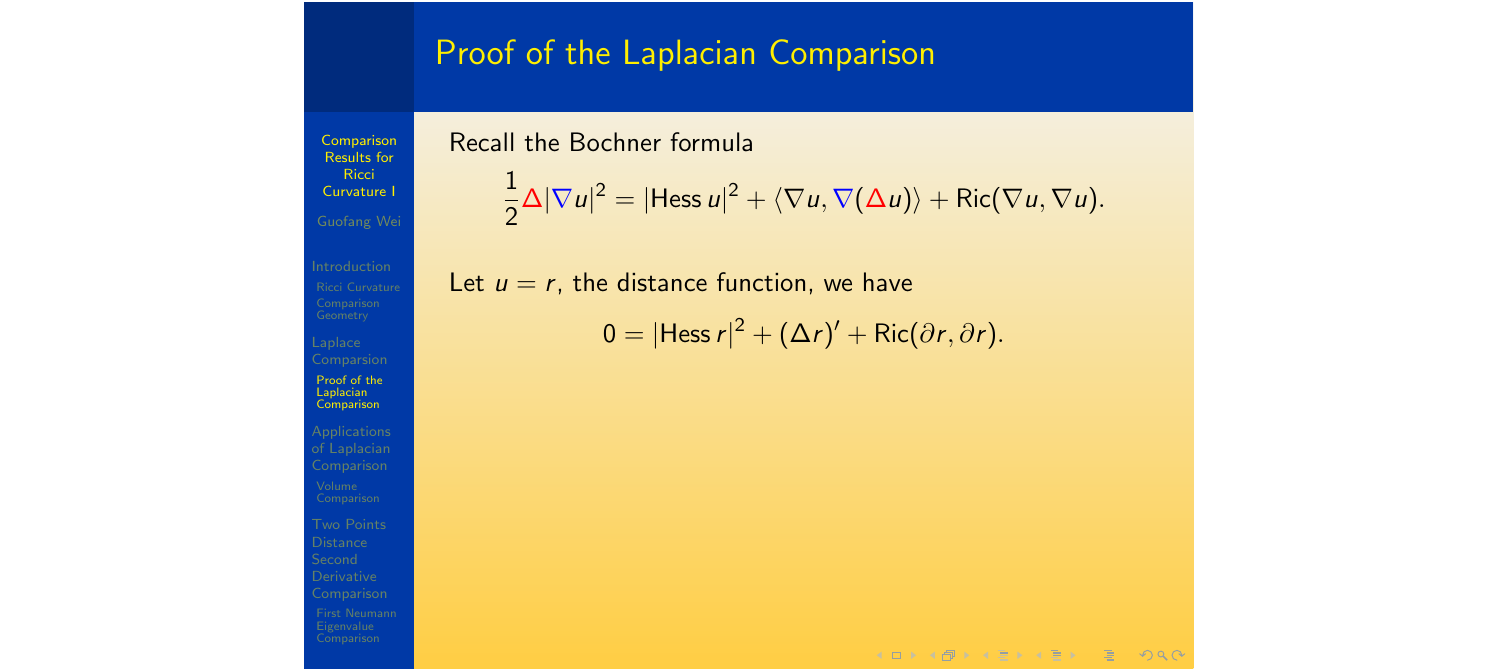#### Proof of the Laplacian Comparison

Comparison Results for **Ricci** Curvature I Guofang Wei Proof of the Laplacian **Comparison** of Laplacian

# **Distance** Derivative

#### Recall the Bochner formula

$$
\frac{1}{2}\Delta|\nabla u|^2=|\text{Hess }u|^2+\langle\nabla u,\nabla(\Delta u)\rangle+\text{Ric}(\nabla u,\nabla u).
$$

Let  $u = r$ , the distance function, we have  $0 = |H \text{ess } r|^2 + (\Delta r)' + \text{Ric}(\partial r, \partial r).$ 

For the model space, we have

$$
0 = \frac{(\Delta_{H}r)^{2}}{n-1} + (\Delta_{H}r)' + (n-1)H.
$$

For  $M^n$  with  $Ric_M \ge (n-1)H$ , we have the Riccati inequality

$$
0 \geq \frac{(\Delta r)^2}{n-1} + (\Delta r)' + (n-1)H.
$$

 $2Q$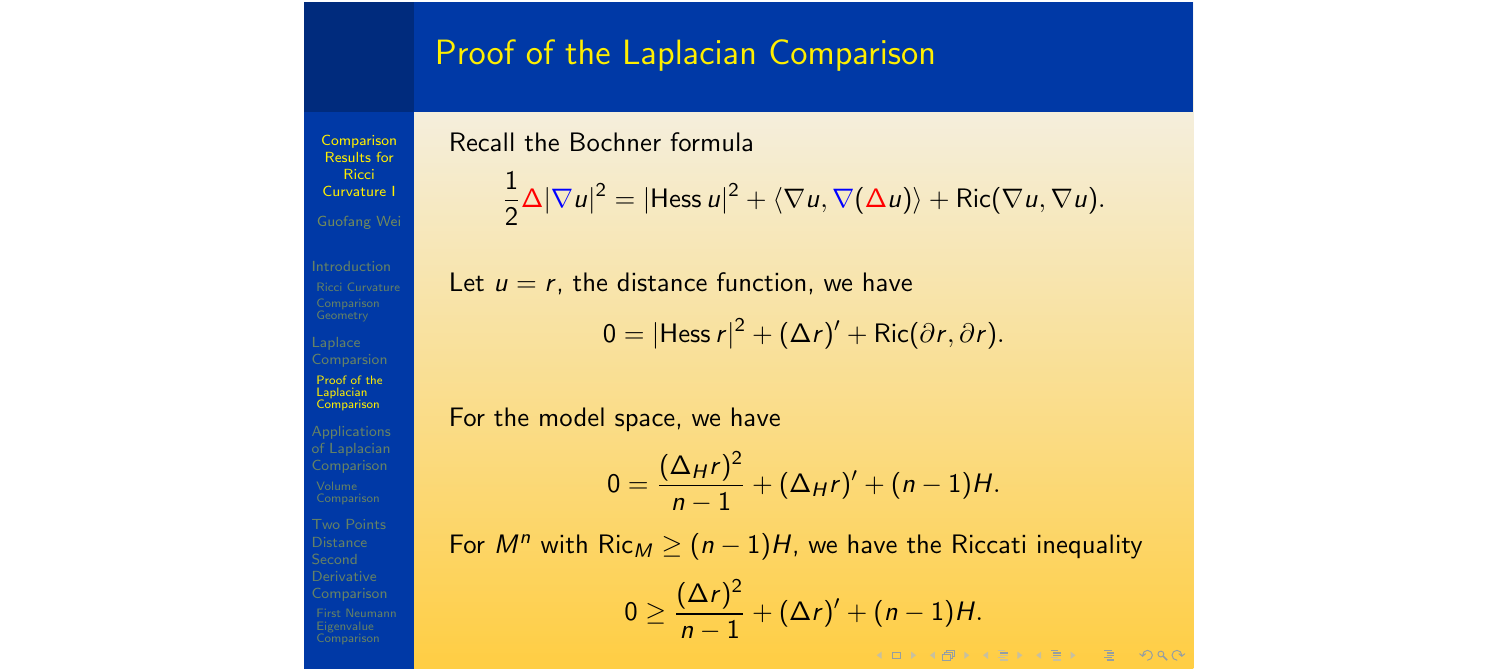Results for Curvature I We have

Comparison

Ricci

$$
(\Delta r - \Delta_H r)' \leq -\frac{1}{n-1} ((\Delta r)^2 - (\Delta_H r)^2).
$$

Proof of the

Laplacian Comparison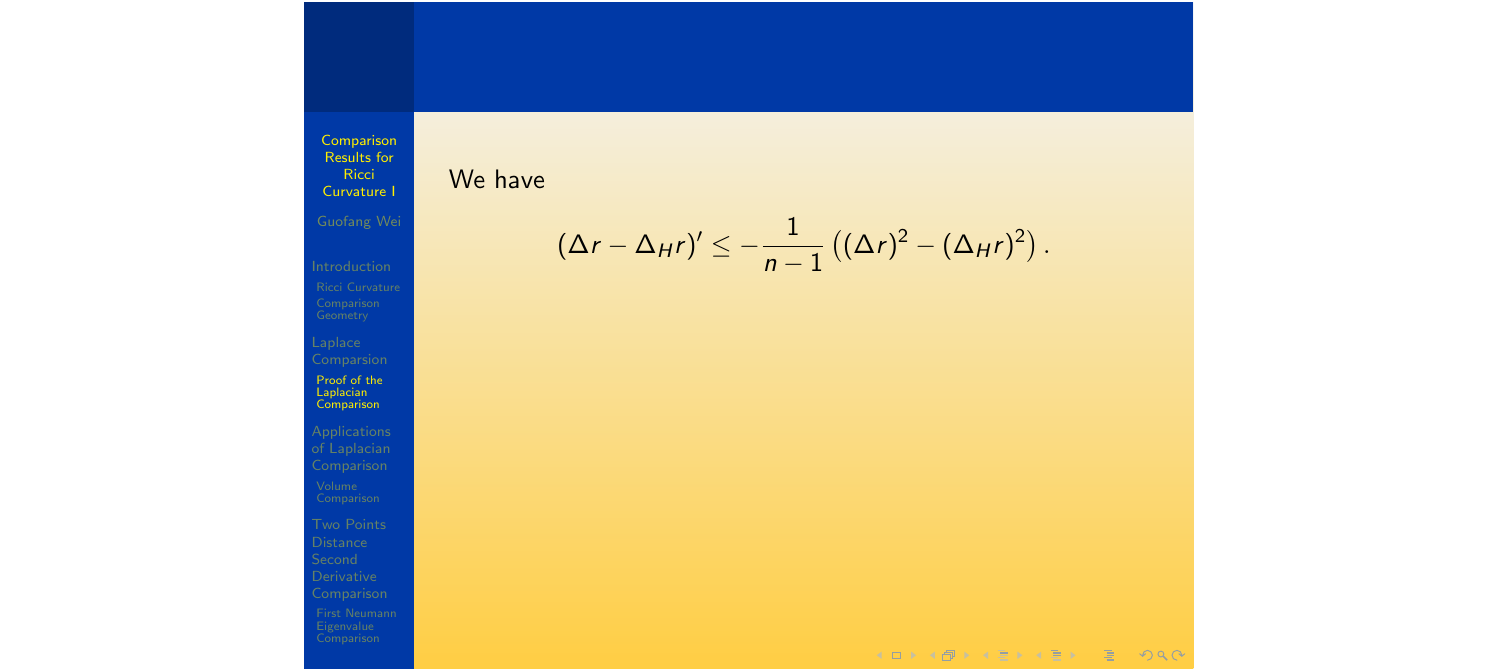We have

**Ricci** Curvature I

Laplace **Comparsion** Proof of the Laplacian Comparison of Laplacian Comparison

Comparison Results for

$$
(\Delta r - \Delta_H r)' \leq -\frac{1}{n-1} ((\Delta r)^2 - (\Delta_H r)^2).
$$

Let  $\text{sn}_H(r)$  be the solution to

 $\sin\frac{\theta}{H} + H \sin H = 0$ 

such that  $\mathrm{sn}_H(0) = 0$  and  $\mathrm{sn}_H'(0) = 1$ . Then

$$
\Delta_H r = (n-1) \frac{\text{sn}'_H}{\text{sn}_H}
$$

*.*

 $A \cap B \rightarrow A \cap B \rightarrow A \cap B \rightarrow A \cap B \rightarrow A \cap B$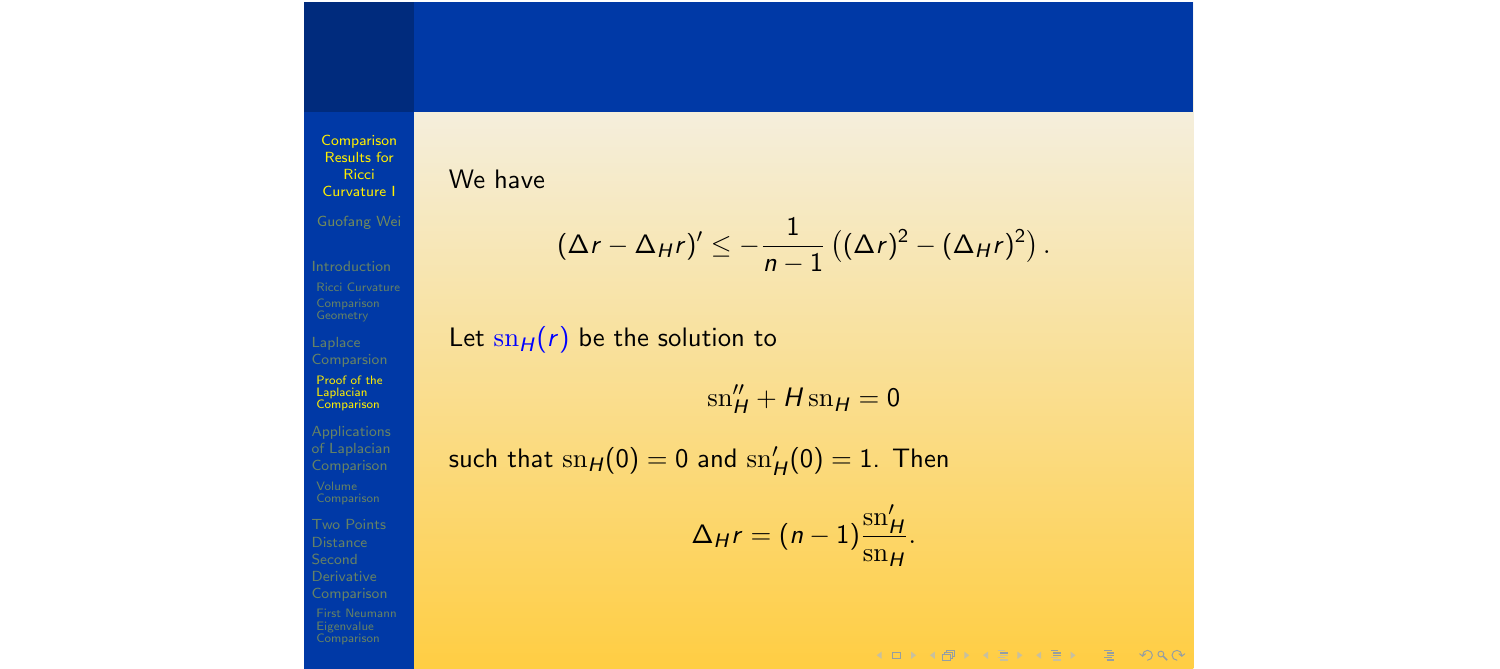Comparsion Proof of the Laplacian Comparison

#### We compute that

$$
\begin{aligned} \left(\mathrm{sn}_{H}^{2}(\Delta r - \Delta_{H}r)\right)^{\prime} \\ &= 2\mathrm{sn}_{H}^{\prime}\mathrm{sn}_{H}(\Delta r - \Delta_{H}r) + \mathrm{sn}_{H}^{2}(\Delta r - \Delta_{H}r)^{\prime} \end{aligned}
$$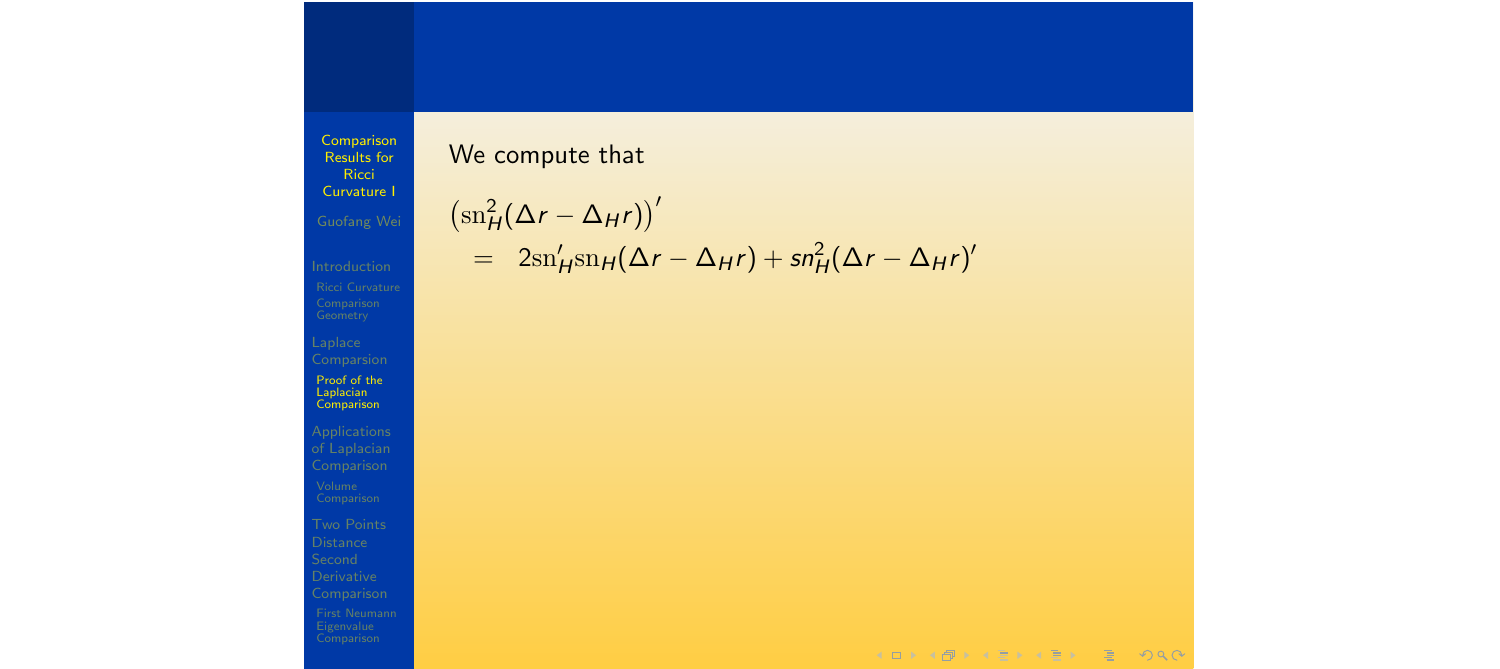We compute that

**Ricci** Curvature I Guofang Wei

Comparison Results for

Laplace Proof of the Laplacian Comparison

of Laplacian Comparison

**Distance** Derivative

 $\left(\text{sn}_{H}^{2}(\Delta r - \Delta_{H}r)\right)^{t}$  $= 2\text{sn}'_H\text{sn}_H(\Delta r - \Delta_H r) + \text{sn}^2_H(\Delta r - \Delta_H r)'$  $\leq$ 2  $n-1$  $\sin^2 H \Delta_H r(\Delta r - \Delta_H r) - \frac{1}{n-1}$  $\sin^2_H ((\Delta r)^2 - (\Delta_H r)^2)$ 

KORKAPEK (ER EL POQO)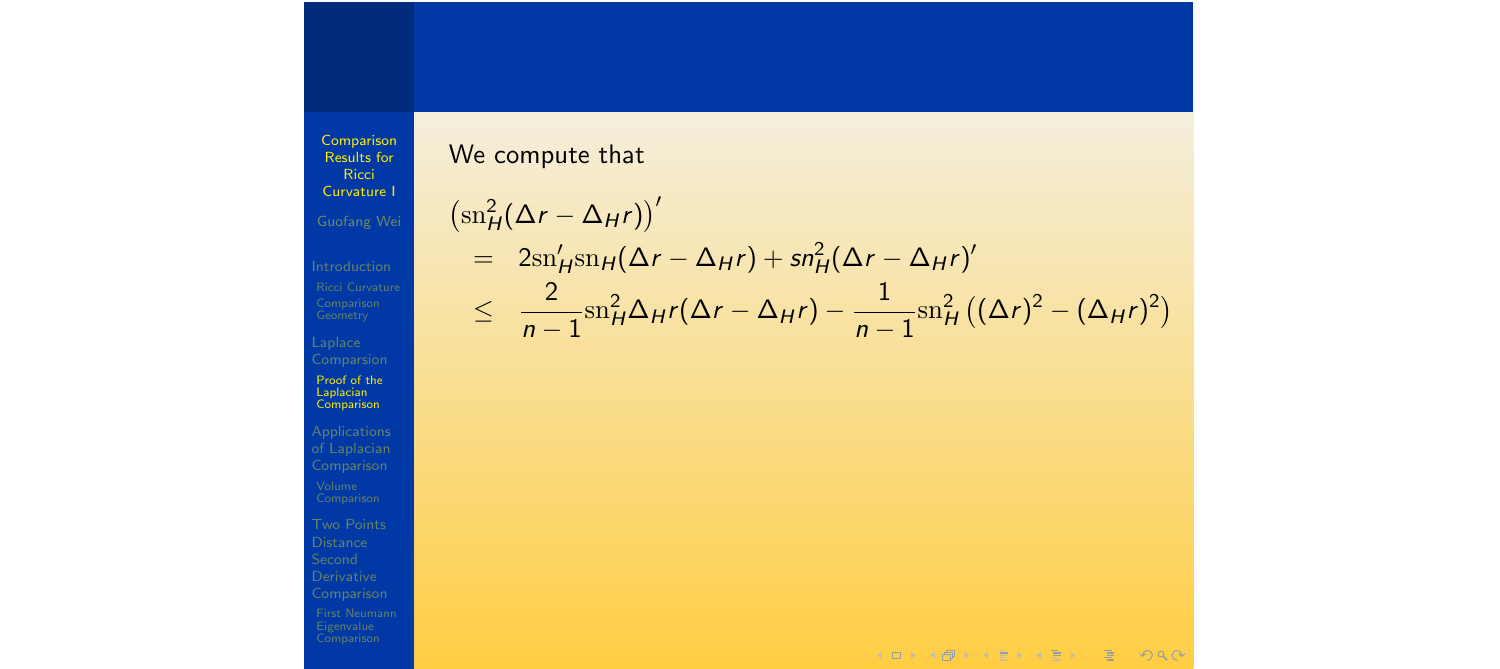We compute that

Ricci Curvature I

Comparison Results for

Comparsion Proof of the Laplacian Comparison

$$
\begin{aligned}\n\left(\operatorname{sn}_{H}^{2}(\Delta r - \Delta_{H}r)\right)' &= 2\operatorname{sn}_{H}'\operatorname{sn}_{H}(\Delta r - \Delta_{H}r) + \operatorname{sn}_{H}^{2}(\Delta r - \Delta_{H}r)'\n&\leq \frac{2}{n-1}\operatorname{sn}_{H}^{2}\Delta_{H}r(\Delta r - \Delta_{H}r) - \frac{1}{n-1}\operatorname{sn}_{H}^{2}\left((\Delta r)^{2} - (\Delta_{H}r)^{2}\right) \\
&= -\frac{\operatorname{sn}_{H}^{2}}{n-1}\left(\Delta r - \Delta_{H}r\right)^{2} \leq 0\n\end{aligned}
$$

KOKK@KKEKKEK E DAG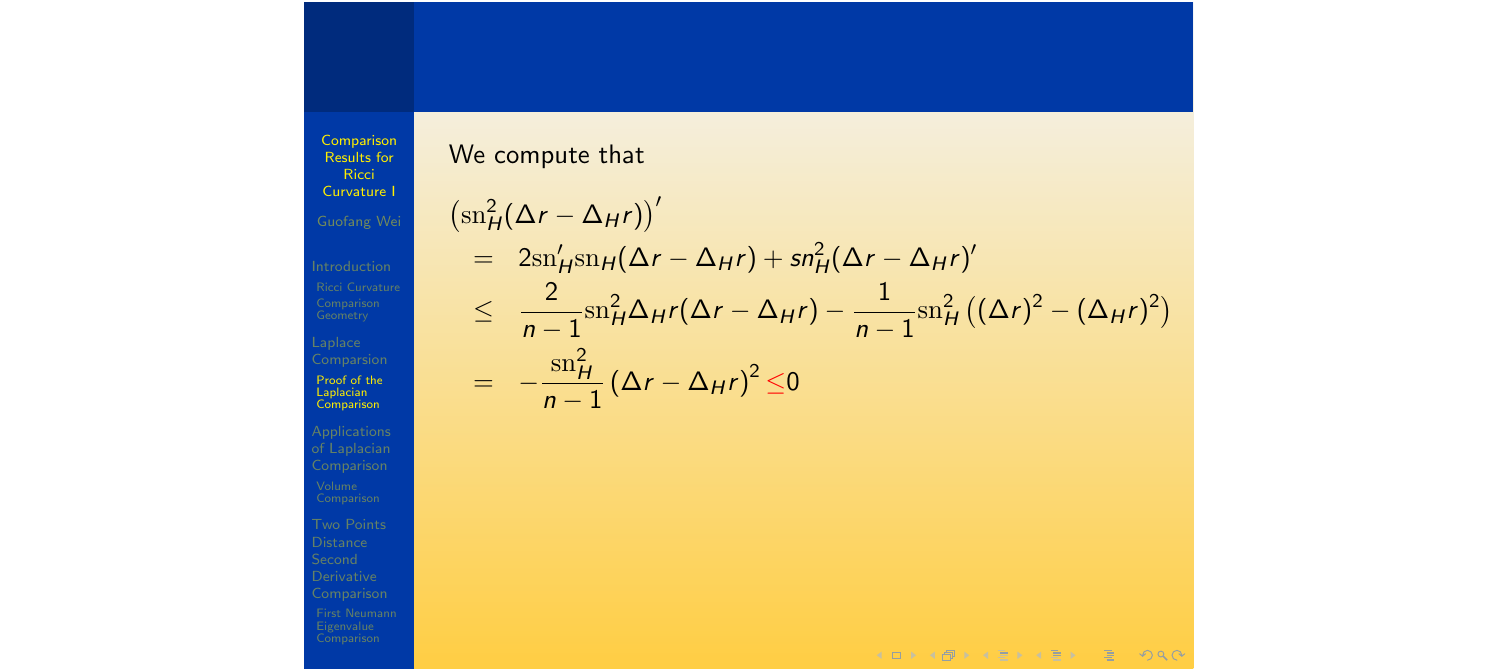We compute that

**Ricci** Curvature I

Comparison Results for

Laplace Proof of the Laplacian Comparison

of Laplacian Comparison Comparison Comparison

$$
\begin{aligned}\n\left(\operatorname{sn}_{H}^{2}(\Delta r - \Delta_{H}r)\right)^{t} &= 2\operatorname{sn}_{H}'\operatorname{sn}_{H}(\Delta r - \Delta_{H}r) + \operatorname{sn}_{H}^{2}(\Delta r - \Delta_{H}r)^{t} \\
&\leq \frac{2}{n-1}\operatorname{sn}_{H}^{2}\Delta_{H}r(\Delta r - \Delta_{H}r) - \frac{1}{n-1}\operatorname{sn}_{H}^{2}\left((\Delta r)^{2} - (\Delta_{H}r)^{2}\right) \\
&= -\frac{\operatorname{sn}_{H}^{2}}{n-1}\left(\Delta r - \Delta_{H}r\right)^{2} \leq 0\n\end{aligned}
$$

 $\mathsf{Since} \, \mathsf{lim}_{r \to 0} \, \mathsf{sn}_H^2(\Delta r - \Delta_H r) = 0$ , integrating from 0 to s yields  $\sin^2_H(s)(\Delta r(s) - \Delta_H r(s)) \leq 0,$ 

The Laplacian Comparison!

 $A \Box B = 4 \Box B + 4 \Box B + 4 \Box B + 4 \Box B + 4 \Box C$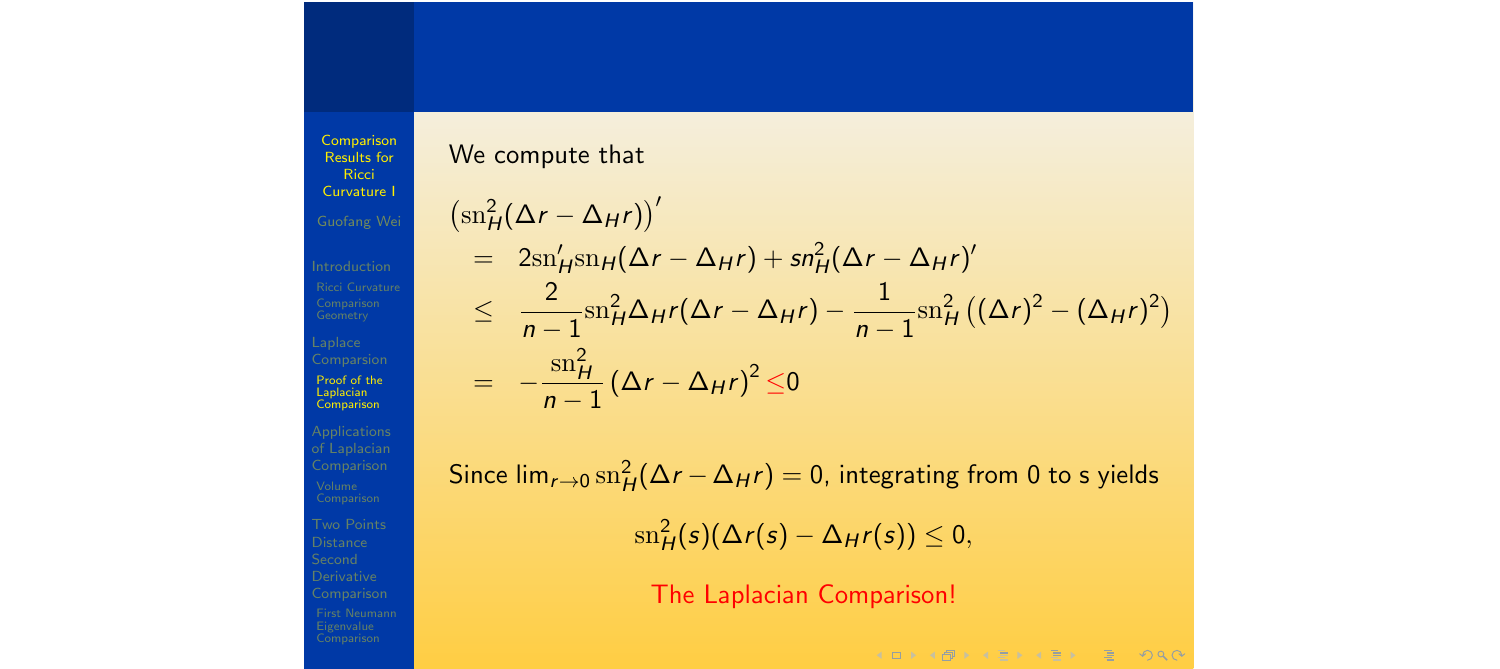Comparison Results for **Ricci** Curvature I

Laplace **Comparsion** 

Applications of Laplacian **Comparison** Derivative Comparison

Immediately gives the Bonnet-Myers (1941) theorem: If  $\mathsf{Ric}_M \geq (n-1)H > 0$ , then  $\mathsf{Diam}_M \leq \mathsf{Diam}\ (\mathbb{S}^n_H) = \frac{\pi}{\sqrt{H}};$ 

 $A \Box B = 4 \Box B + 4 \Box B + 4 \Box B + 4 \Box B + 4 \Box C$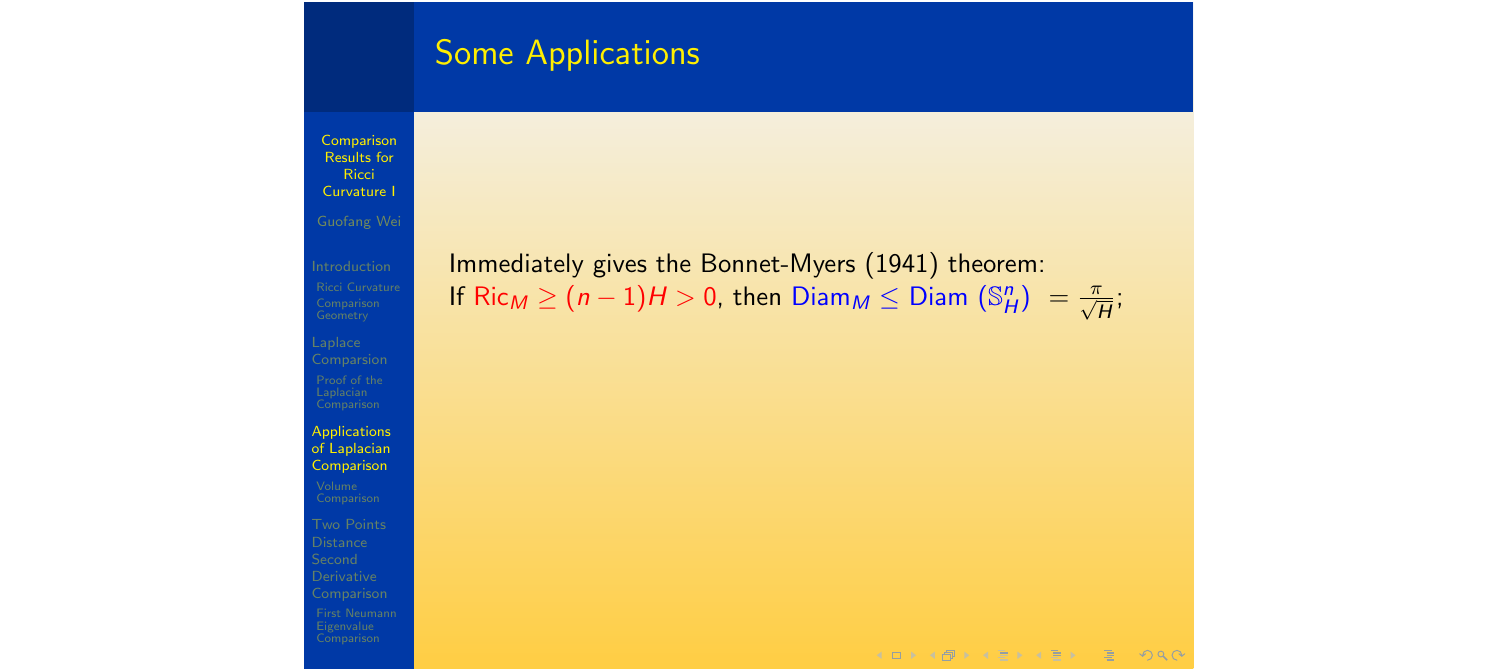Comparison Results for **Ricci** Curvature I Guofang Wei

Laplace Applications of Laplacian **Comparison Distance** Derivative

Immediately gives the Bonnet-Myers (1941) theorem: If  $\mathsf{Ric}_M \geq (n-1)H > 0$ , then  $\mathsf{Diam}_M \leq \mathsf{Diam}\ (\mathbb{S}^n_H) = \frac{\pi}{\sqrt{H}};$ 

Also gives Dirichlet Eigenvalue, Heat Kernel Comparisons: If  $Ric_M \geq (n-1)H$ , then  $(\textsf{Cheng}, 1975) \lambda_1(B(x,R)) \leq \lambda_1(B_H(R)).$ (Cheeger-Yau, 1981)  $H(x, y, t) \geq H_H(\overline{x, y}, t)$ .

 $A \Box B + A \Box B + A \Box B + A \Box B + A \Box C$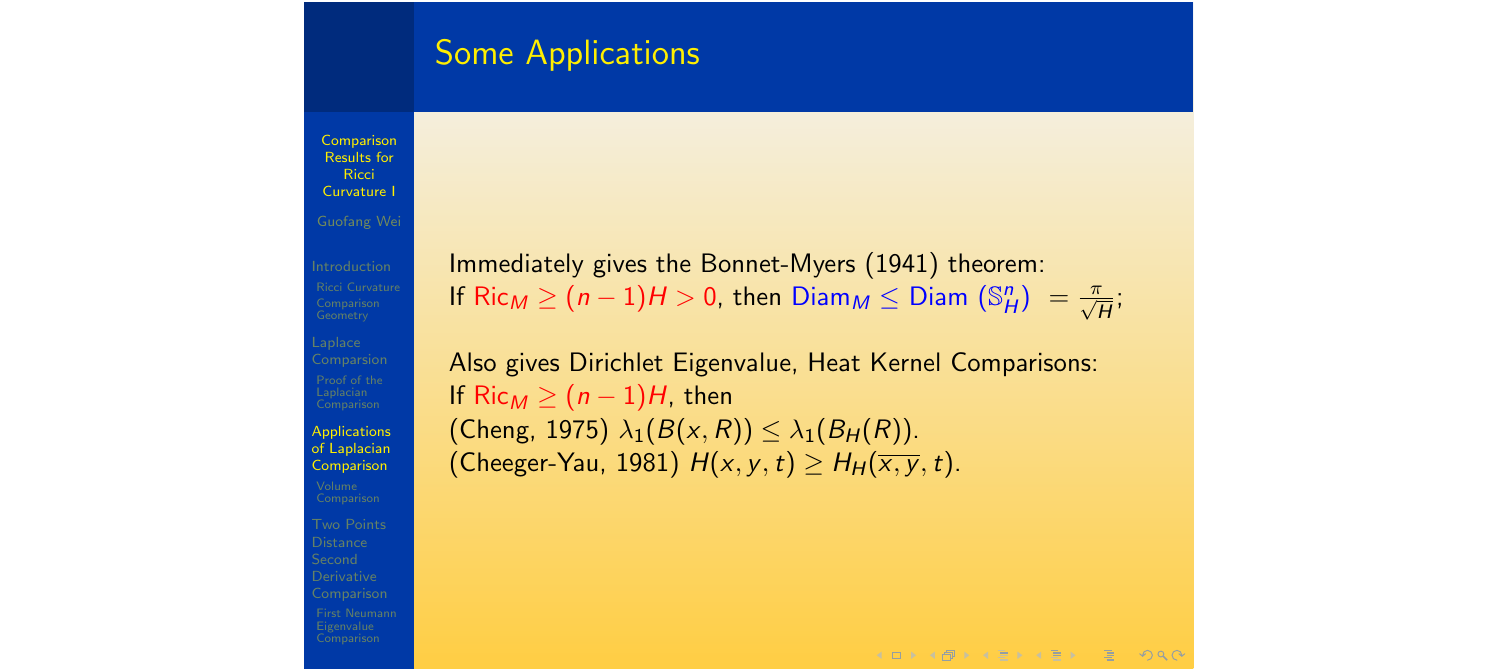#### Comparison of Volume Elements

**Comparison** Results for **Ricci** Curvature I

Applications Volume Comparison **Distance** Derivative Comparison

*Suppose*  $M^n$  *has Ric<sub>M</sub>*  $\geq$   $(n-1)H$ *. Wirte the volume element*  $dvol = A(r, \theta) dr d\theta_{n-1}$  *in the geodesic polar coordinate at q and same for the model space*  $dvol_H = A_H(r) dr d\theta_{n-1}$ *. Then* 

 $\mathcal{A}(r,\theta)$  $\mathcal{A}_{H}(r)$ 

*is nonincreasing along any minimal geodesic segment from q.*

This follows from the following lemma and the Laplacian comparison.

#### Lemma

Theorem

 $\frac{\mathcal{A}'}{\mathcal{A}}(r,\theta) = \Delta r.$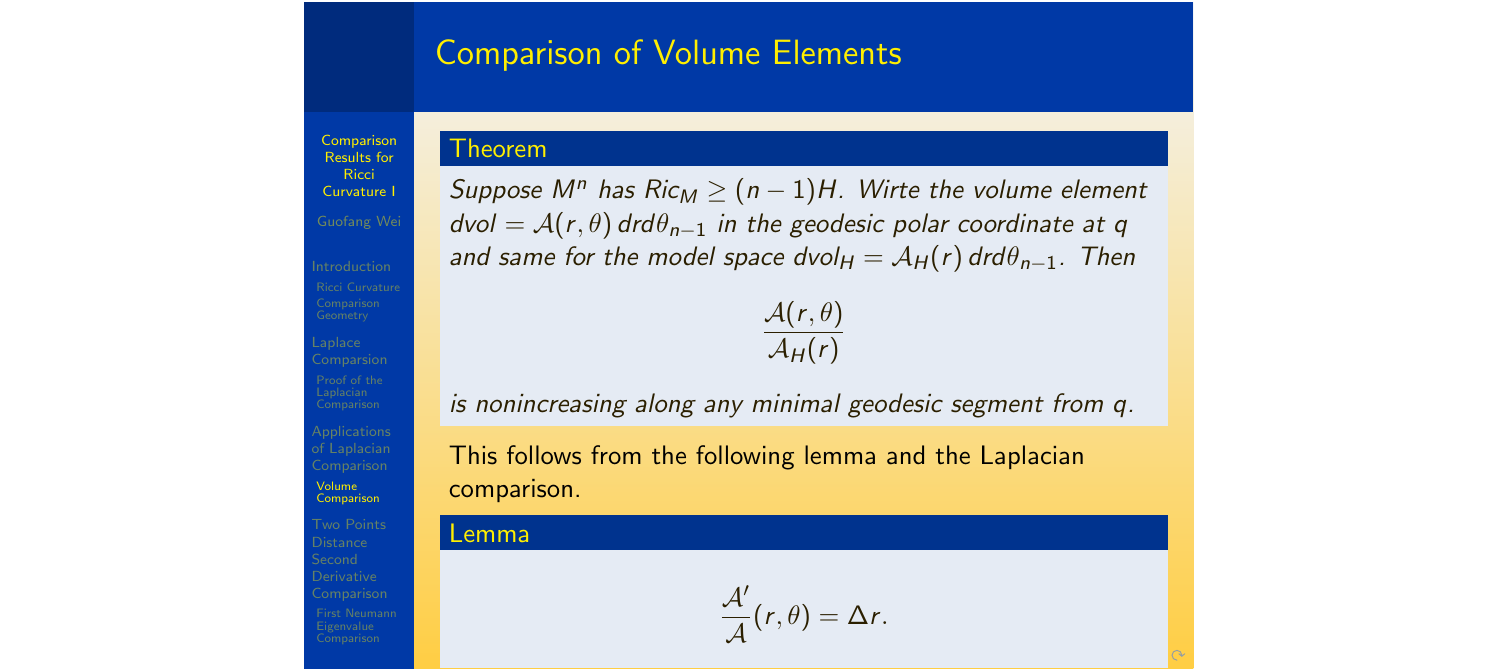#### Bishop-Gromov Volume Comparison

**Comparison** Results for Ricci Curvature I Laplace of Laplacian Volume **Comparison Distance** Derivative

Comparison

Given  $M^n$  with Ric  $\geq (n-1)H$ ,  $x \in M$ . Let  $Vol_H(B(r))$  be the volume of  $r$ –ball in the model space  $M_H^n$ , then

 $\frac{\text{Vol}(B(x,r))}{\text{Vol}_H(B(r))}$  is nonincreasing in *r*.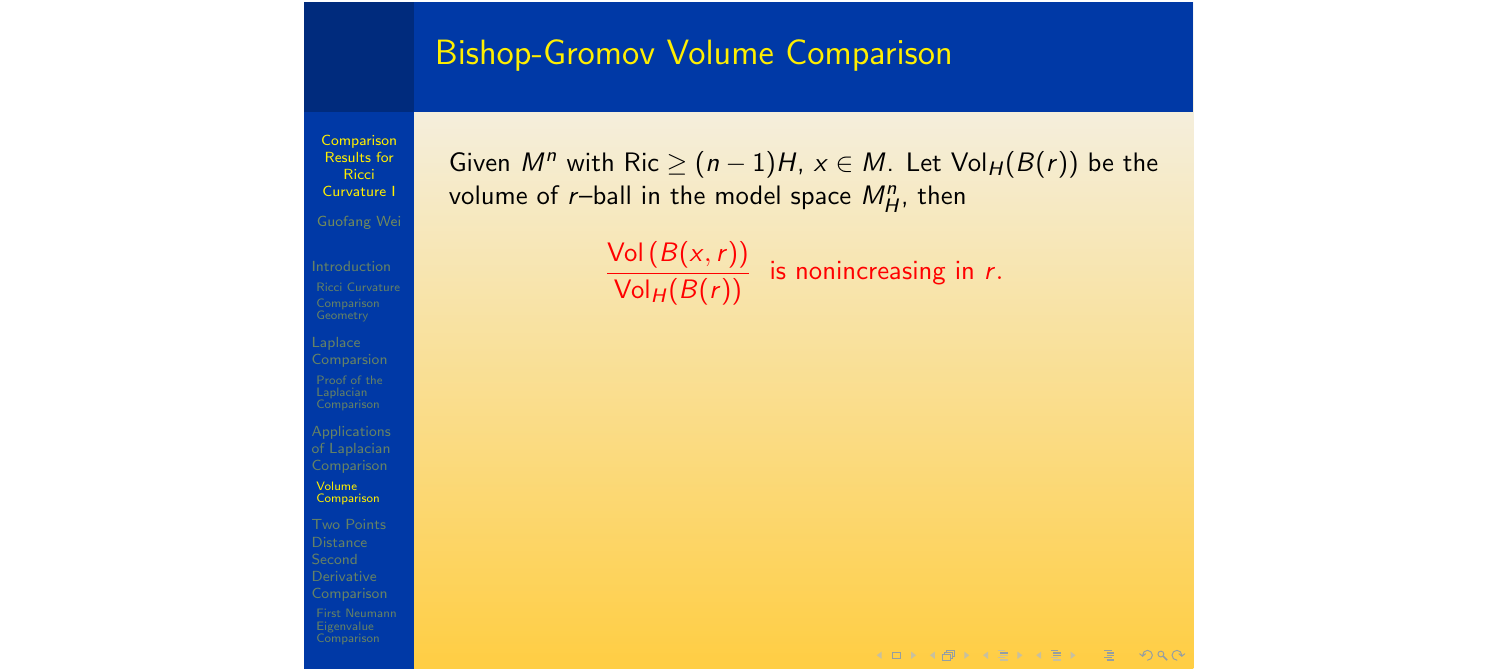#### Bishop-Gromov Volume Comparison

Comparison Results for **Ricci** Curvature I Guofang Wei

of Laplacian Volume Comparison **Distance** Derivative

Given  $M^n$  with Ric  $\geq (n-1)H$ ,  $x \in M$ . Let  $Vol_H(B(r))$  be the volume of  $r$ –ball in the model space  $M_H^n$ , then



In particular,

 $Vol(B(p, R)) \le Vol_H(B(R))$  for all  $R > 0$ , Vol (*B*(*p,r*))  $\sqrt{\text{Vol}(B(p,R))} \leq$  $\frac{\text{Vol}_H(B(r))}{\text{Vol}_H(B(R))}$  for all  $0 < r \leq R$ .

 $A \Box B + A \Box B + A \Box B + A \Box B + A \Box B + A \Box B$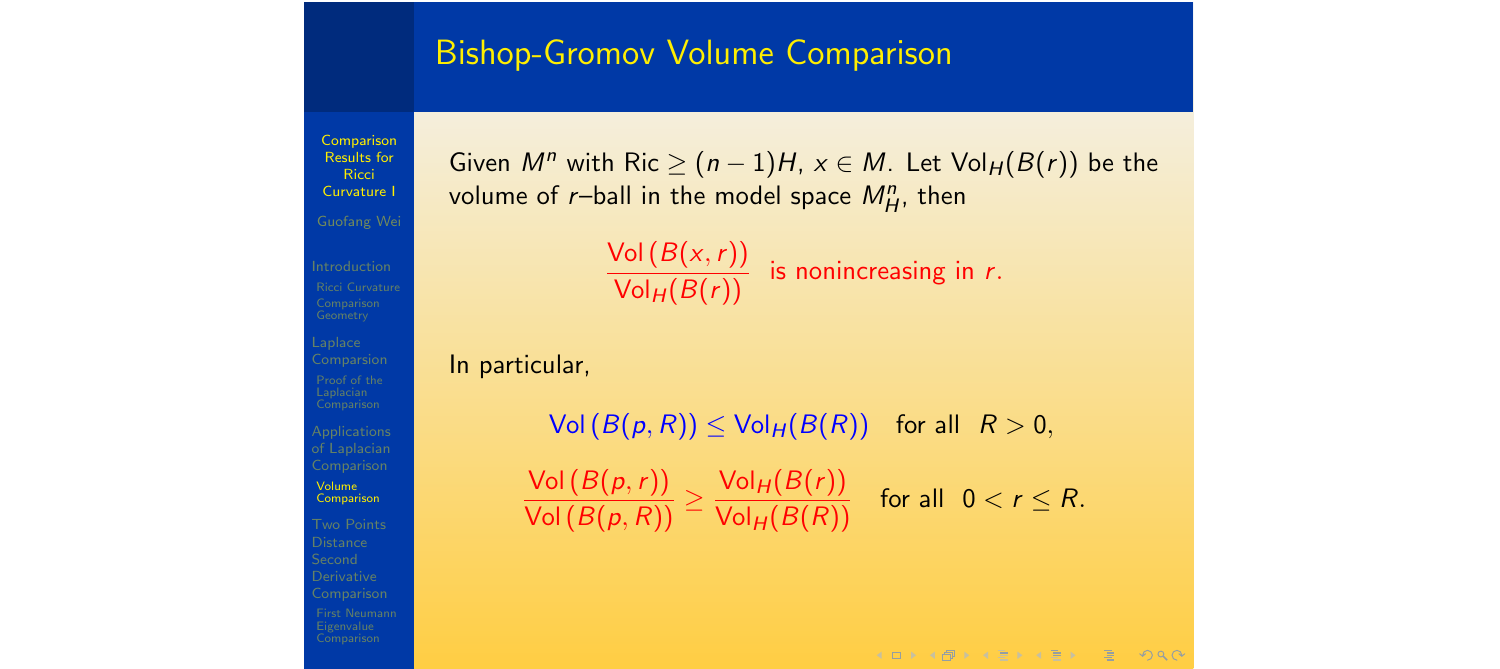#### Bishop-Gromov Volume Comparison

Comparison Results for **Ricci** Curvature I Guofang Wei Volume Comparison **Distance** Derivative Comparison

Given  $M^n$  with Ric  $\geq (n-1)H$ ,  $x \in M$ . Let  $Vol_H(B(r))$  be the volume of  $r$ –ball in the model space  $M_H^n$ , then

 $\frac{\text{Vol}(B(x,r))}{\text{Vol}_H(B(r))}$  is nonincreasing in *r*.

In particular,

 $Vol(B(p, R)) \le Vol_H(B(R))$  for all  $R > 0$ , Vol (*B*(*p,r*))  $\sqrt{\text{Vol}(B(p,R))} \leq$  $\frac{\text{Vol}_H(B(r))}{\text{Vol}_H(B(R))}$  for all  $0 < r \leq R$ .

Moreover equality holds if and only if  $B(p, R)$  is isometric to  $B_H(R)$ .

 $A \Box B = 4 \Box B + 4 \Box B + 4 \Box B + 4 \Box B + 4 \Box C$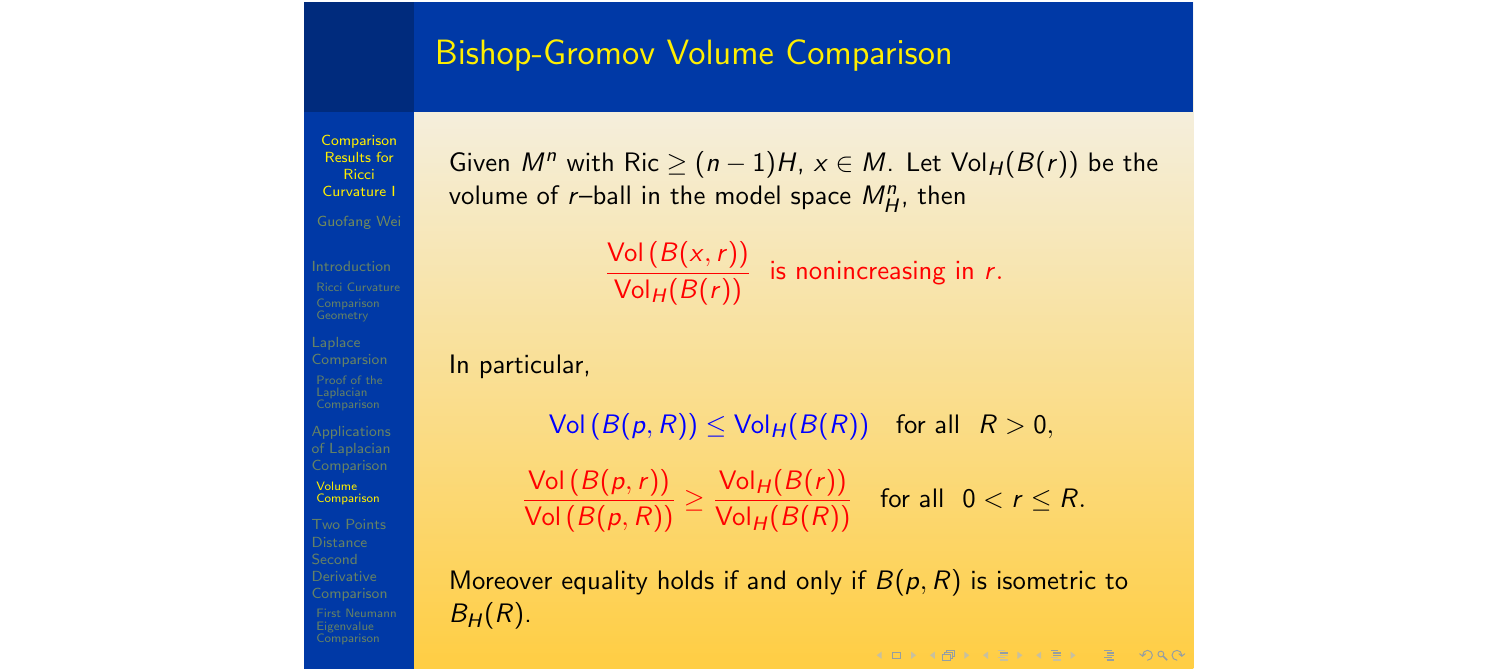Comparison Results for **Ricci** Curvature I

Geometry

Laplace Comparsion

of Laplacian Comparison

Volume Comparison

Comparison

#### **Milnor's result on the growth of**  $\pi_1$  **for manifolds with**  $Ric \ge 0$  (1968)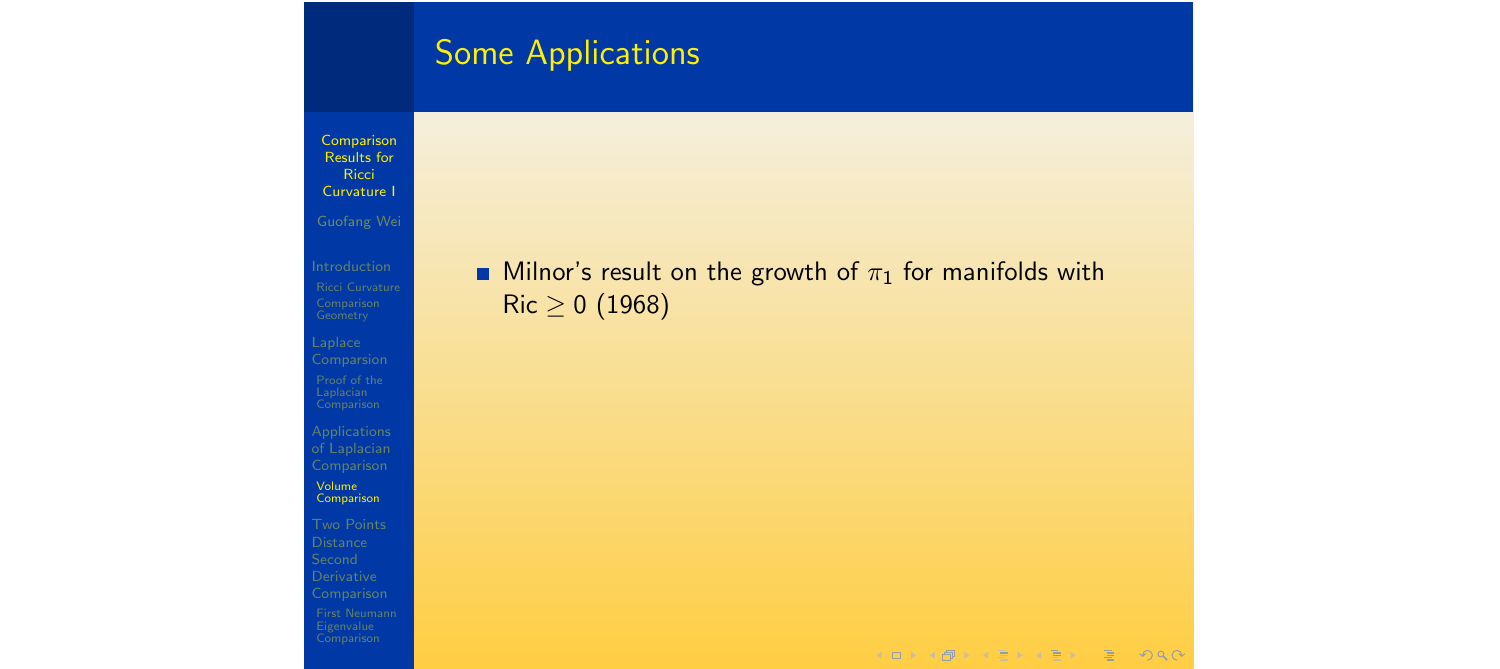**Comparison** Results for Ricci Curvature I

Laplace Comparsion

of Laplacian Comparison

Volume Comparison

**Distance** Derivative Comparison **Milnor's result on the growth of**  $\pi_1$  **for manifolds with**  $Ric \ge 0$  (1968)

Gromov's first Betti number estimate, precompactness theorem

 $A \Box B = 4 \Box B + 4 \Box B + 4 \Box B + 4 \Box B + 4 \Box C$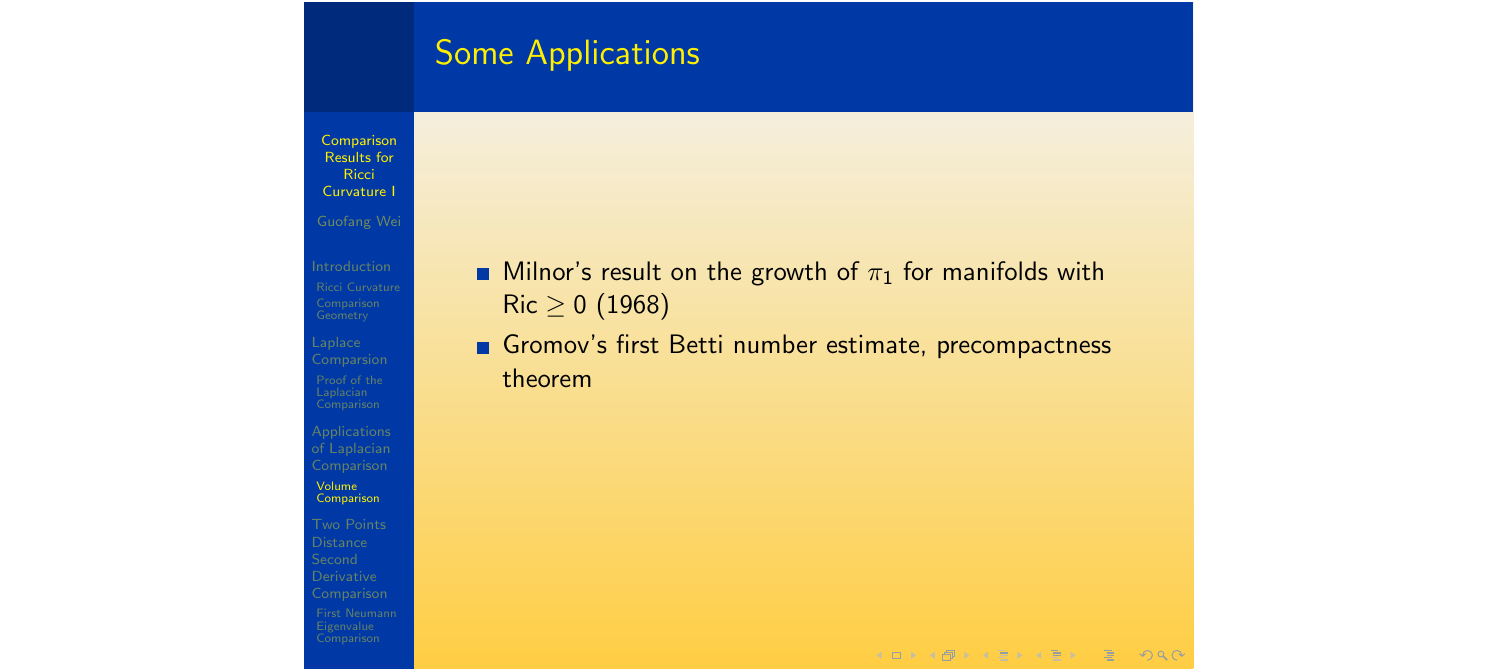**Comparison** Results for **Ricci** Curvature I

Laplace Comparsion

of Laplacian Comparison Volume Comparison

**Distance** Derivative Comparison

- **Milnor's result on the growth of**  $\pi_1$  **for manifolds with**  $Ric \ge 0$  (1968)
- Gromov's first Betti number estimate, precompactness theorem
- Cheng's maximal diameter theorem

 $A \Box B + A \Box B + A \Box B + A \Box B + A \Box B + A \Box B$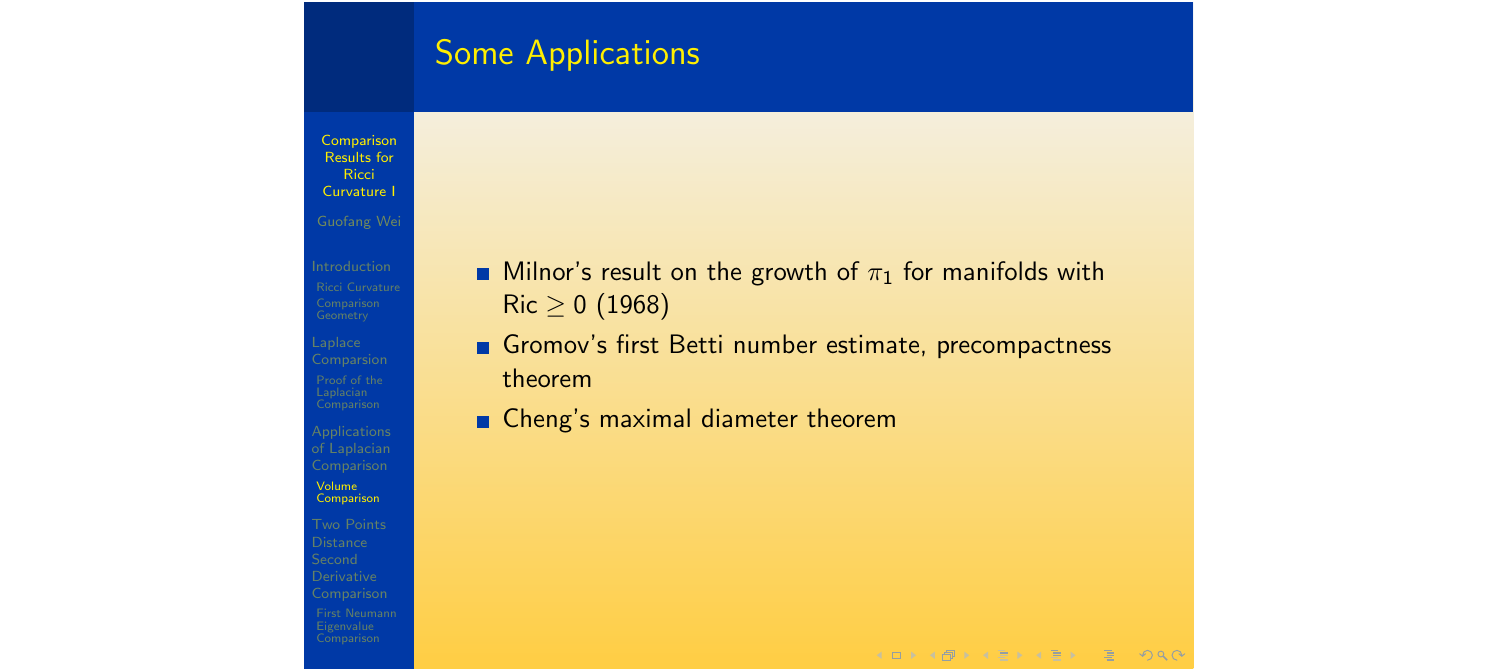**Comparison** Results for **Ricci** Curvature I Laplace of Laplacian Comparison Volume Comparison **Distance** Derivative Comparison

- **Milnor's result on the growth of**  $\pi_1$  **for manifolds with**  $Ric \ge 0$  (1968)
- Gromov's first Betti number estimate, precompactness theorem
- Cheng's maximal diameter theorem
- $\blacksquare$  Volume growth of noncompact manifolds with Ric  $> 0$ .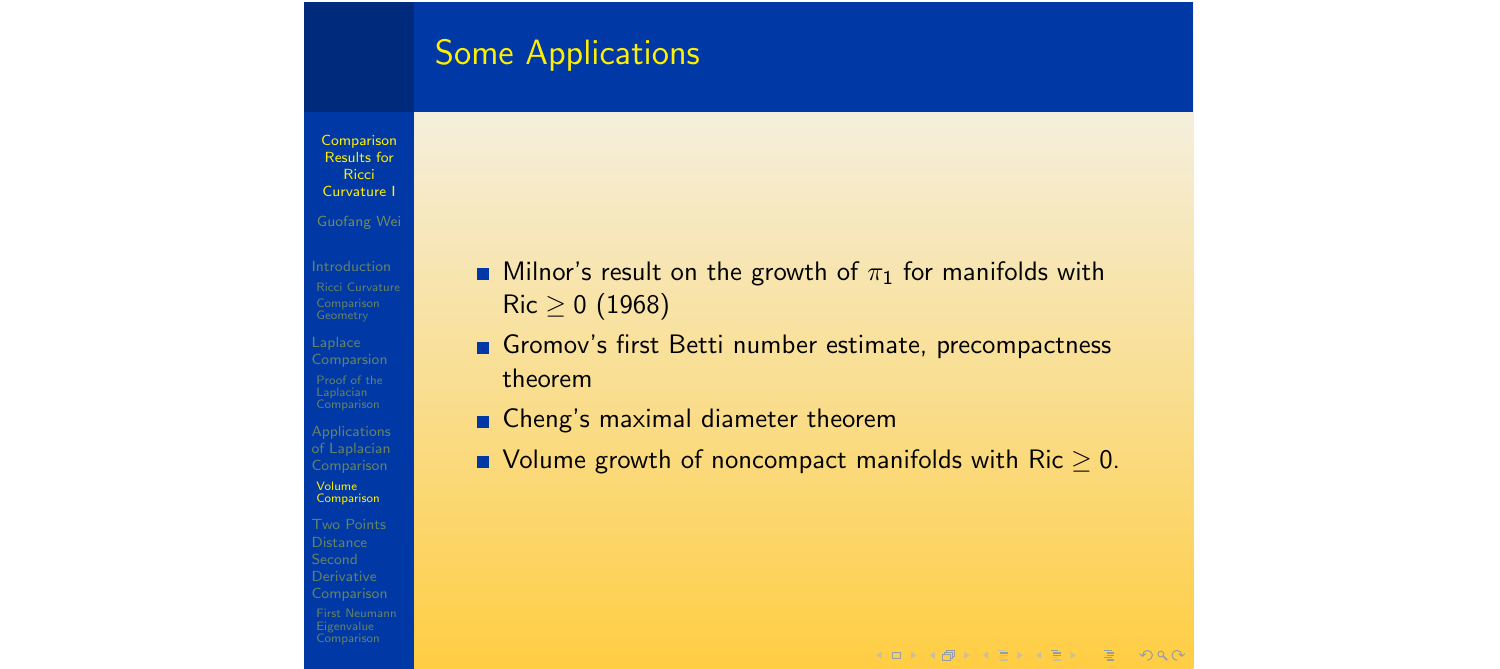# Two Points Distance Second Derivative **Comparison**

Comparison Results for **Ricci** Curvature I Comparsion Applications Two Points **Distance Second** 

Derivative Comparison

The Laplacian comparison is for one point distance function in  $r(x, y)$ , we fix x. If we let both vary, one has

Lemma (Andrews and Clutterbuck 2013)

*M*<sup>*n*</sup> *with Ric<sub>M</sub>*  $\geq$   $(n-1)H$ *, then* 

$$
\sum_{i=1}^{n-1} \nabla_{e_i, e_i}^2 r(x, y) \leq \sum_{i=1}^{n-1} \bar{\nabla}_{e_i, e_i}^2 r(x, y) \n= -2(n-1) \mathcal{T}_H(\frac{r(x, y)}{2})
$$

where  $e_i \perp \nabla r$  are orthonormal and parallel,  $T_H = H \frac{sn_H}{(sn_H)^r}$ .

**KOD KAD KED KED E VAR**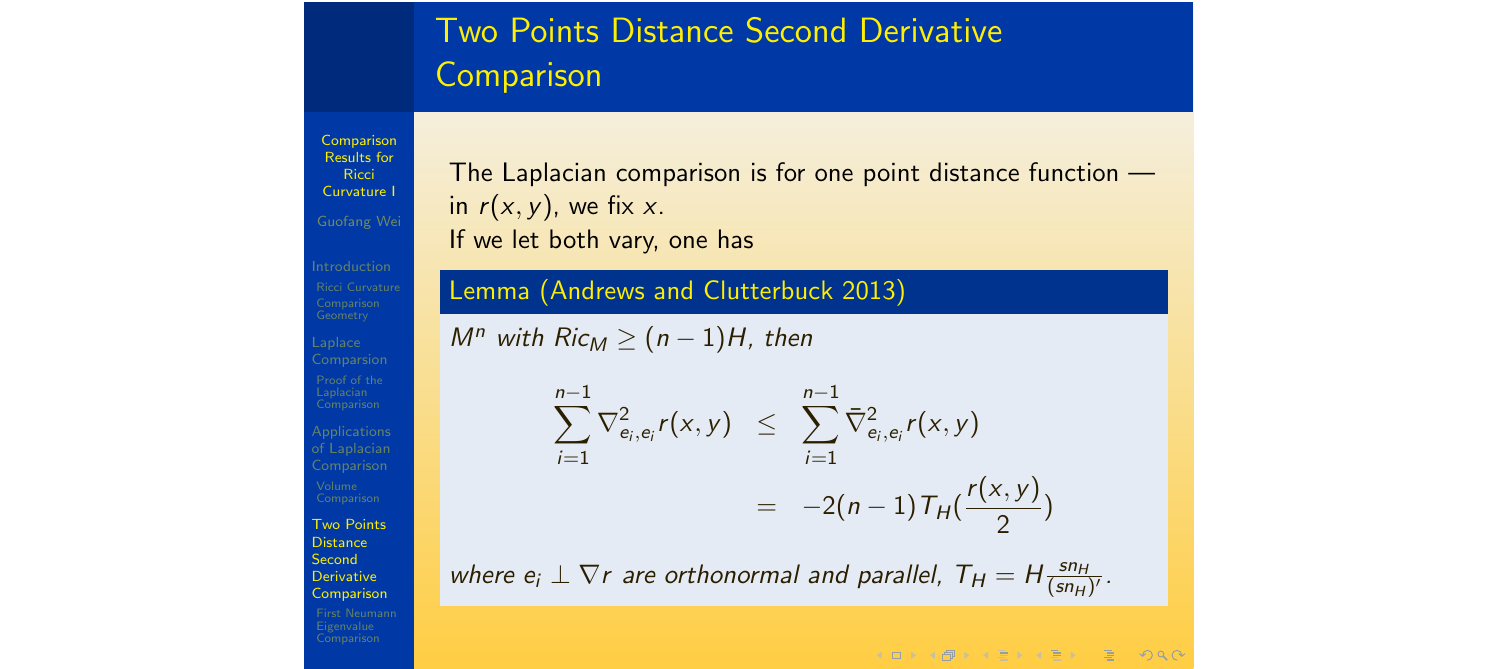#### Laplacian Comparison for Radial Functions

Comparison Results for **Ricci** Curvature I Guofang Wei In geodesic polar coordinate, we have

$$
\Delta = \tilde{\Delta} + (\Delta r) \frac{\partial}{\partial r} + \frac{\partial^2}{\partial r^2},
$$

Comparison Two Points **Distance Second** Derivative

Comparison

where  $\tilde{\Delta}$  is the induced Laplacian on the sphere. Therefore

Theorem (Global Laplacian Comparison)

*If*  $Ric_{M^n}$  *>*  $(n-1)H$ *, in weak (barrier, viscosity or distributions) sense , we have*

> $\Delta \varphi(r) \leq \Delta_H \varphi(r)$  (*if*  $\varphi' \geq 0$ )*,*  $\Delta \varphi(r)$  >  $\Delta_H \varphi(r)$  (*if*  $\varphi' < 0$ )*.*

> > $A \Box B + A \Box B + A \Box B + A \Box B + A \Box B + A \Box B$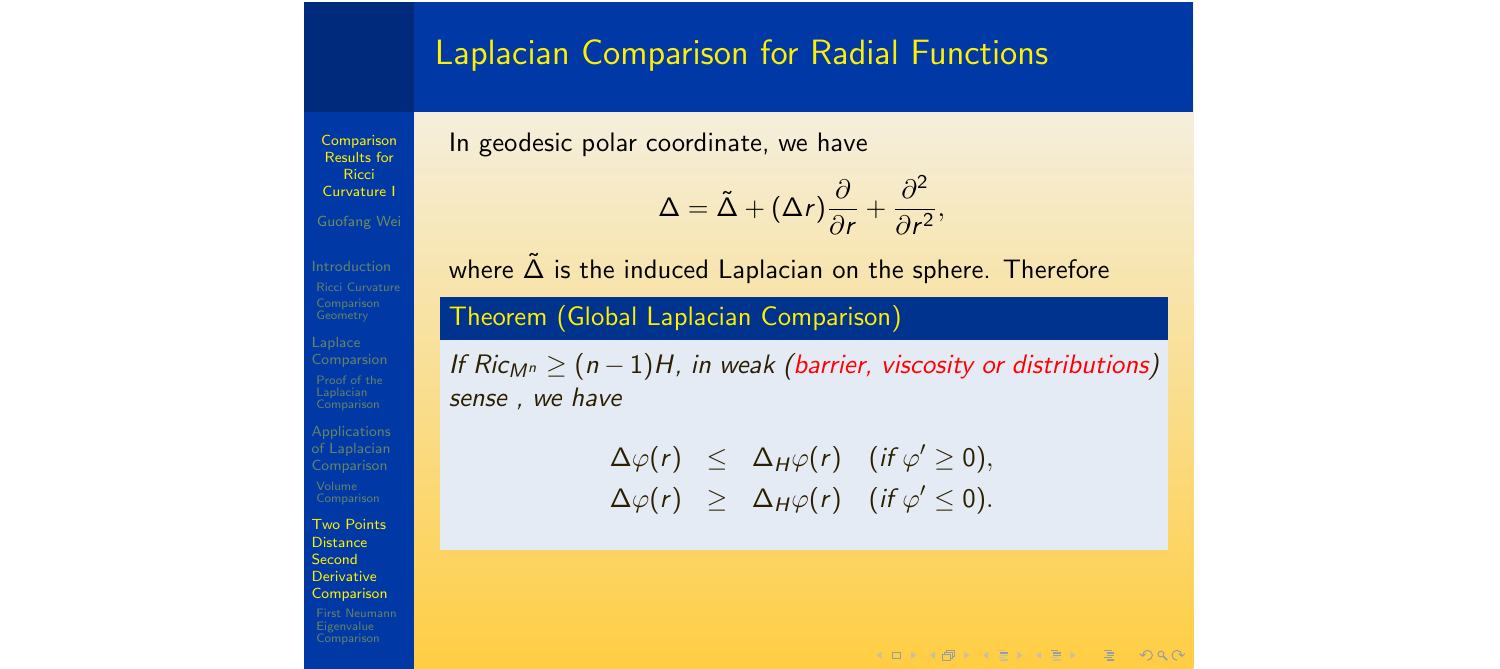#### Laplacian Comparison for Radial Functions

Comparison Results for **Ricci** Curvature I Guofang Wei In geodesic polar coordinate, we have

$$
\Delta = \tilde{\Delta} + (\Delta r) \frac{\partial}{\partial r} + \frac{\partial^2}{\partial r^2},
$$

Applications Two Points **Distance Second** Derivative Comparison

where  $\tilde{\Delta}$  is the induced Laplacian on the sphere. Therefore

Theorem (Global Laplacian Comparison)

*If*  $Ric_{M^n}$  *>*  $(n-1)H$ *, in weak (barrier, viscosity or distributions) sense , we have*

> $\Delta \varphi(r) \leq \Delta_H \varphi(r)$  (*if*  $\varphi' \geq 0$ )*,*  $\Delta \varphi(r) \geq \Delta_H \varphi(r)$  (*if*  $\varphi' \leq 0$ ).

barrier subsolutions are viscosity subsolutions; viscosity subsolution iff distribution subsolution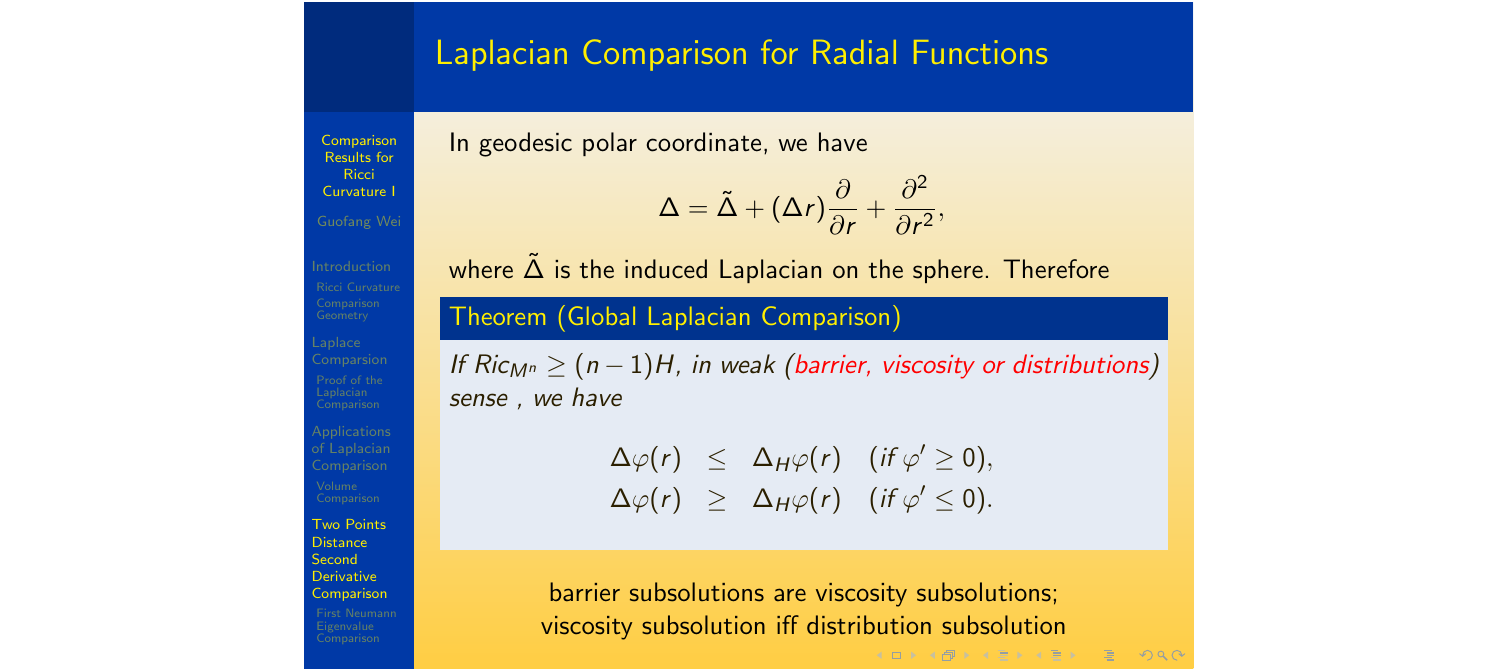# Two Points Radial Functions Second Derivative **Comparison**

Comparison Results for **Ricci** Curvature I

th

 $i=1$ 

Laplace

of Laplacian Comparison

Two Points **Distance Second** Derivative Comparison

Let 
$$
v(x, y) = 2\varphi(\frac{r(x, y)}{2})
$$
, with  $\varphi' \ge 0$ . If  $\text{Ric}_{M^n} \ge (n - 1)H$ ,  
then  

$$
\sum_{i=1}^{n-1} \nabla_{e_i, e_i}^2 v(x, y) \le -2(n - 1)\varphi' T_H(\frac{r(x, y)}{2})
$$

$$
4 \Box \rightarrow 4 \Box \rightarrow 4 \Xi \rightarrow 4 \Xi \rightarrow 2 \Xi \rightarrow 0 \rightarrow 0
$$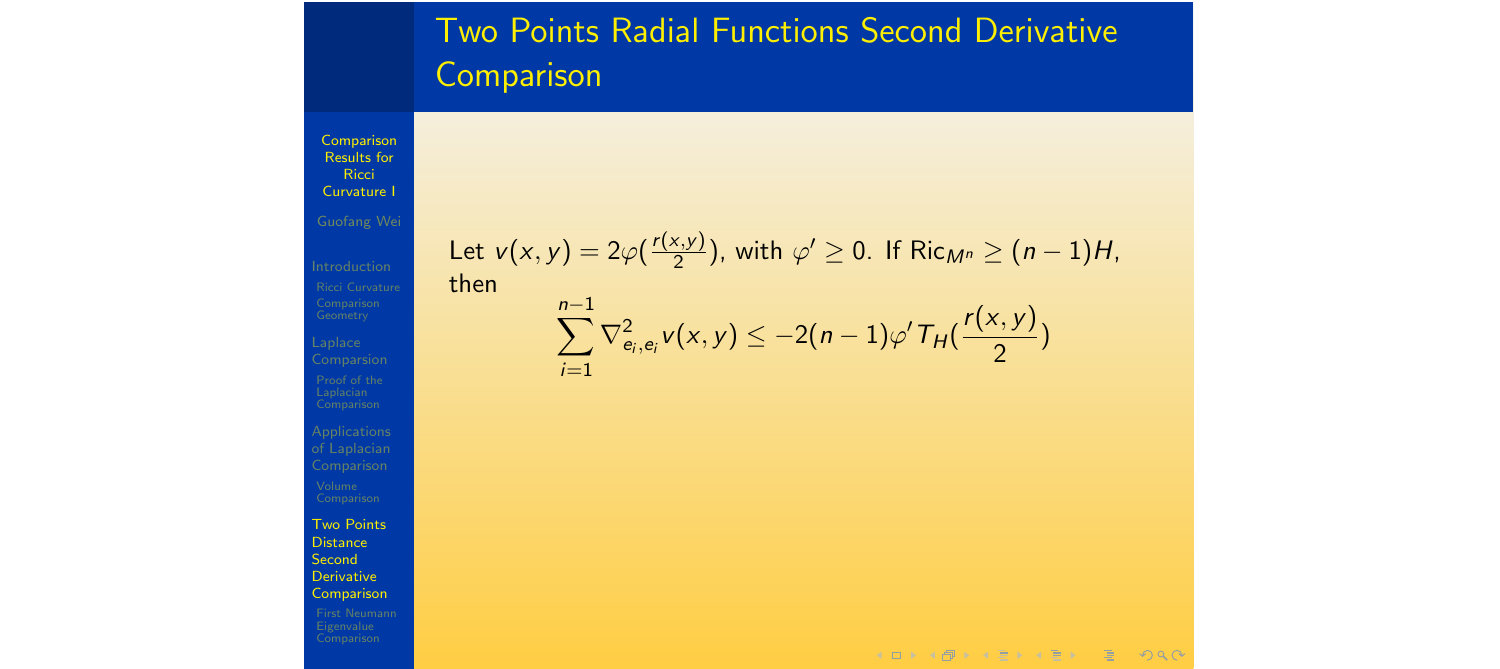# Two Points Radial Functions Second Derivative **Comparison**

Comparison Results for **Ricci** Curvature I

Laplace

of Laplacian Comparison Two Points **Distance Second** Derivative Comparison

Let 
$$
v(x, y) = 2\varphi(\frac{r(x, y)}{2})
$$
, with  $\varphi' \ge 0$ . If Ric<sub>*M*<sup>n</sup></sub>  $\ge (n - 1)H$ ,  
then  

$$
\sum_{i=1}^{n-1} \nabla_{e_i, e_i}^2 v(x, y) \le -2(n - 1)\varphi' T_H(\frac{r(x, y)}{2})
$$

This is very useful in estimating the modulus of continuity or oscillations!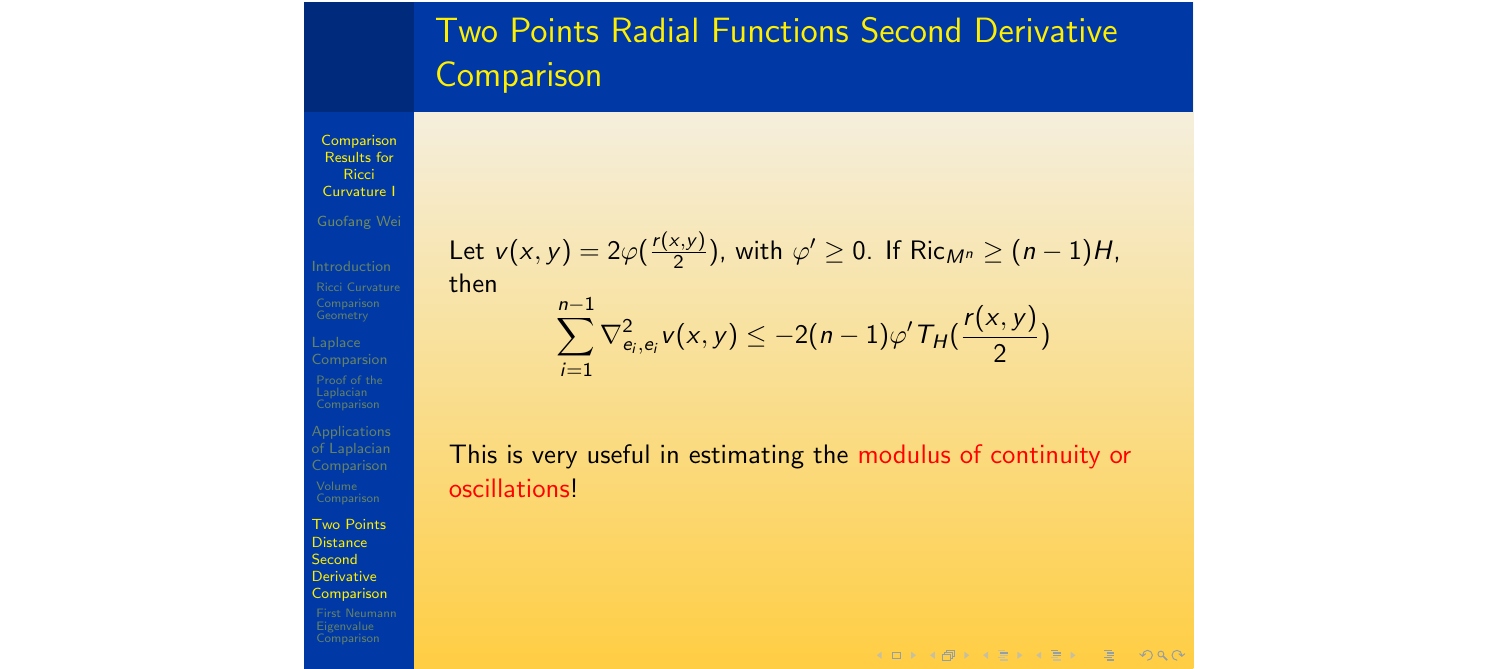# Application – First Neumann Eigenvalue **Comparison**

Comparison Results for **Ricci** Curvature I Guofang Wei

#### Theorem

Applications Comparison Distance First Neumann Eigenvalue Comparison

*Let M<sup>n</sup> be a (closed) compact manifold with diameter D, and*  $Ric<sub>M</sub> \geq (n-1)H$ . Then the first non-trivial eigenvalue

 $\lambda_1(M, g) \geq \overline{\lambda}(n, H, D)$ 

*where*  $\bar{\lambda}(n, H, D)$  *is the first eigenvalue of the operator* 

 $L_{H,D} = \varphi''(s) - (n-1)\varphi' T_H(s)$ 

*on the interval*  $\left[-\frac{D}{2}, \frac{D}{2}\right]$  *with Neumann boundary*  $\varphi'(\pm \frac{D}{2}) = 0$ *.* 

**KORKAPRA ERA ER SO AO**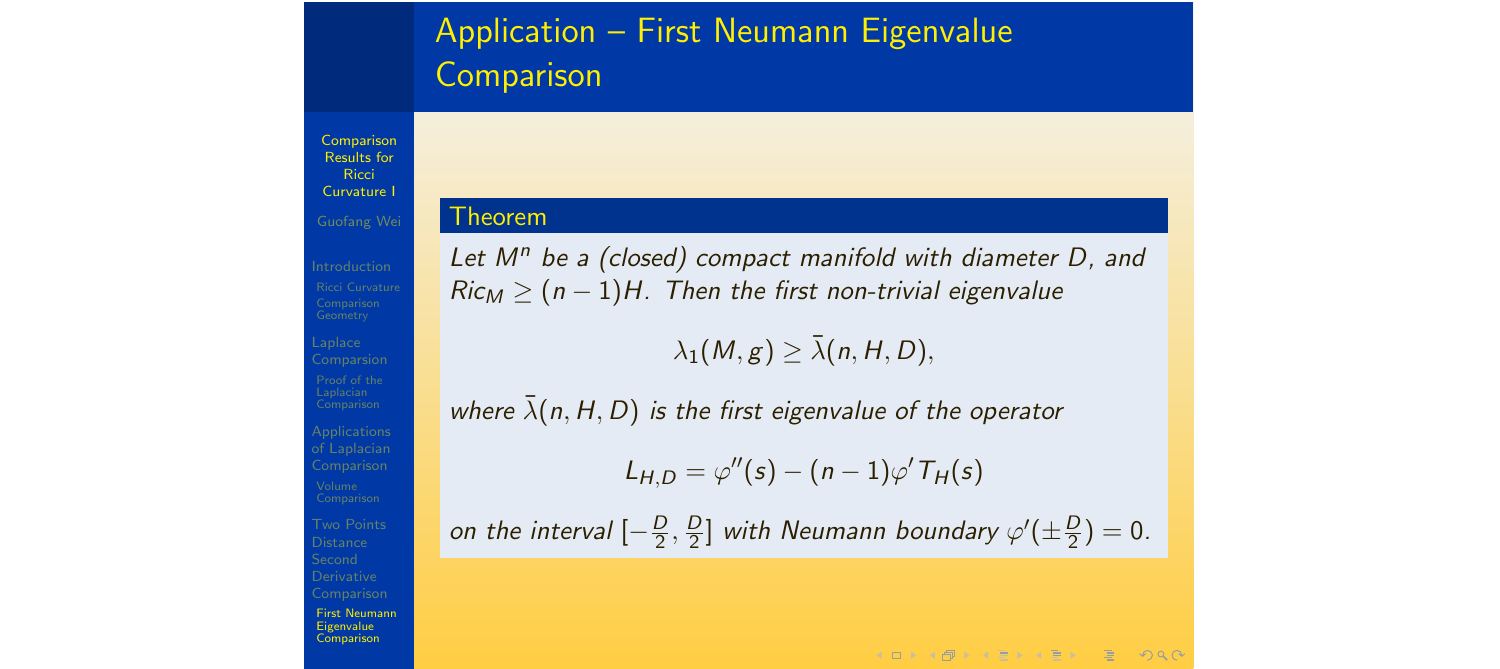# Remark

Comparison Results for Ricci Curvature I

Laplace **Comparsion** 

of Laplacian

Comparison

First Neumann Eigenvalue Comparison

**M** When  $H > 0$ , it gives the Lichnerowicz (1958) first eigenvalue comparison:  $\lambda_1 \geq \lambda_1(M_H^n) = nH$ .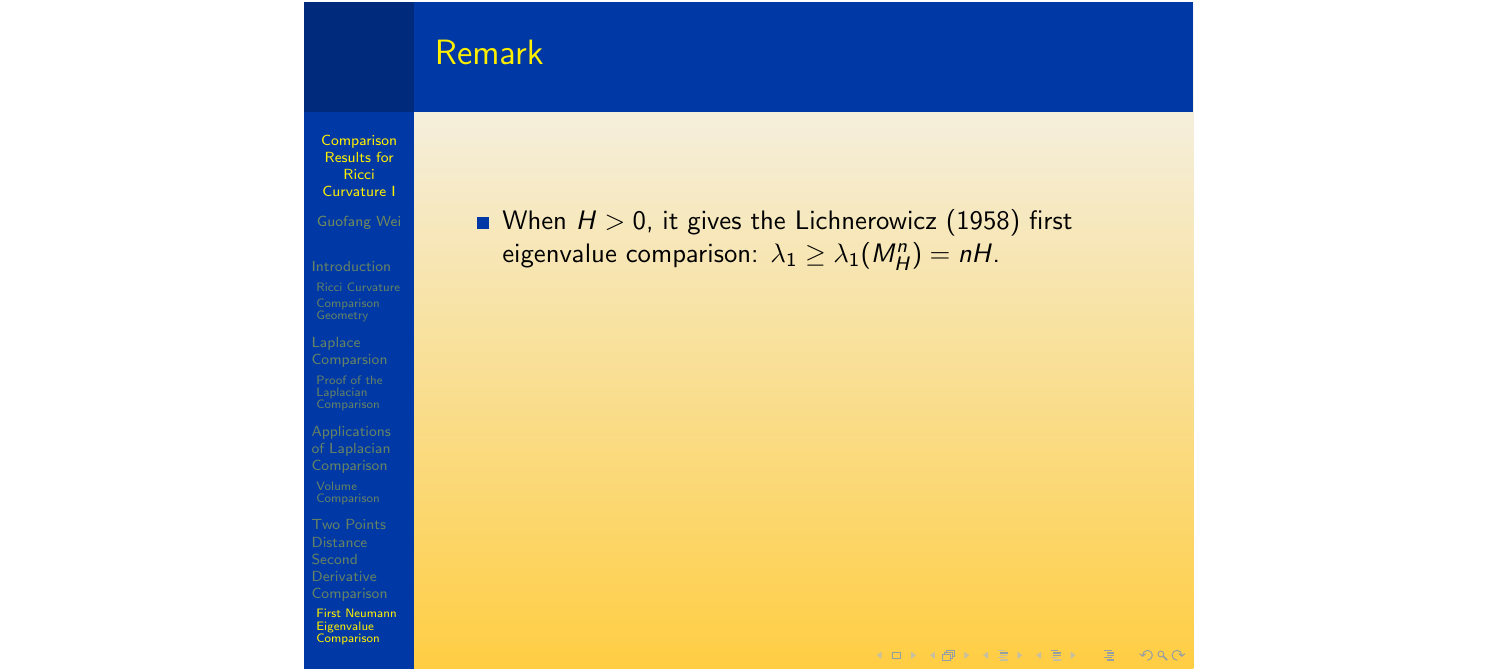# Remark

Comparison Results for **Ricci** Curvature I

Laplace Comparsion

of Laplacian Comparison **Distance** Derivative Comparison First Neumann Eigenvalue **Comparison** 

- When  $H > 0$ , it gives the Lichnerowicz (1958) first eigenvalue comparison:  $\lambda_1 \geq \lambda_1(M_H^n) = nH$ .
- **No M**  $H = 0$ , it gives Zhong-Yang (1984) estimate:  $\lambda_1 \geq \frac{\pi}{D^2}.$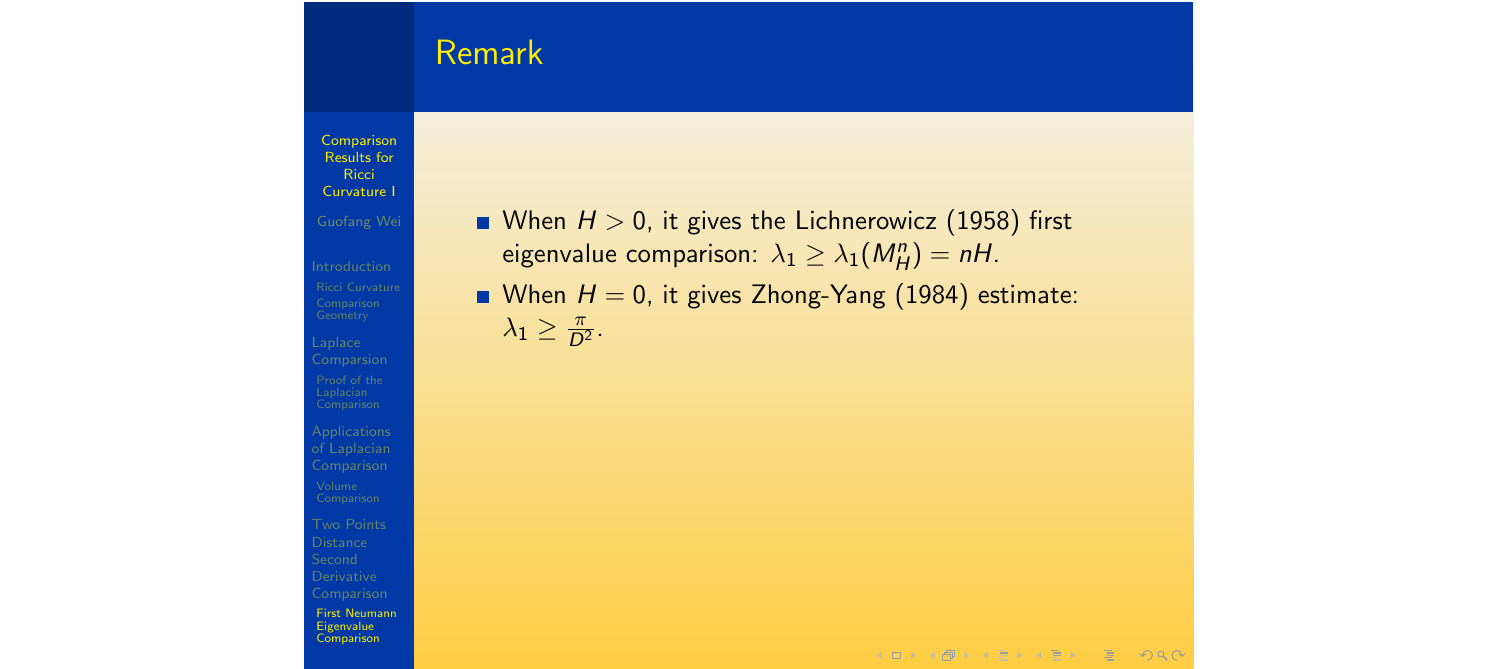# Remark

Comparison Results for **Ricci** Curvature I Guofang Wei Applications Comparison **Distance** Derivative First Neumann Eigenvalue **Comparison** 

- **Notable 1**  $\geq$  0, it gives the Lichnerowicz (1958) first eigenvalue comparison:  $\lambda_1 \geq \lambda_1(M_H^n) = nH$ .
- **Notable 11 = 0**, it gives Zhong-Yang (1984) estimate:  $\lambda_1 \geq \frac{\pi}{D^2}.$
- General Case: Mufa Chen and Fengyu Wang (1994) (probabilistic 'coupling method'); P. Kröger (1998) (using gradient estimate); Andrews and Clutterbuck (2013) (modulus of continuity for heat equation); Zhang-Wang (2015) (elliptic proof)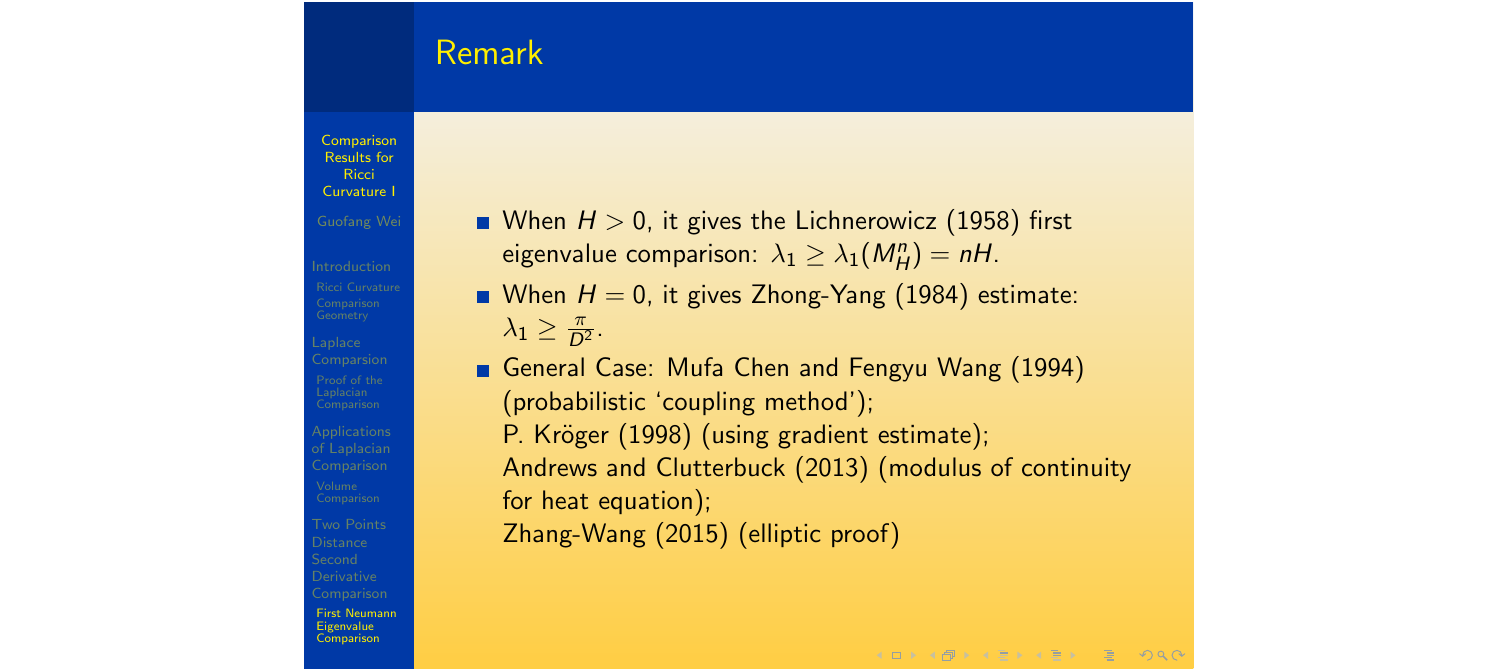#### Proof of the Eigenvalue Comparison

Comparison Results for **Ricci** Curvature I

Let  $\varphi, \bar{\varphi}$  be the first eigenfuntion of the Laplace of  $M^n$  and *LH,<sup>D</sup>* respectively. Let

$$
Q(x,y) = \frac{\varphi(y) - \varphi(x)}{\overline{\varphi}\left(\frac{r(x,y)}{2}\right)}
$$

be the quotient of the oscillations.

of Laplacian Comparison Derivative Comparison First Neumann Eigenvalue **Comparison** 

Laplace **Comparsion** 

 $A \Box B + A \Box B + A \Box B + A \Box B + A \Box B + A \Box B$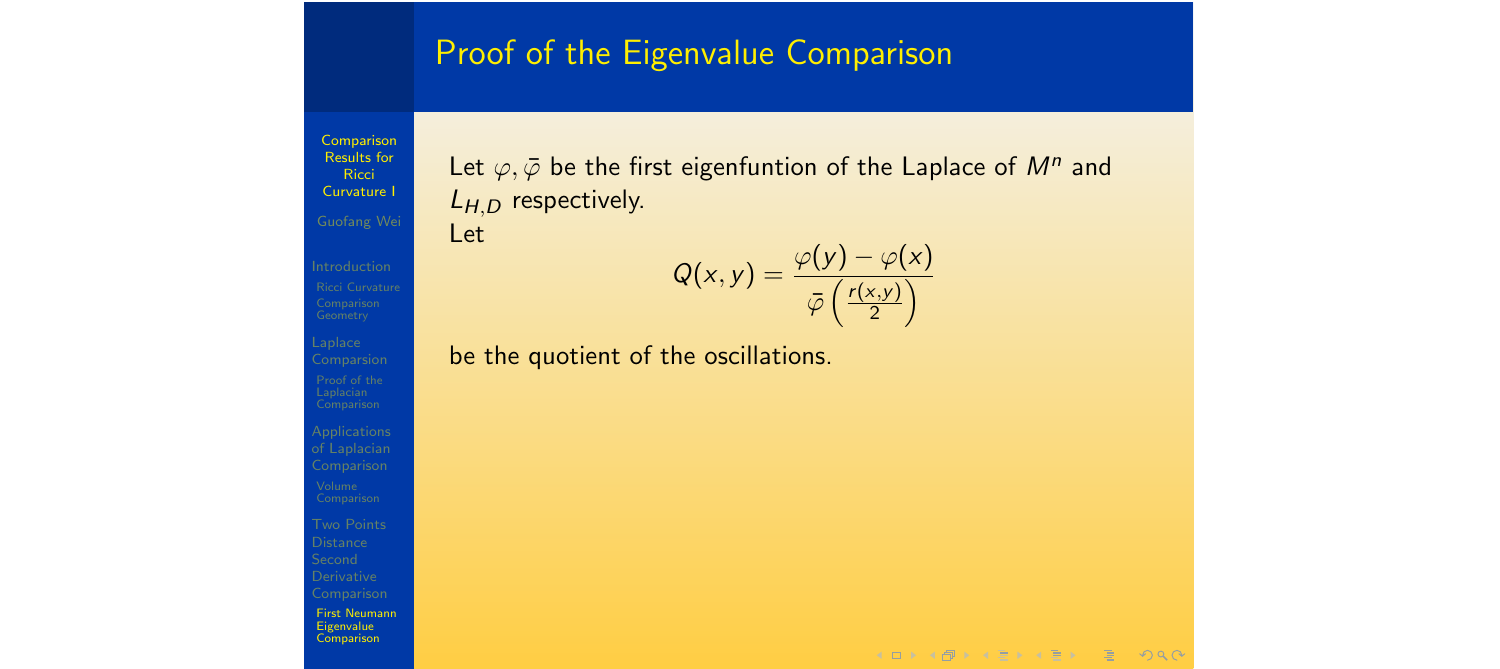### Proof of the Eigenvalue Comparison

Comparison Results for **Ricci** Curvature I Guofang Wei Comparison **Distance** Derivative First Neumann Eigenvalue **Comparison** 

Let  $\varphi, \bar{\varphi}$  be the first eigenfuntion of the Laplace of  $M^n$  and *LH,<sup>D</sup>* respectively.

$$
\mathsf{Let}
$$

be the quotient of the oscillations. Assume the maximum of *Q* is attained at  $(x_0, y_0)$  and  $x_0 \neq y_0$ . Denote  $s_0 = \frac{r(x_0, y_0)}{2}$ . At the maximum point  $(x_0, y_0)$ , we have

 $Q(x, y) = \frac{\varphi(y) - \varphi(x)}{(x)}$ 

 $\bar{\varphi}$   $\left(\frac{r(x,y)}{2}\right)$ 2  $\overline{ }$ 

$$
\begin{array}{lcl} \nabla^2_{e_i,e_i}Q & = & \displaystyle \frac{1}{\bar{\varphi}(s_0)}\left(\nabla^2_{e_i,e_i}(\varphi(y_0)-\varphi(x_0))-Q(x_0,y_0)\nabla^2_{e_i,e_i}\bar{\varphi}(s_0)\right) \\ & \leq & 0 \end{array}
$$

KORKAR KERKER E MAA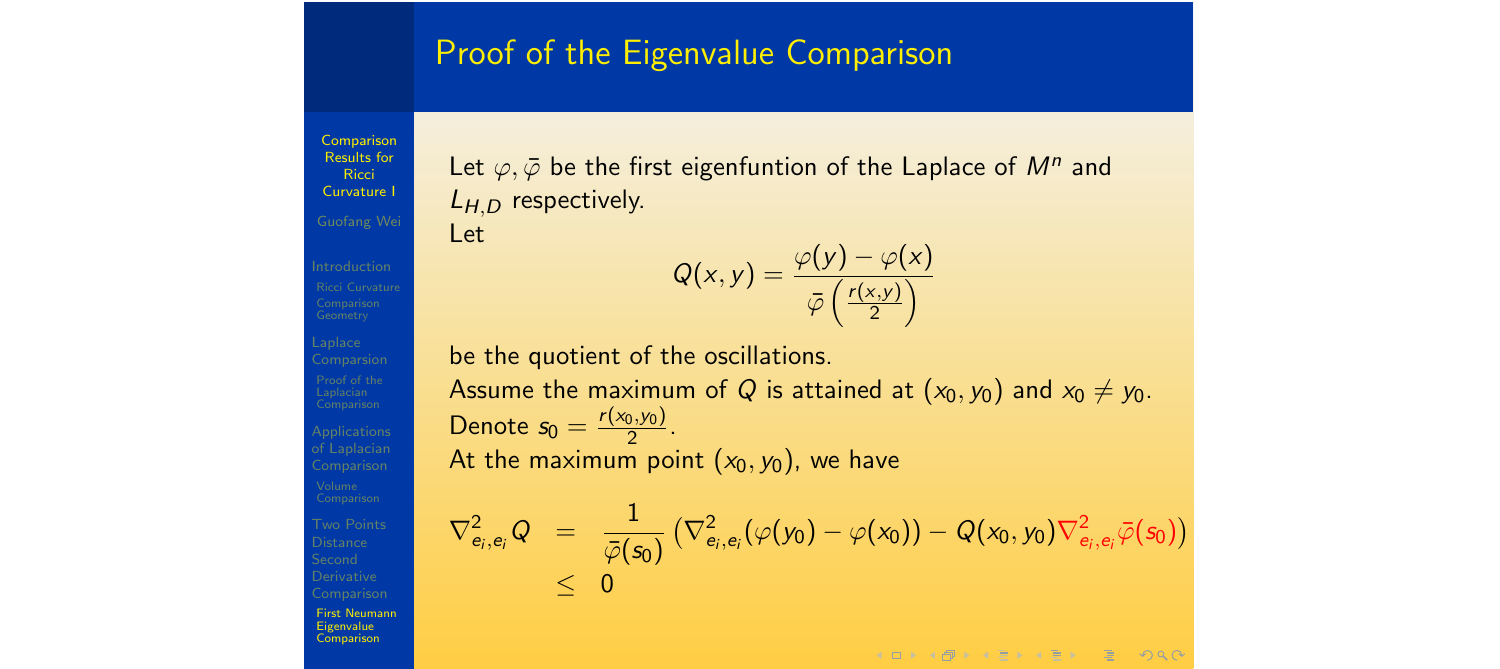Comparison Results for **Ricci** Curvature I Guofang Wei Comparison **Distance** Derivative First Neumann Eigenvalue **Comparison** 

X*n*1

Since  $\overline{\varphi}(s_0) > 0$ ,  $Q(x_0, y_0) > 0$ , sum over  $i = 1, \dots, n-1$  and using the comparison for  $\nabla^2_{e_i,e_i}\bar{\varphi}(s_0)$ , we have

$$
\sum_{i=1}^{n-1} \nabla_{e_i,e_i}^2 (\varphi(y_0) - \varphi(x_0)) \leq Q(x_0,y_0) \left[ -(n-1)\bar{\varphi}'(s_0) \, \mathcal{T}_H(s_0) \right]
$$

Add the radial direction gives

$$
\Delta \varphi(y_0) - \Delta \varphi(x_0) \leq Q(x_0, y_0) \left[ \bar{\varphi}''(s_0) - (n-1) \bar{\varphi}'(s_0) \mathcal{T}_H(s_0) \right]
$$
  
i.e.

 $\lambda_1(M, g)(\varphi(y_0) - \varphi(x_0)) \leq Q(x_0, y_0)\bar{\lambda}(n, H, D)\bar{\varphi}(s_0).$  $\lambda_1(M, g) \leq \overline{\lambda}(n, H, D)$ 

 $A \Box B + 4 \Box B + 4 \Box B + 4 \Box B + 4 \Box B + 4 \Box C + 4 \Box C + 4 \Box C + 4 \Box C + 4 \Box C + 4 \Box C + 4 \Box C + 4 \Box C + 4 \Box C + 4 \Box C + 4 \Box C + 4 \Box C + 4 \Box C + 4 \Box C + 4 \Box C + 4 \Box C + 4 \Box C + 4 \Box C + 4 \Box C + 4 \Box C + 4 \Box C + 4 \Box C + 4 \Box C + 4 \Box C + 4 \Box C + 4 \Box C + 4 \Box C + 4 \Box C + 4 \Box C + 4 \Box C + 4 \Box C + 4 \Box C$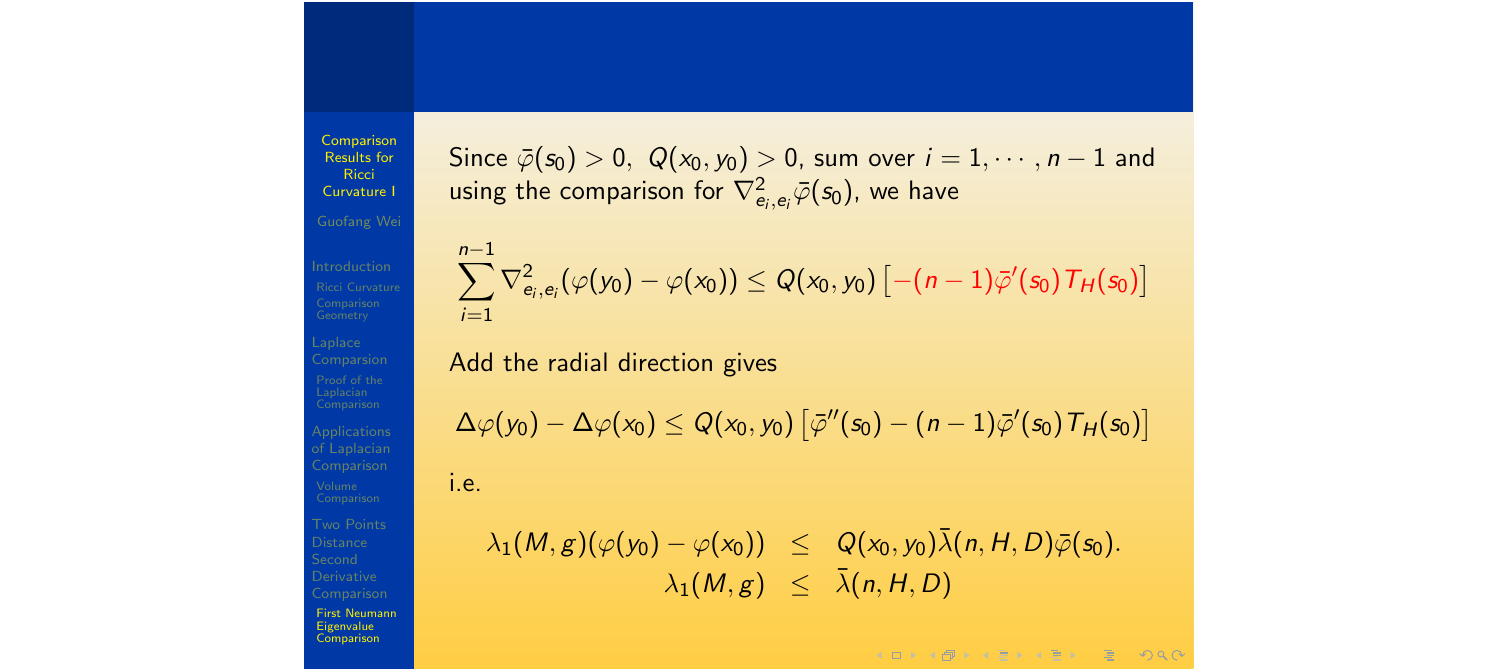Laplace Comparsion

.

of Laplacian Comparison First Neumann Eigenvalue **Comparison** 

When the maximum of *Q* is attained at  $(x_0, y_0)$  and  $x_0 = y_0$ , a limiting process reduce to above. Note that as  $y \rightarrow x$ ,

$$
Q(x,\gamma'(0))=\frac{2\langle\nabla\varphi(x),\gamma'(0)\rangle}{\bar\varphi'(0)}
$$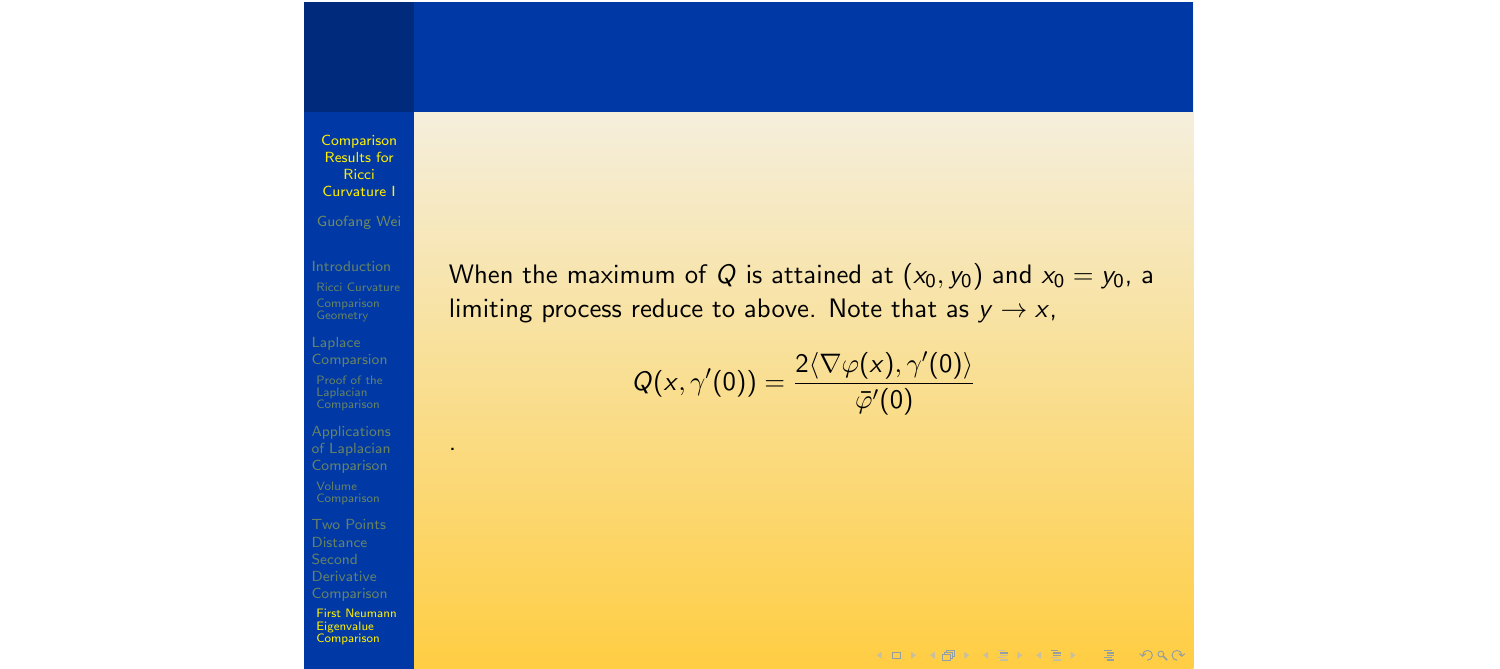# Next Lecture

Comparison Results for **Ricci** Curvature I

Laplace Comparsion

of Laplacian Comparison Comparison First Neumann Eigenvalue **Comparison** 

# Lecture II

#### Generalizations to Bakry-Emery and Integral Ricci Curvaure

KORK GRADER CERTE DAG